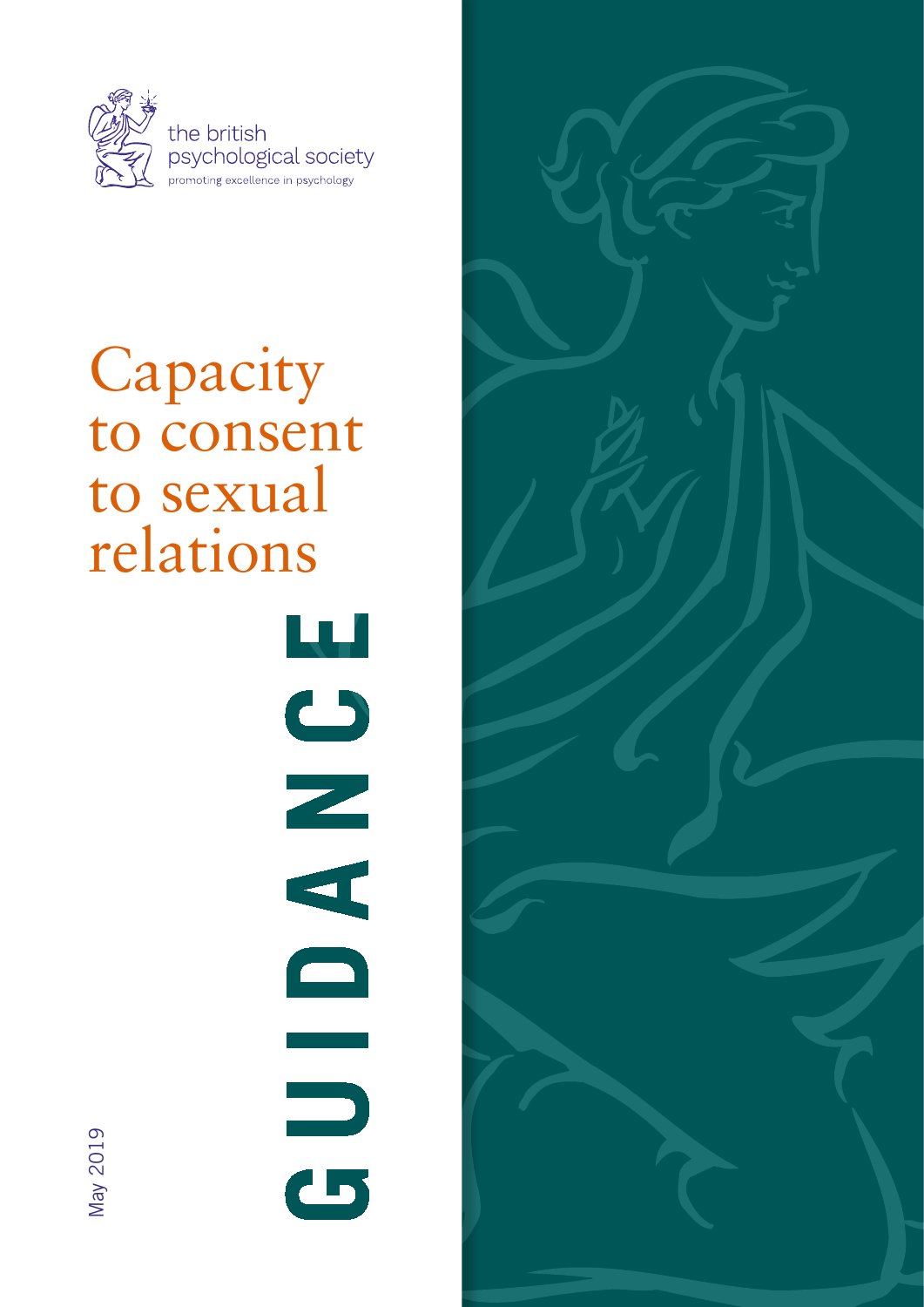#### **AUTHORS**

#### **DR CAMILLA HERBERT**

Consultant Clinical Neuropsychologist, Division of Neuropsychology.

#### **DR THERESA JOYCE**

Consultant Clinical Psychologist, Faculty for People with Intellectual Disabilities.

#### **D R G E M M A G R A Y**

Consultant Lead Clinical Psychologist, Faculty for People with Intellectual Disabilities, Oxford Health NHS Foundation Trust.

#### **DR SHAI BETTERIDGE**

Consultant Clinical Neuropsychologist and Head of Neuro & Clinical Health Psychology Department St George's University Hospital NHS Foundation Trust.

#### WITH ADDITIONAL **CONTRIBUTIONS FROM**

#### **DR GARY MACPHERSON**

Consultant Forensic Clinical Psychologist, State Hospitals Board for Scotland & Assistant Professor, Faculty of Psychology and Neuroscience, Maastricht University.

#### **DR COLIN WILSON**

Consultant Clinical Neuropsychologist, Regional Acquired Brain Injury Unit, Belfast Health and Social Care Trust, Belfast.

#### **DR SARAH HENRY**

Clinical Psychologist.

**MR CHRIS JONES** Principal Clinical Psychologist.

#### **ALEXIS HEARNDEN**

Barrister at 39 Essex Chambers.

#### **HANNAH FARNDON**

BPS Policy Advisor (Professional Practice).

© 2019 The British Psychological Society ISBN: 978-1-85433-771-9

All rights reserved. No part of this publication may be reproduced or transmitted in any form or by any means, electronic or mechanical, including photocopy, recording or any information storage retrieval system, without permission in writing from the publisher.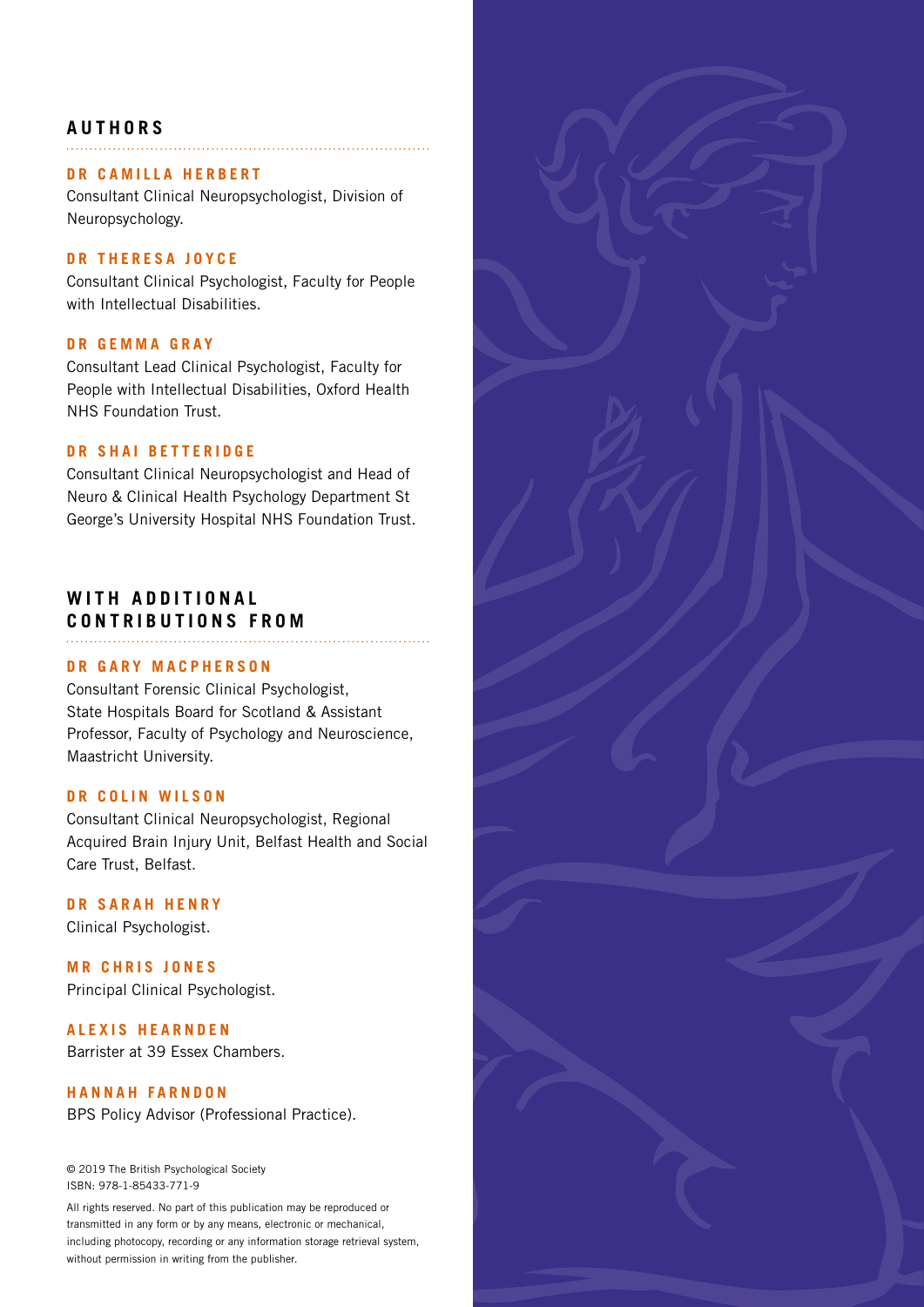# **Contents**

| Purpose of document                                                                    | 4  |
|----------------------------------------------------------------------------------------|----|
| Chapter 1 Capacity to consent to sexual relations and the legal framework              | 5  |
| Introduction                                                                           | 6  |
| Age of consent                                                                         | 7  |
| Case law                                                                               | 7  |
| The relevant test                                                                      | 8  |
| MCA code of practice (2007)                                                            | 12 |
| Forming and expressing your opinion                                                    | 13 |
| Key legal judgements                                                                   | 14 |
| Resources                                                                              | 20 |
| References                                                                             | 20 |
|                                                                                        |    |
| Chapter 2 Guidance for clinicians supporting vulnerable people with sexual functioning | 21 |
| Assessing consent to sexual relations in clinical practice                             | 22 |
| Case example                                                                           | 29 |
| Summary                                                                                | 32 |
| Resources                                                                              | 33 |
| References                                                                             | 33 |
|                                                                                        |    |
| <b>Chapter 3 Risk assessment and management</b>                                        | 34 |
| Outline                                                                                | 35 |
| Risk of harm                                                                           | 35 |
| Assessing and managing risk (case examples)                                            | 36 |
| Summary                                                                                | 43 |
| Resources                                                                              | 44 |
| References                                                                             | 44 |
|                                                                                        |    |
| <b>Chapter 4 Supporting sexual functioning in clinical practice</b>                    | 45 |
| Sex and relationships education                                                        | 46 |
| Masturbation and sex aids                                                              | 47 |
| Dating agencies                                                                        | 48 |
| Social networking sites and chat rooms                                                 | 50 |
| Pornography                                                                            | 52 |
| Commercial sex workers                                                                 | 54 |
| Summary                                                                                | 56 |
| References                                                                             | 57 |
|                                                                                        |    |
| <b>Appendix</b>                                                                        | 58 |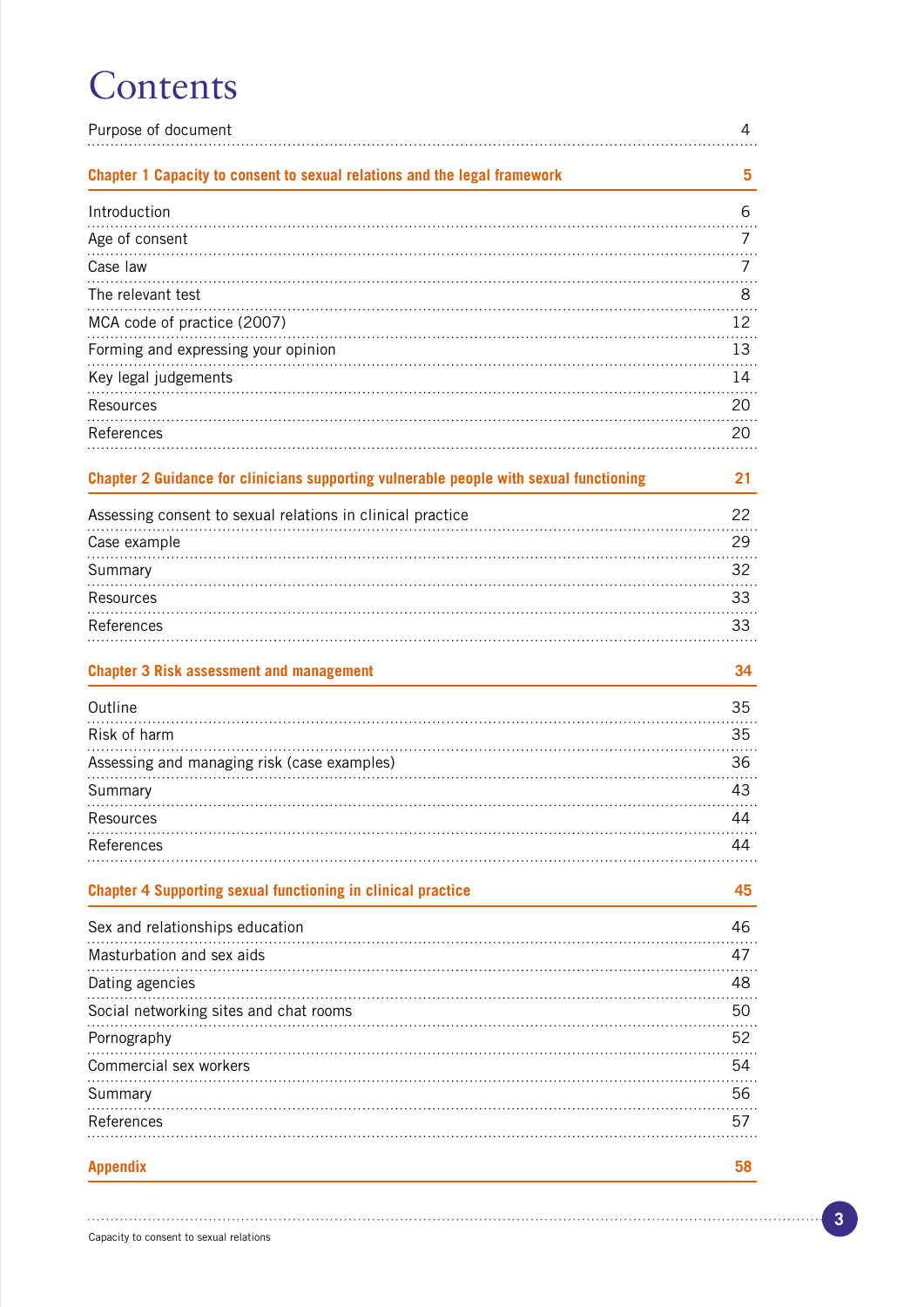# Purpose of document

This document has been produced by the British Psychological Society's Professional Practice Board's Advisory Group on Mental Capacity.

#### **It provides an overview of:**

- a. The legal framework practitioner psychologists should be aware of and use when assessing a person's mental capacity to consent to sexual relations.
- b. The issues and challenges that arise for clinicians when working with vulnerable people whose sexual functioning may be compromised because of an impairment of, or a disturbance in the functioning of, the mind or brain.

This document is not a definitive guide to all aspects of what is a difficult and continually evolving area of the law, and where there are complex professional and ethical issues. However, illustrating some of the problems and sharing management approaches used in practice, the document will assist clinicians to ensure that there are adequate safeguards to protect vulnerable adults or people who lack the mental capacity to make decisions in this area, whilst not being unduly restrictive.

The Society expects that psychologists carrying out mental capacity assessments should be registered with the HCPC. Practitioner psychologists should follow official guidance from the British Psychological Society and the HCPC regarding competence and ensure they work within the recognised limits of their knowledge, skill, training, education and experience.

Although this document is aimed at practitioner psychologists, parts of the document may be relevant to clinicians from other professions who practice in related areas. Throughout this document where case law or legislation is quoted 'P' refers to the individual being assessed.

This document relates to the law (and subsequent case law) in England and Wales. Therefore, the examples used in this document

refer to legislation in England and Wales (i.e. Human Rights Act 1998, Sexual Offences Act 2003, Mental Capacity Act 2005, Mental Capacity Act Code of Practice 2007, Care Act 2014). Reference is made to specific legislation in Scotland and in Northern Ireland. Whilst the issues are common across all jurisdictions, the precise legal terminology and case law will vary, and care must be taken to ensure that the appropriate legislation is referred to for any specific case.

For example, different jurisdictions have their own legislation related to sexual offences, which provide definitions related to sexual consent. Whilst there are significant areas of similarities within some of these and the law within England and Wales, clinicians are advised to familiarise themselves with the relevant legislation and case law that applies within the jurisdiction within which they work.

In Scotland the relevant legislation is found in the Mental Health (Care and Treatment) (Scotland) Act 2003 (Section 311) Adults with Incapacity (Scotland) Act 2000. Whilst not directly related to sexual activity, The Adult Support and Protection (Scotland) Act 2007 may also be of relevance, as it has provisions to 'ban' contact between individuals and adults at risk.

In Northern Ireland it is the Sexual Offences (Northern Ireland) Order 2008, and Mental Capacity Act (Northern Ireland) 2016.

Each sexual offences act uses the definition of mental disorder taken from their own mental health legislation.

Capacity to consent to sexual relations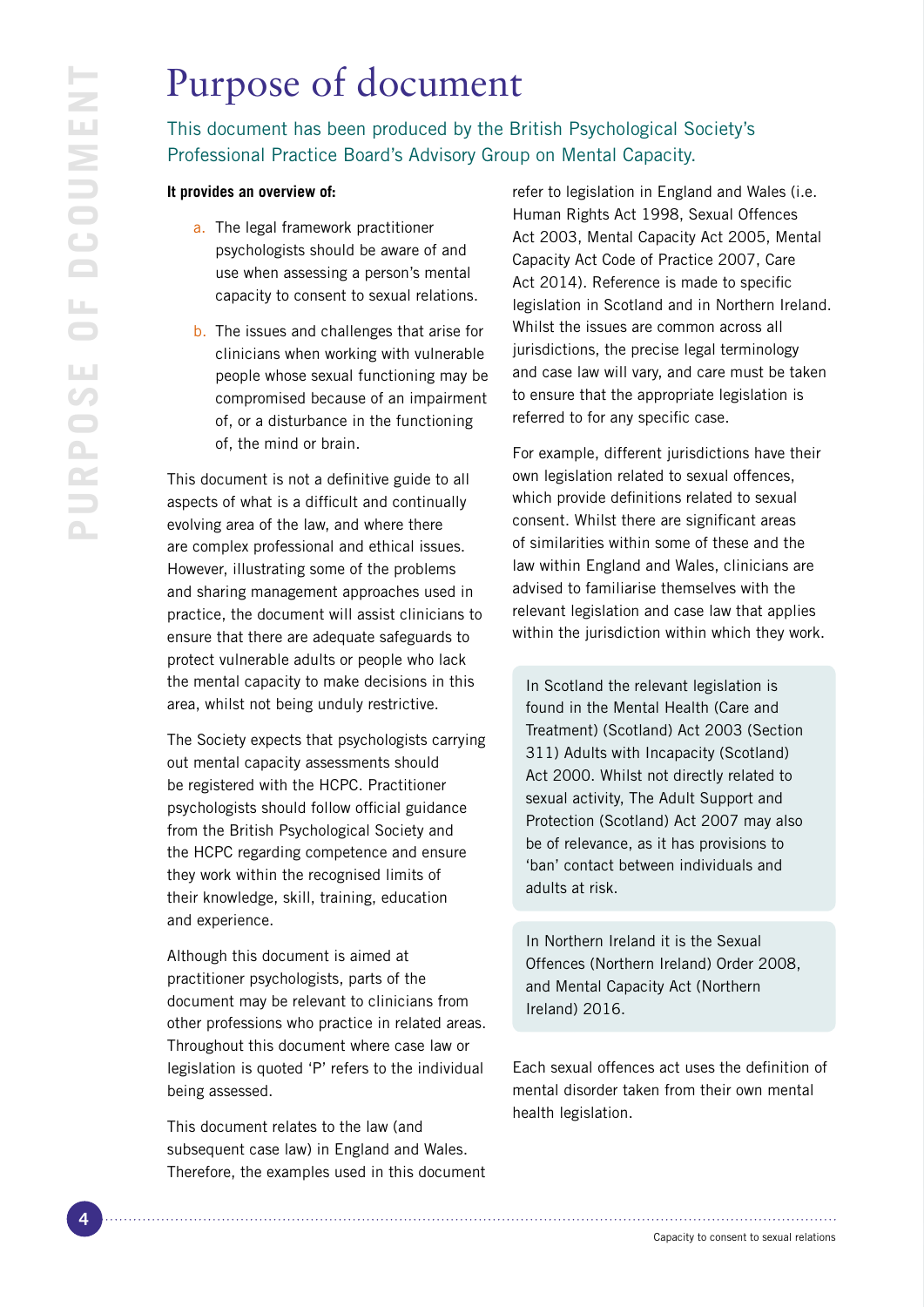Chapter 1 Capacity to consent to sexual relations and the legal framework

**CHAPTER**  $\blacksquare$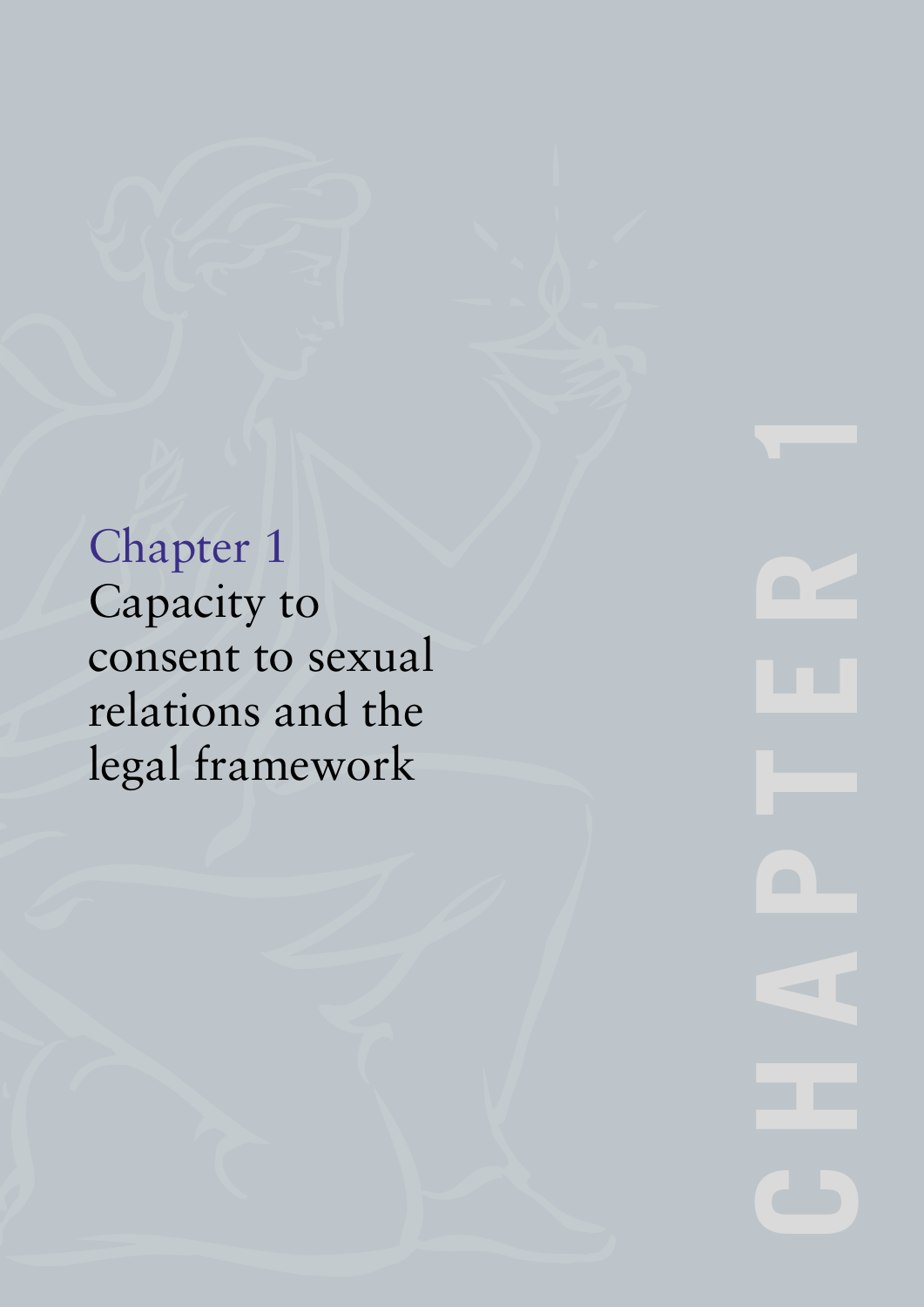# Introduction

This chapter explains the legal framework practitioner psychologists should be aware of and use when assessing a person's mental capacity to consent to sexual relations including some key judgements and case law examples.

In clinical practice, the assessment of capacity to consent to sexual relations may arise in the context of an allegation of a criminal offence or as part of a more general care plan regarding the management of an individual's welfare, including facilitating their social and sexual development. It is helpful, therefore, to clarify the context of the decision in question.

The essential principles of any mental capacity assessment are set out in the Mental Capacity Act (MCA) 2005 and elaborated in the MCA Code of Practice 2007. These documents are the primary sources of information that should be used to guide an assessment of capacity to consent to sexual relations within a civil context. The first part of the test is diagnostic – is there an impairment or disturbance of the brain; the second part is functional – does that impairment or disturbance mean that a person is unable to understand the relevant information, retain it, use and weigh it or communicate?

Section 27 of the MCA (2005) specifically excludes the making of best interest decisions regarding sexual relationships. In other words, if a person is found to lack capacity to consent to sexual relations nobody can decide that it is in that person's best interests to engage in sexual relations. The decision the courts can take is to determine whether or not an individual has capacity to consent to sexual relations; and if a person lacks capacity, the courts can decide whether orders are required to safeguard that person. For example, the court may make orders under Forced Marriage legislation<sup>1</sup> or restrict a person's contact with another (if they also lack capacity to make decisions about contact). The Mental Capacity Act (2005) definition of what constitutes mental capacity, or the lack of it, in relation to any decision, is outlined in full in the appendix.

During the implementation of the MCA (2005), the presence of Section 27 initially led to a lack of clarity and hesitation for clinicians regarding the relevant legal framework for assessment of capacity in relation to sexual relations within a civil context. Mr Justice McFarlane commented that in relation to sexual capacity 'language has become complicated (e.g. "person specific", "act-specific", "situation-specific" and "issue-specific"). But all decisions, whatever their nature, fall to be evaluated within the straightforward and clear structure of MCA'.

Issues around capacity to consent to sexual relations within a criminal context are addressed in the Sexual Offences Act (2003). This Act specifies that it is illegal to engage in sexual relations with a person with a mental disorder who is 'unable to refuse' for a reason related to a mental disorder because he/she lacks 'the capacity to choose'. In England, Wales and Northern Ireland a person is able to consent to sexual relations<sup>2</sup> 'if a person agrees by choice, and has the freedom and capacity to make that choice'. Scottish law starts from the assumption that all individuals have the capacity to consent to sexual relations and that on a basic level consent is defined as 'free agreement to conduct'3. An offence will have taken place if the victim did not consent, or the accused had no reasonable belief that they consented.

The Sexual Offences Act (2003) states that: The person [A] commits an offence if they know, or could reasonably be expected to know, that the person [B] with whom they have sex has a mental disorder, and because of this (or for a reason related to it) that they are likely to be unable to refuse. [B] is considered unable to refuse if they lack the capacity to choose whether to agree to the sexual act because they lack sufficient understanding of the nature or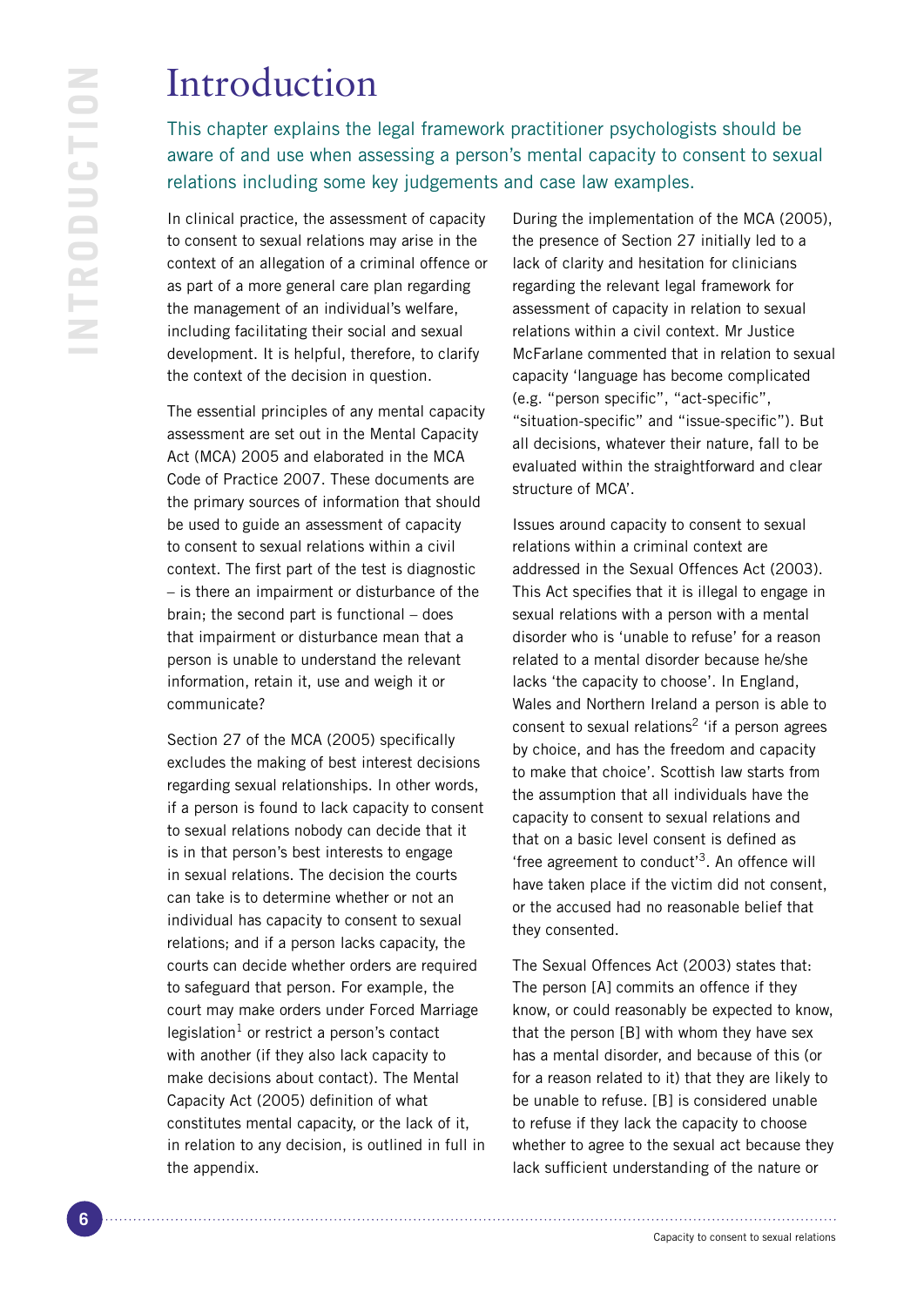reasonably foreseeable consequences of what is being done. There may be other reasons why they are unable to refuse related to their mental disorder (for example, overwhelming fear or confusion). [B] may also be unable to refuse if they are unable to communicate their choice. The use of inducements, threats or deceptions to obtain sexual activity with a person with a mental disorder is also illegal, as is sexual activity between care workers and people with a mental disorder.

Section 76 of the Serious Crime Act 2015 introduces a new offence of controlling or coercive behaviour in intimate or familial relations.

The relevant legislation under Scottish criminal law is Section 17 of the Sexual Offences (Scotland) Act 2009, which states that a person is incapable of consenting to conduct

where, by reason of mental disorder, the person is unable to (a) understand what the conduct is, (b) form a decision as to whether to engage in the conduct (or as to whether the conduct should take place), and (c) communicate any such decision $4$ .

The Sexual Offences Act 2003 is concerned with the criminal courts and criminal offences. The MCA (2005) relates to the civil courts. Since the MCA came into force, case law has been developing to clarify the overlap between the definitions in these two areas in relation to capacity to consent to sexual relations. However, it is essential that where there is any suggestion of a criminal offence having been committed that the police are involved at an early stage. It is the responsibility of the police to investigate any potential crime and to carry out interviews relating to a possible offence.

# Age of consent

There is a presumption that men and women can give legal consent to either opposite or same sex relations from the age of 16.

That presumption of capacity will only be rebutted in specific circumstances: for example, where a mental disorder impairs the person's ability to give valid consent because they do not understand the information relevant to the decision.

Adults with capacity are entitled to make unwise and even risky decisions. Equally, relationships can be of any duration and of varying degrees of commitment, however, the need to protect vulnerable people from exploitation underpins the Care Act (2014) and criminal law's approach to sexual relations and the Sexual Offences Act (2003).

# Case law

As with other aspects of the law in England and Wales, the courts have developed further guidance on how the statutory framework is to be interpreted in practice.

It is therefore essential that clinicians keep up-to-date with case law in this area so that they understand the way in which the test is currently described by the courts when they are asked to assess the capacity of a specific individual. Practitioners wishing to search for more recent cases can use the Mental Capacity Law Cases and Resources made freely available

online by 39 Essex Street Chambers. There is also a monthly bulletin which is sent out by email: https://www.39essex.com/resources-andtraining/mental-capacity-law/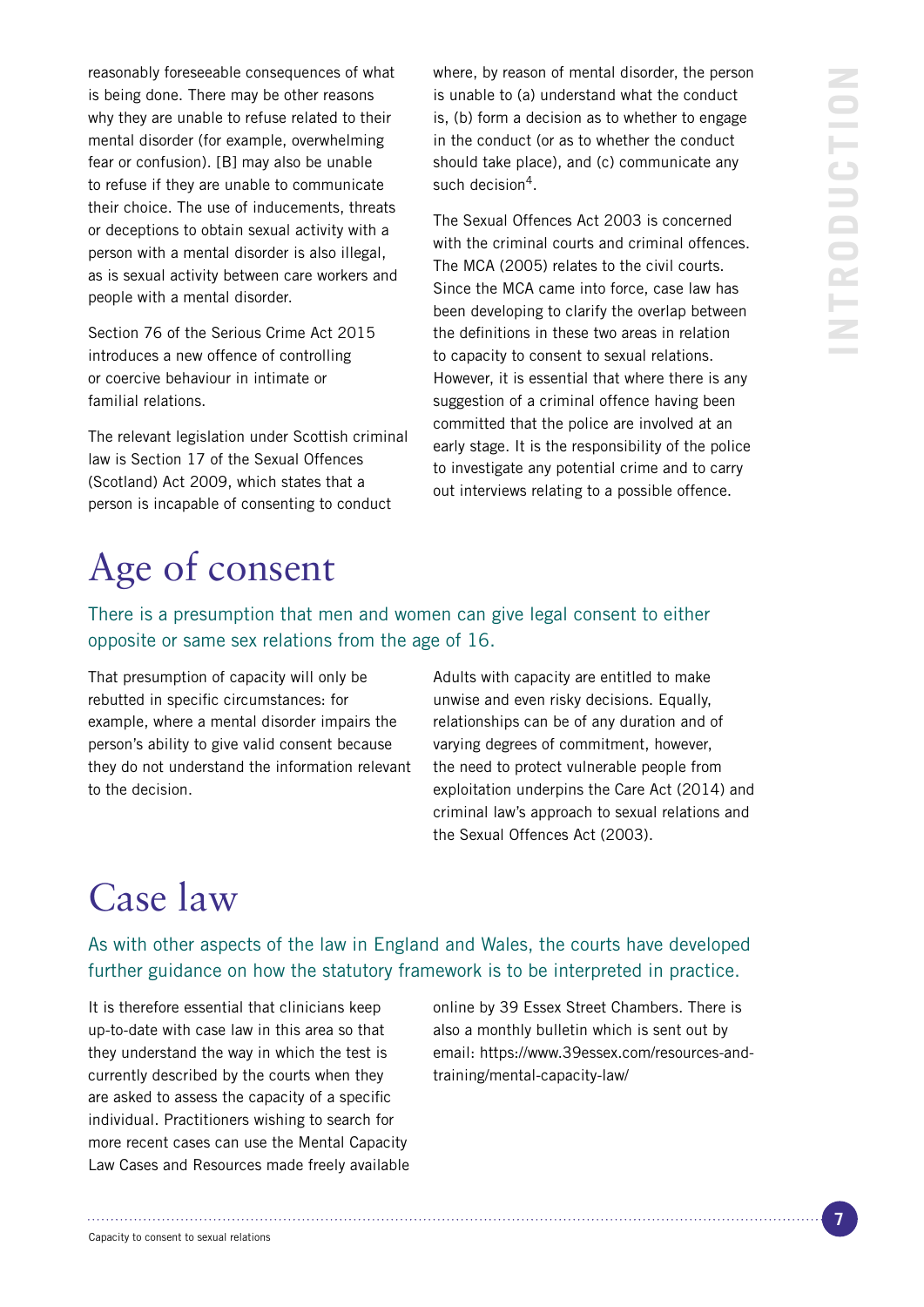# The relevant test

## **SHEFFIELD CITY COUNCIL V E**

The test to be applied was set out in 2004 by Mr Justice Munby (as he then was) in Sheffield City Council v E. This case involved an application by the local authority to prevent a young woman with a learning disability [E] from marrying an older man [S] who had a history of sexual offences and where they were concerned for her safety. In the context of considering her capacity to marry, he also considered her capacity to consent to a sexual relationship. This was on the basis that sexual relations are an integral part of any marriage and if an individual cannot consent to sex then they cannot validly consent to marriage.

Mr Justice Munby also considered whether capacity to consent to both sexual relations and to marriage were 'issue specific' or 'person specific'. He concluded that, like marriage, capacity to consent to sex is issue specific, not person specific. In other words, the person must have sufficient knowledge and understanding of the issue relating to consent to sex, rather than considering it solely in relation to the person with whom they are going to have the relationship. He stated:

'When considering capacity to marry, the question is whether X has capacity to marry, not whether she has capacity to marry Y rather than Z. The question of capacity to marry has never been considered by reference to a person's ability to understand or evaluate the characteristics of some particular spouse or intended spouse… In my judgement, the same goes, and for much the same reasons, in relation to capacity to consent to sexual relations. The question is issue specific, both in the general sense and… in the sense that capacity has to be assessed in relation to the particular kind of sexual activity in question. But capacity to consent to sexual relations is… a question directed to the nature of the activity rather than to the identity of the sexual partner.'

It is important to remember this when assessing capacity – whatever the assessor's views of the suitability of a particular partner, the judgement is not about them, but about the person's understanding of the act itself and its consequences.

### **F O R C E D M A R R I A G E S**

Since 2014 it has been a criminal offence to force someone to marry against their will. This may have the appearance of a person being 'forced' (in a traditional sense) but may also include the situation where a person willingly marries, but without the capacity to consent to the union. They may appear happy with what is proposed or what has happened, but still be unable to properly give consent (e.g. Luton v RS [2017] 4 WLR 61). Mrs Justice Parker made the point clear in XCC v AA [2012] EWCOP 218 when she said that 'in my view marriage with an incapacitated person who is unable to consent is a forced marriage within the meaning of the Forced Marriages Act (2007)'.

Professionals have a duty to investigate and report situations where they think a forced marriage might be occurring either in the UK or abroad (Sandwell MBC v RG (2013) EWHC 2373 (COP), (2013) MHLO 55). Increasingly, practitioner psychologists are receiving referrals for capacity assessments after a person has already married (either in the UK or abroad) or if there are plans for a person to marry and concern has been highlighted in relation to their capacity. These referrals are often extremely time critical and culturally sensitive. They frequently involve the Court of Protection being asked to make declarations with regard to capacity and orders restricting travel (NB A Forced Marriage Protection Order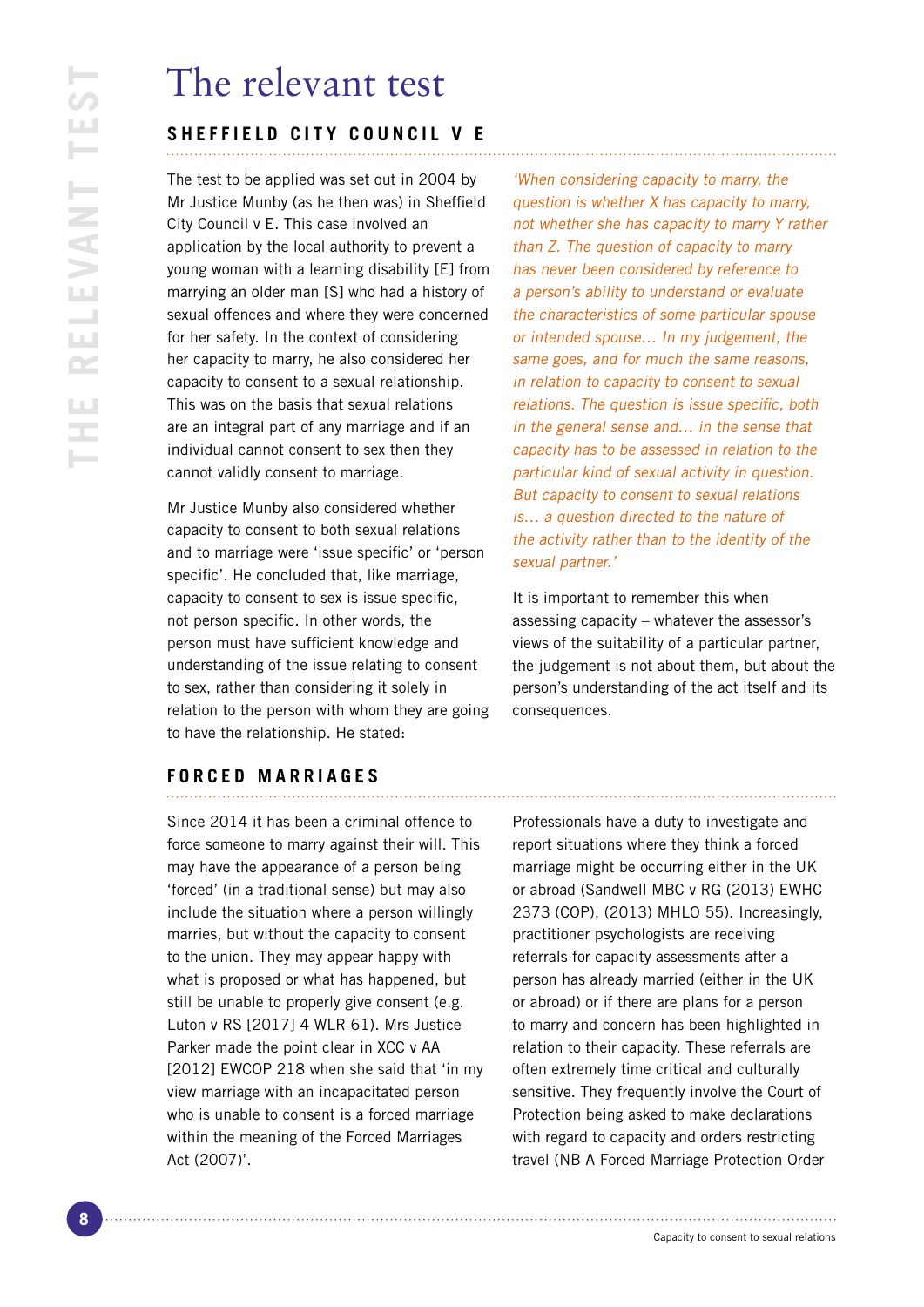must be sought in the Family Court, rather than the Court of Protection; some High Court judges can sit in both jurisdictions at the same time). Further information is available from the Forced Marriages Unit based in the Home Office<sup>5</sup>

There have been a number of cases involving capacity to consent to marriage, and it is important to note that any individual who lacks the capacity to engage in sexual relations necessarily lacks the capacity to

marry. Consequently, any capacity assessment regarding marriage (in the context of forced marriage or otherwise) needs to ensure that assessments are carried out in relation to both marriage and sex. It is important to remember that capacity can be acquired, often by a tailored programme of sex education. Any education needs to be carried out in a timely way, without significant delays and with regard for the person's human rights: see CH v AMC (2017) EWCOP 12.

### WHAT INFORMATION IS RELEVANT TO THE DECISION?

Identifying the information relevant to a decision is a key part of assessing a person's capacity to consent to sex. Although the 'relevant information' is not defined by the MCA, section 3(4) states that it includes information 'about the reasonably foreseeable consequences of (a) deciding one way or another, or (b) failing to make the decision'. The courts are anxious to ensure that the standard is not set so high that large numbers of people fail to meet it, when in fact they could participate in, and enjoy, a sexual relationship. This would be a discriminatory response to a recognised need to protect the vulnerable.

In Sheffield County Council v E (2004) Mr Justice Munby set out the key aspects of the legal test for capacity to consent to sexual relations '– the question comes to this. Does the person have sufficient knowledge and understanding of the nature and character – the sexual nature and character – of the act of sexual intercourse, and of the reasonably foreseeable consequences of sexual intercourse, to have the capacity to choose whether or not to engage in it, the capacity to decide whether to give or withhold consent to sexual intercourse… ?' He also pointed out that, 'Her knowledge and understanding need not be complete or sophisticated. It is enough that she has sufficient rudimentary knowledge of what the act comprises and of its sexual character to enable her to decide whether to give or withhold consent.'

The content of the test was further developed in D Borough Council v AB [2011] EWHC 101. AB had a moderate learning disability. He was involved in a sexual relationship with another male resident in the care home where he lived. The local authority commenced proceedings seeking a declaration that AB lacked capacity to consent to sex, and also restricting his contact with the other resident and another person.

The judge, Mr Justice Mostyn expressed the test in the following way:

'I therefore conclude that the capacity to consent to sex remains act-specific and requires an understanding and awareness of:

#### The mechanics of the act;

That there are health risks involved, particularly the acquisition of sexually transmitted and sexually transmissible infections;

That sex between a man and a woman may result in the woman becoming pregnant.'

This requires those assessing capacity to ask questions about the person's knowledge of what happens when people have sex, about their understanding and knowledge of the health risks and about the possibility of pregnancy (if contemplating heterosexual sex). It does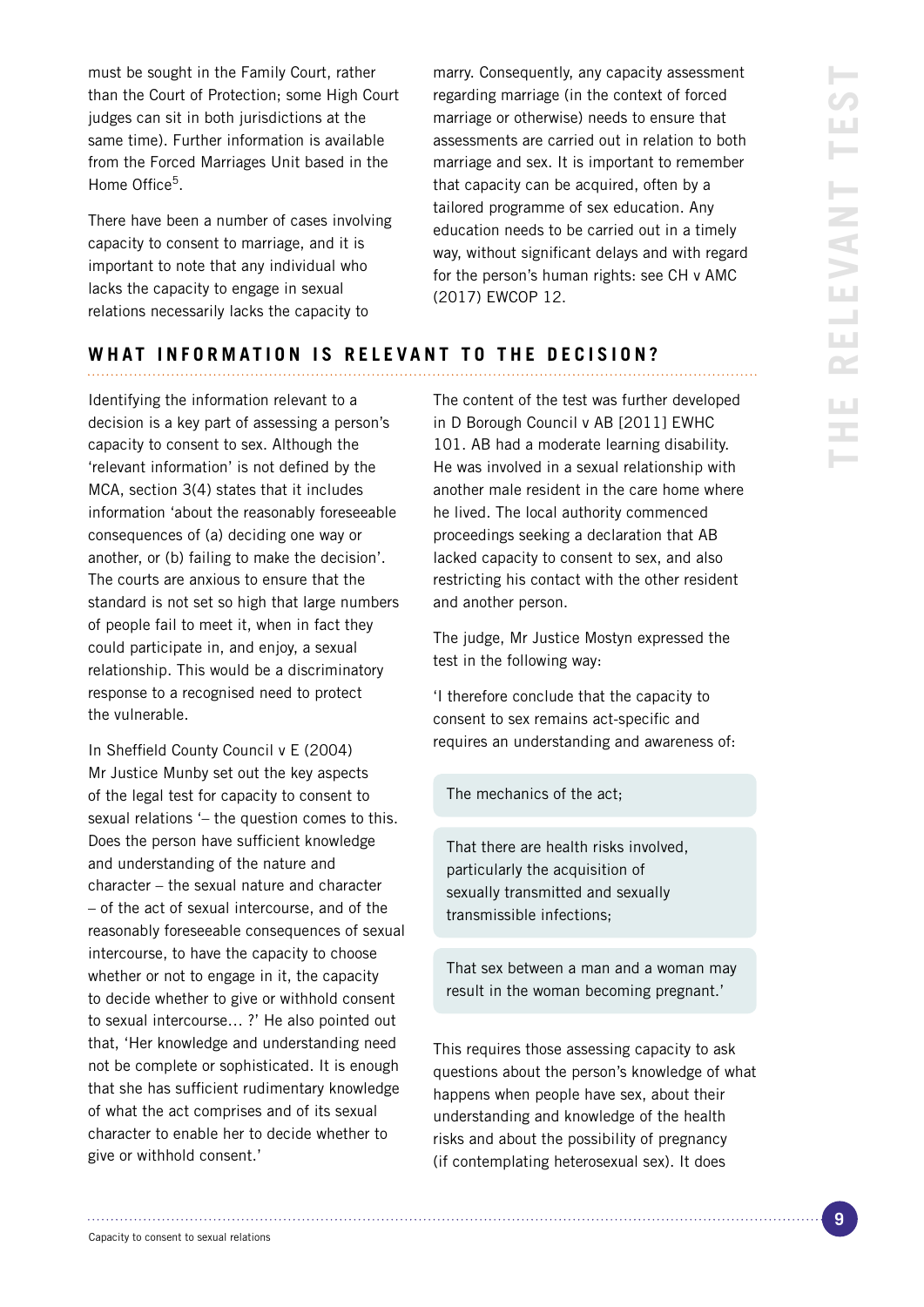not require an understanding of contraception (although that may be relevant as a separate decision) or the ability to bring up children. It is of note that 'remote' factors such as the implications of a pregnancy (e.g. the risk that a child would be removed from its mother) are not included within the 'relevant information'.

For same sex relationships, Mr Justice Baker in A local authority and TZ (by his litigation friend the Official Solicitor) [2013] EWHC 2322 (COP) noted that in the case of a person in respect of whom it is clearly established that he or she is homosexual it is ordinarily unnecessary to establish that the person has an understanding or awareness that sexual activity between a man and a woman may result in pregnancy.

It is implicit in the very issue of whether a person is capable of consenting to sexual relations that they understand that they have a choice; but, recently there has been some debate as to whether or not it should be specified as a separate element of the test or whether it is necessary to understand that the sexual partner can refuse. See:

Mr Justice Mostyn in LB Tower Hamlets v TB & Other [2014] EWCOP 53: the test for capacity should include the fact that 'he or she has a choice and can refuse'; and

Mrs Justice Parker in London Borough of Southwark v KA and Ors [2016] EWHC 661 (Fam):

'The ability to understand the concept of and the necessity of one's own consent is fundamental to having capacity: in other words that P knows that she/he has a choice and can refuse. I am less certain that consent of the other party is fundamental to capacity'

In IM v LM and others [2014] EWCA Civ 37, endorsing the approach taken respectively by Mr Justice Mostyn in D Borough Council v B [2011] EWHC 101 (Fam) and Mr Justice Hedley in A Local Authority v

H [2012] EWHC 49 (COP) the Court of Appeal held that:

- a. A narrow construction of 'reasonably foreseeable consequences' as described by Mr Justice Bodey in Re A (Capacity: Refusal of Contraception) [2011] Fam 61 was to be preferred (para. 80);
- b. To do otherwise would be to move towards paternalism, away from the promotion of personal autonomy;
- c. The judge's approach in the court below had been correct when he highlighted the following factors (para. 83 and para. 18):
	- i. P understands the rudiments of the sexual act;
	- ii. P has a basic understanding of the issues of contraception;
	- iii. P has a basic understanding of sexually transmitted diseases;
	- iv. P had sufficient understanding of the fact that sexual relations may lead to pregnancy.
- d. 'Perhaps yet another way of expressing the same point is to suggest that the information typically, and we stress typically, regarded by persons of full capacity as relevant to the decision whether to consent to sexual relations is relatively limited. The temptation to expand that field of information in an attempt to simulate more widely informed decision-making is likely to lead to what Bodey J rightly identified as both paternalism and a derogation from personal autonomy' (para. 82).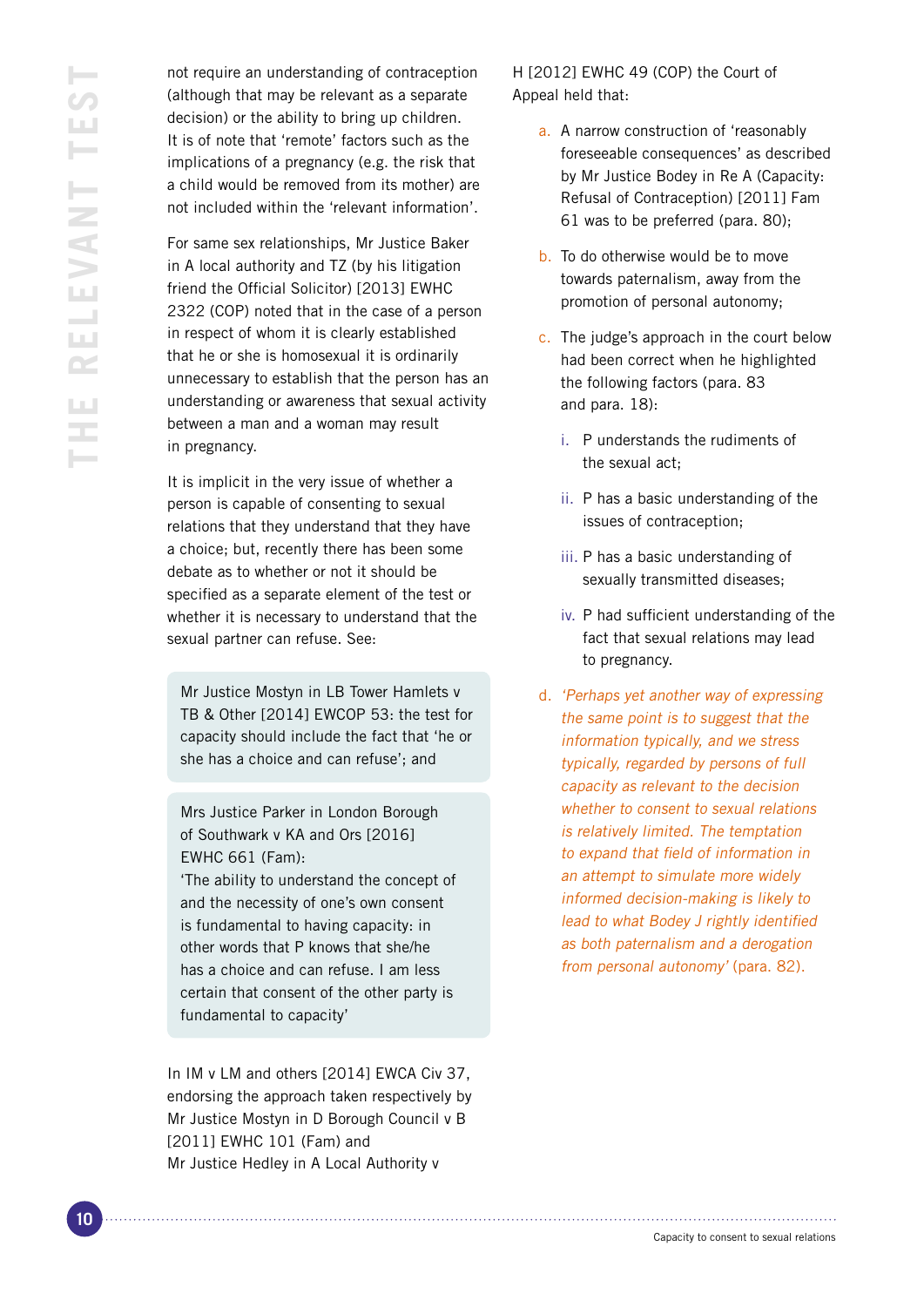**vant test** Ш H. LEVANT **The rele** LL.  $\sim$ ЦÚ, ż,

In 2016 Mrs Justice Parker cautioned against being too formalistic in the application of the test for capacity to consent to sexual relations:

Even though the statutory criteria need to be looked at individually, evaluation of a particular capacity should not simply be practical but also has a holistic element. It is not an

examination in which one has to attain a certain mark in all modules.

The issue specific question is not whether P lacks capacity in respect of contraception, or disease control… but whether overall looking at the relevant information, capacity is proved absent.

#### **WEIGHING INFORMATION IN THE BALANCE TO MAKE A FREE CHOICE**

Because of the nature of decisions concerning sexual relations, which are usually a matter of the heart, the question of the ability to use and weigh information is only of limited relevance to the decision:

It is for that reason also that the ability to use and weigh information is unlikely to loom large in the evaluation of capacity to consent to sexual relations. It is not an irrelevant consideration; indeed (as we have emphasised) the statute mandates that it be taken into account, but the notional process of using and weighing information attributed to the protected person should not involve a refined analysis of the sort which does not typically inform the decision to consent to sexual relations made by a person of full capacity. That is the point which Munby J was seeking to make in MN at paragraph 84. It is precisely this point at which Hedley J was

driving in A NHS Trust v P when he observed that 'the intention of the Act is not to dress an incapacitous person in forensic cotton wool but to allow them as far as possible to make the same mistakes that all other human beings are at liberty to make and not infrequently do' (IM, LM & AB v Liverpool CC, para. 81).

Nevertheless, in A Local Authority v H (2012) EWHC 49 (COP), Mr Justice Hedley noted that an individual needs to be able to weigh up the information relevant to capacity, and not just understand it. H had a learning disability and was engaging in extremely risky sexual behaviour, including having multiple partners resulting in an STI. In this case, the court ordered that H should have restrictions upon her to the extent that they amounted to deprivation of liberty, in order to protect her while further efforts were made to enhance her capacity.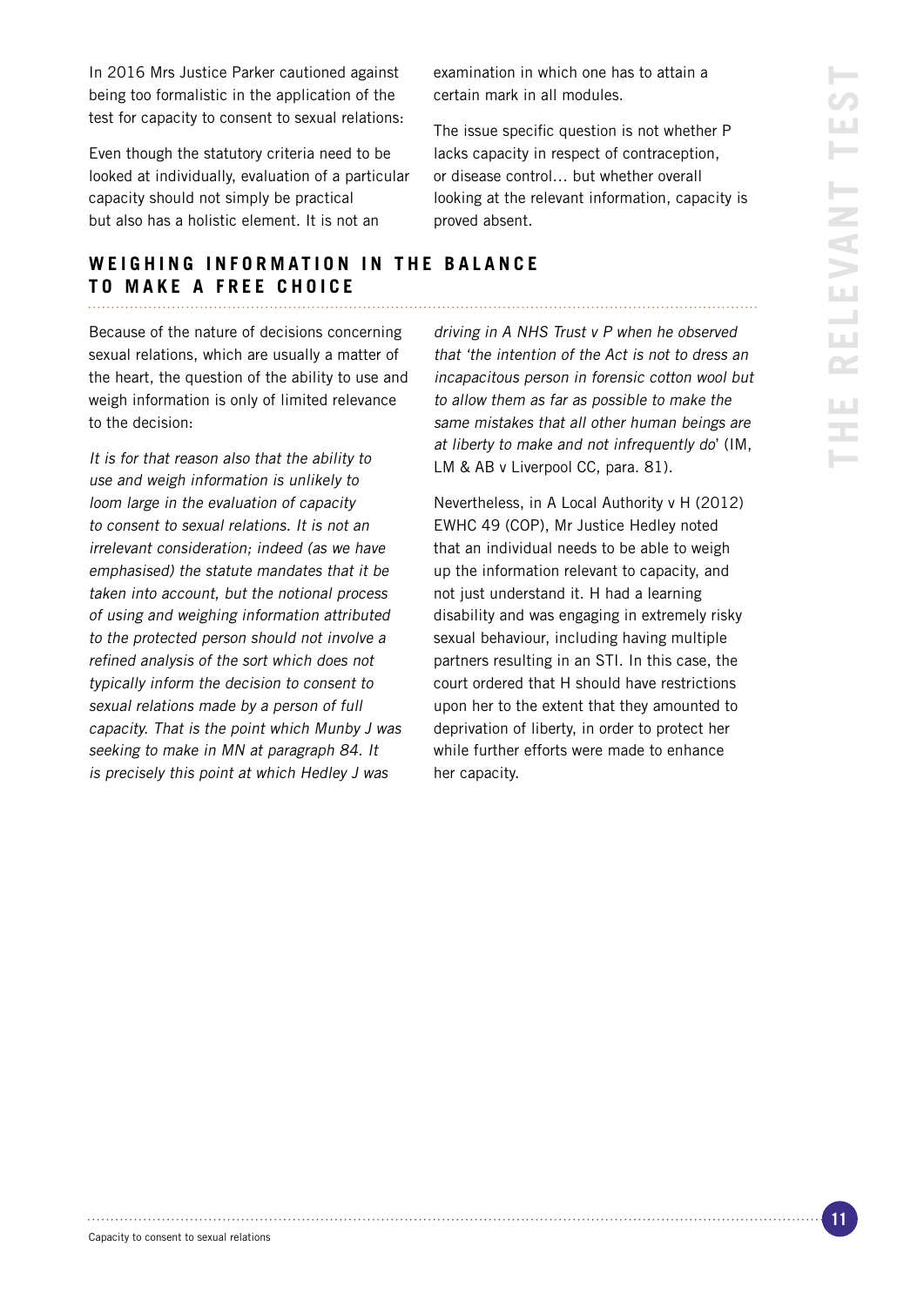# MCA code of practice (2007)

When assessing capacity to consent to sexual relationships, and/or advising the courts on necessary restrictions to protect a person who lacks capacity in this area, it is essential to hold in mind four of the five key principles set out in the MCA code of practice (2007), namely:

- 1. Presumption of capacity A person must be assumed to have capacity unless it is established that they lack capacity.
- 2. The right for individuals to be supported to make their own decisions – A person is not to be treated as unable to make a decision unless all practicable steps to help him or her to do so have been taken without success.
- 3. The right to make 'unwise' decisions A person is not to be treated as unable to make a decision merely because they make an unwise decision.
- 4. Least restrictive option Before the act is done, or the decision is made, regard must be had to whether the purpose for which it is needed can be as effectively achieved in a way that is less restrictive of the person's rights and freedom of action.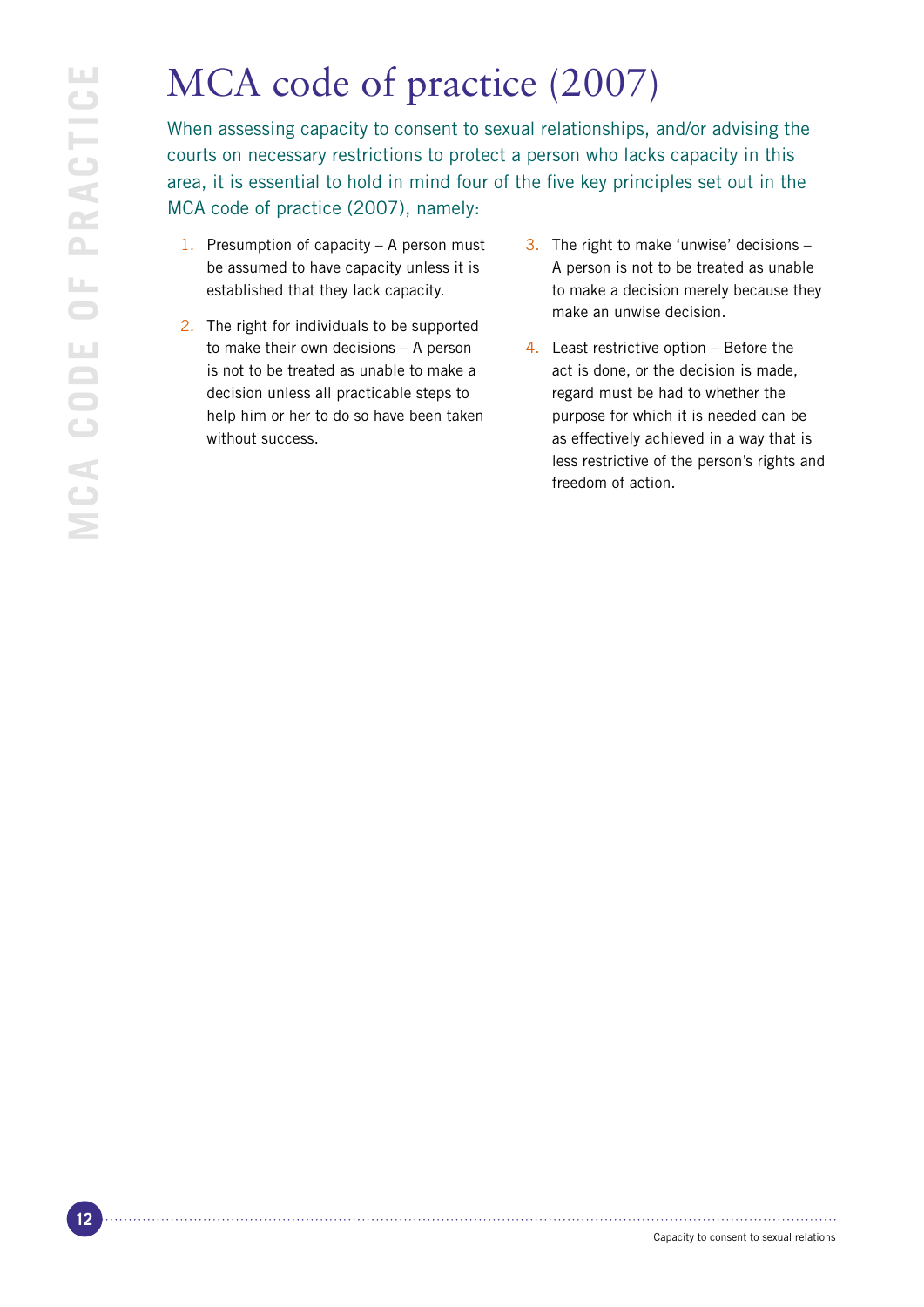# Forming and expressing your opinion

Within the case law, there have been some helpful themes that have emerged from a practical perspective that clinicians should bear in mind when forming an opinion.

Clinicians have been advised to ensure that the 'bar' in relation to capacity assessments isn't set too high, or higher than one would expect for people without impairments. Mr Justice Baker states that clinicians and the courts must not be unduly influenced by the 'protective imperative; this is, the perceived need to protect the vulnerable adult (Oldham MBC v GW and PW [2007] EWHC 136 (Fam); PH v A Local Authority, Z Ltd and R [2011] EWHC 1704 (Fam)). It is vital that all practicable steps have been taken to help the person understand the relevant information (which may include specially tailored sex education). The importance of using tangible resources as part of assessments and interventions was also highlighted.

It is important to remember, as Rook and Ward<sup>6</sup> explained in a text often referred to by the courts, that:

Although there is a clear need to protect the mentally disordered from sexual abuse, it is important that the law is not drawn so restrictively that it denies the mentally disordered their right to engage in sexual relationships… There is in this area an inherent potential conflict between legislative paternalism and sexual freedom; what is clear is that there is a delicate balance to be struck between undue state interference in an individual's sexual life and the state's responsibility to protect an individual from exploitation and abuse. (para 7.03.)

In the interest of protecting individuals from abuse and exploitation, practitioner psychologists conducting sexual capacity assessments should consider the role suggestibility might play in their clients' responses. In addition, any potential sources of social influence or coercion should be considered and commented on as part of

any assessment of sexual capacity. While suggestibility has not been established in case law as a core part of the test of sexual capacity, the authors argue that it is implicit within the legislation regarding sexual consent that P should be able to make a free choice; as such, assessing suggestibility is pivotal to informing the practitioner psychologist's opinion regarding an individual's capacity to consent to sexual relationships.

As with all capacity assessments, clinicians will be expected to provide their opinion as to whether the person has or lacks capacity with regard to sexual relations. The assessment report should provide the evidence for how this conclusion has been reached and demonstrate that the assessment has complied with the requirements within the MCA (2005). In reporting an opinion regarding a person's incapacity it is necessary to show the link between the 'impairment or disturbance' of mind or brain and their inability to make the decision. This can often be overlooked with some reports focusing upon the functional part of the assessment. There is a clear requirement to indicate how the inability to make a decision is because of the impairment or disturbance. Reaching a definitive conclusion can, at times, be challenging for practitioner psychologists, but it is important that an opinion is made and expressed based on the information available and subject to new evidence emerging over time.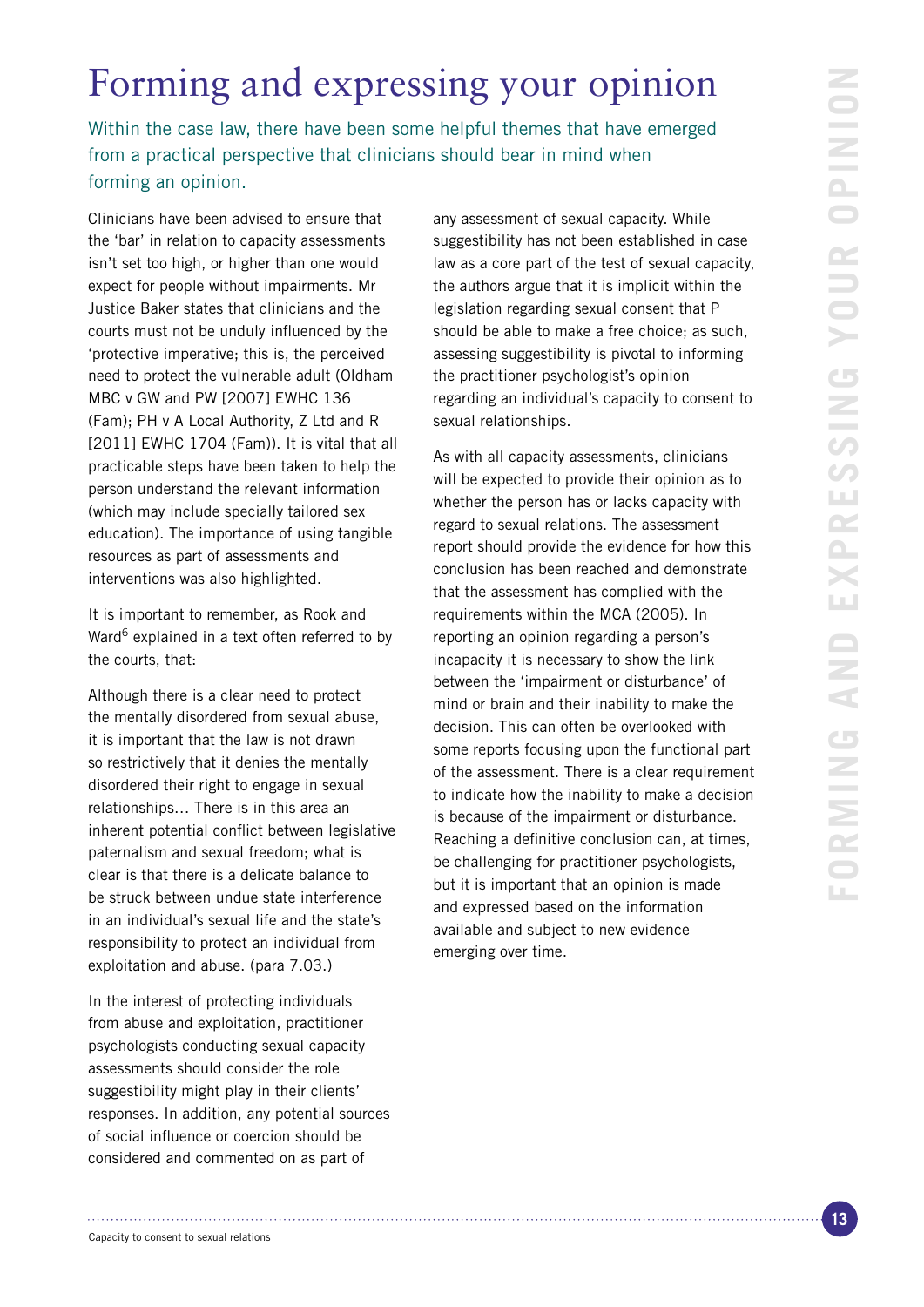# Key legal judgements

The following are some outlines of key judgements in the area of capacity to consent to sexual relations along with a summary of some of the key aspects. In addition to these, Oldham MBC v GW and PW [2007] EWHC 136 (Fam); LB Tower Hamlets v TB and Ors [2014] EWCOP 53; and London Borough of Southwark v KA and Ors [2016] EWHC 661 (Fam) are also important.

#### **CASE LAW REFERENCE**

Sheffield City Council v E [2004] EWHC 2808

**SUMMARY OF KEY ASPECTS OF THE JUDGEMENT**

Capacity to marry is 'issue specific'

Mr Justice Munby (as he then was):

'The question of capacity to marry has never been considered by reference to a person's ability to understand or evaluate the characteristics of some particular spouse or intended spouse' (para. 85)

When considering capacity to marry, the question is whether X has capacity to marry, not whether she has capacity to marry Y rather than Z (para. 141(i)).

#### **CASE LAW REFERENCE**

Local Authority X v MM, KM [2007] EWHC 2003 (Fam) (Munby J).

### **SUMMARY OF KEY ASPECTS OF THE JUDGEMENT**

Defining what information is relevant to a decision about sexual relations

MM was found to have capacity to consent to sexual relations but to lack capacity to decide on matters of contact:

'… The question is issue specific, both in the general sense and… in the sense that capacity has to be assessed in relation to the particular kind of sexual activity in question. But capacity to consent to sexual relations is… a question directed to the nature of the activity rather than to the identity of the sexual partner.' (para. 85)

'– the question comes to this. Does the person have sufficient knowledge and understanding of the nature and character – the sexual nature and character – of the act of sexual intercourse, and of the reasonably foreseeable consequences of sexual intercourse, to have the capacity to choose whether or not to engage in it, the capacity to decide whether to give or withhold consent to sexual intercourse… ?' He also pointed out that, 'Her knowledge and understanding need not be complete or sophisticated. It is enough that she has sufficient rudimentary knowledge of what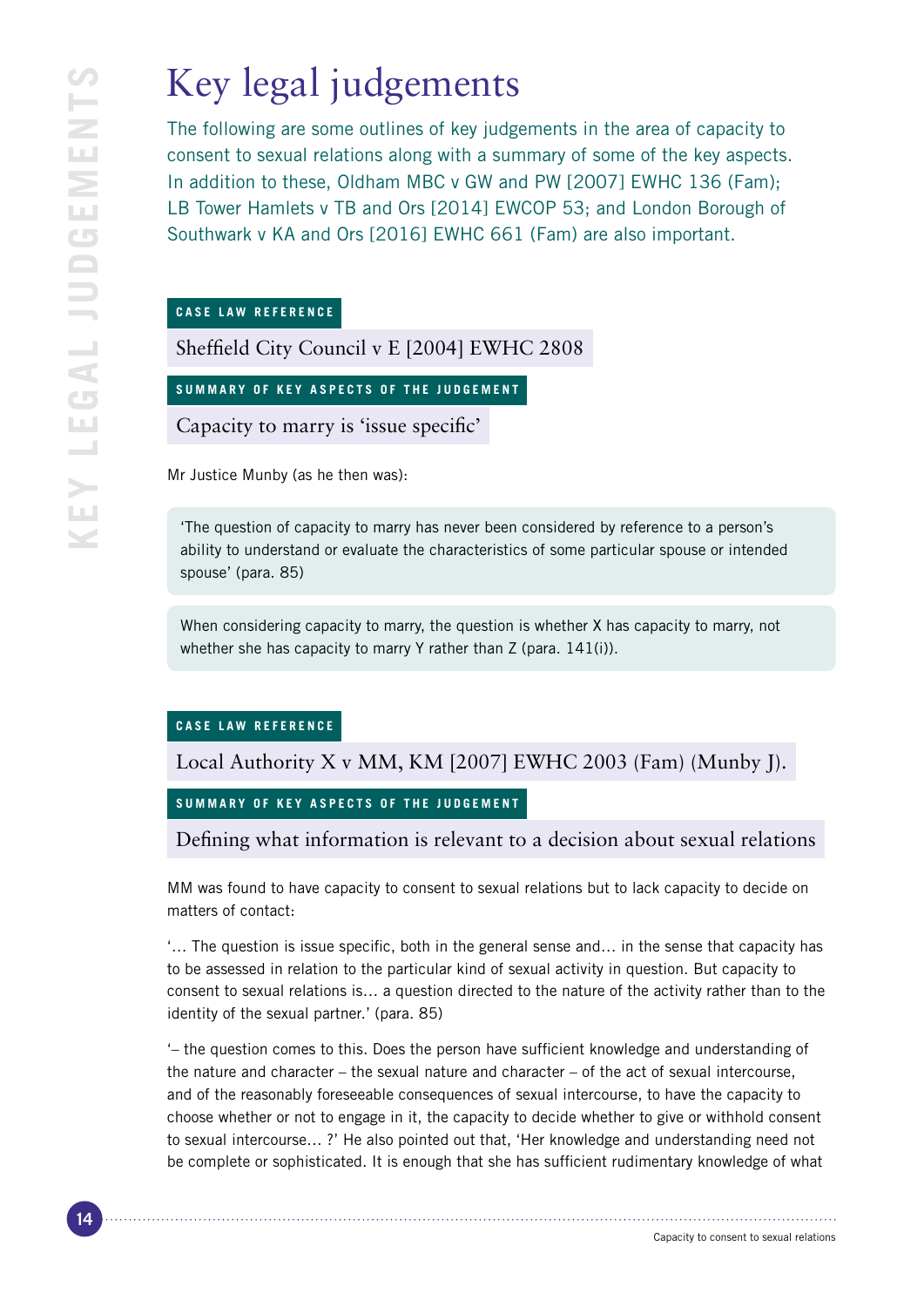the act comprises and of its sexual character to enable her to decide whether to give or withhold consent' (para. 86)

It was suggested during the course of argument that there was something inconsistent, indeed illogical, about this: as a matter of logic, it was suggested, a person must have the capacity to consent to contact with a potential sexual partner in order to have capacity to consent to sexual intercourse, because contact, however fleeting, is, in the nature of things, a necessary pre-requisite to sexual intercourse. (para. 94)

I confess that I was myself at one stage puzzled by this. But Mr Sachdeva provided the answer. As always, the question of capacity is issue specific. As I observed in Sheffield City Council v E [2004] EWHC 2808 (Fam). [2005] Fam 326, at para. [105], because questions of capacity are issue specific, capacity to marry is not the same as capacity to look after oneself. Someone may have the capacity to marry whilst lacking capacity to take care of her own person. In the same way, someone may have capacity to consent to sexual relations whilst lacking capacity to decide more complex questions about long-term relationships. There is, as Mr Sachdeva points out, no necessary dissonance between the lack of capacity to consent to contact and capacity to consent to sexual relations. The former is a potentially complex concept involving a range of considerations arising in the context of a potentially wide variety of situations, for example, from having a cup of tea with someone to going away with them for a long holiday, whilst the latter is often, and of its very nature, much less complex. MM may well understand what is involved in sexual intercourse with KM – Dr Milne's opinion is that she does – whilst being unable, for example, to appreciate and evaluate all the possible implications and risks for her of staying in contact with KM: the risk, for example, that he will persuade her to leave her placement and go off with him and the consequential risks to her physical, mental and emotional wellbeing were she to do so. (para. 95)

This is not of course to dispute that there is a connection between the two. For Mr Sachdeva also made the important point that if a person has capacity to consent to sexual relations but cannot consent to contact, the capacity to decide on sexual relations is a material factor – in my judgement a highly material factor – in the court's assessment of what is in the best interests of that person in terms of her contact with her sexual partner. (para. 96)...

The inherent jurisdiction must, of course, be exercised in a manner which is compatible with the European Convention for the Protection of Human Rights and Fundamental Freedoms. (para. 100)

Article 8 of the Convention is central to the issues in this case. Article 8 protects the right to 'respect' for 'private and family life.' MM and KM may not be married but, in the sense in which these expressions are used in Article 8, they have hitherto enjoyed a family life together and each of them quite plainly also has a private life. (para. 101)

The court should intervene only where there is a need to protect a vulnerable adult from abuse or the real possibility of abuse: see Re K, A Local Authority v N and others [2005] EWHC 2956 (Fam), [2007] 1 FLR 399, at paras [90]–[92], and X City Council v MB, NB and MAB (by his litigation friend the Official Solicitor) [2006] EWHC 168 (Fam), [2006] 2 FLR 968, at para. [27]. The jurisdiction is to be invoked if, but only if, there is a demonstrated need to protect a vulnerable adult.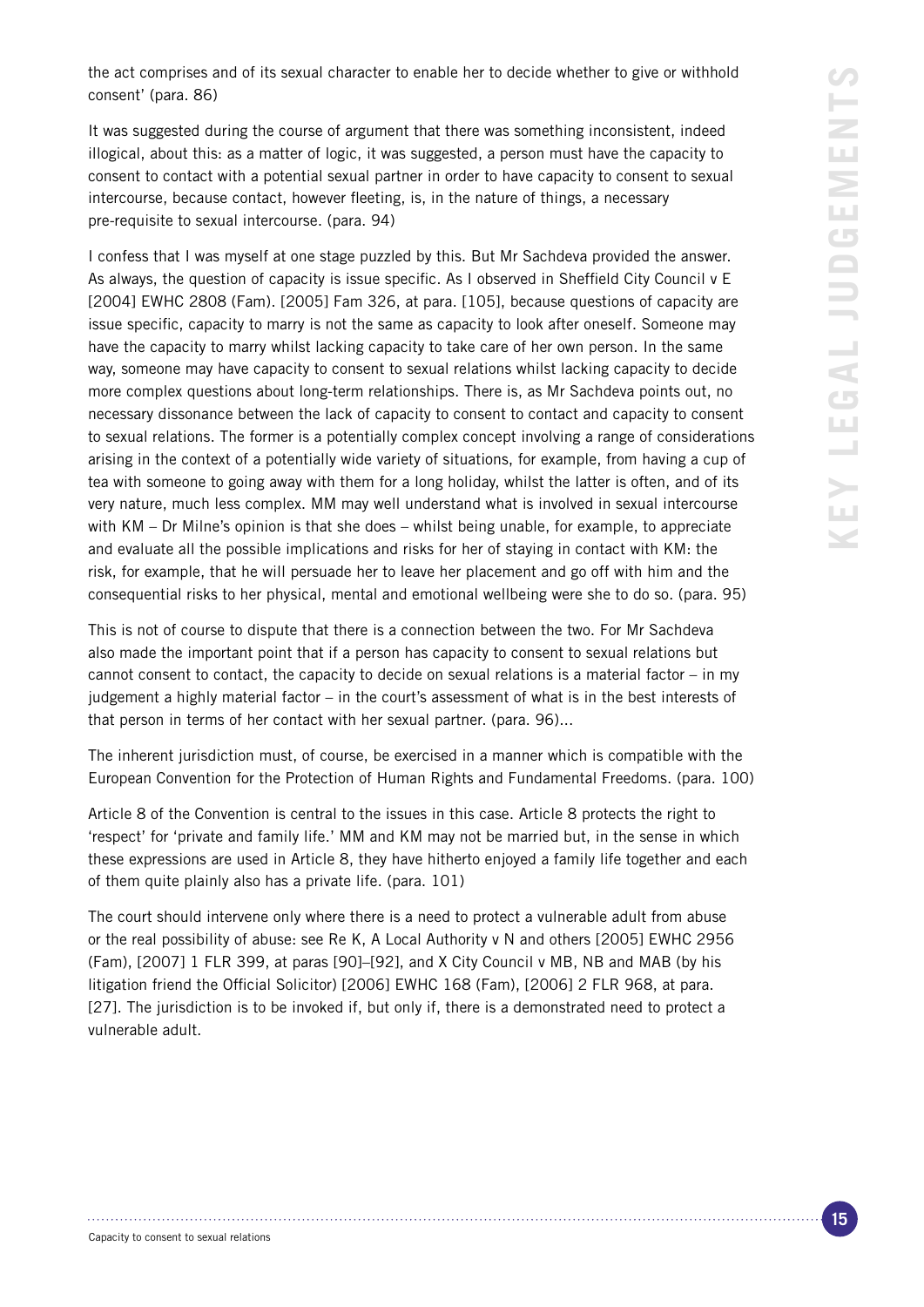D Borough Council and AB (2011)

**SUMMARY OF KEY ASPECTS OF THE JUDGEMENT**

Test of capacity to consent to sexual relations:

Mr Justice Mostyn stated the following:

'I therefore conclude that the capacity to consent to sex remains act-specific and requires an understanding and awareness of:

The mechanics of the act;

That there are health risks involved, particularly the acquisition of sexually transmitted and sexually transmissible infections;

That sex between a man and a woman may result in the woman becoming pregnant.'

#### **CASE LAW REFERENCE**

PH v A Local Authority, Z Ltd and R [2011] EWHC 1704 (Fam)

#### **SUMMARY OF KEY ASPECTS OF THE JUDGEMENT**

Capacity to make decisions about residence, care and treatment

The Court was asked to decide whether a man suffering from Huntingdon's Disease ('HD') had the capacity to make decisions about his residence, care and treatment. The matter came before the Court by way of an application under s.21A MCA 2005 challenging a standard authorisation made by the local authority permitting Z Limited to deprive PH of his liberty at a care home. PH's capacity was a contested issue and it was agreed that the question of capacity would be determined as a preliminary issue. A jointly-instructed consultant neuro-psychiatrist (a wellrespected expert in HD) concluded that PH had the capacity to decide the question of residence. This view was accepted by the Official Solicitor and shared by P's former partner, R, with whom he had continued to live until he was placed at the care home, and to whom PH wished to return. However, the view was contrary to the conclusions of the medical professionals treating PH, and both the local authority and Z Limited sought to challenge the conclusions of the expert.

This judgement is of some considerable importance for the following reasons:

- 1. It endorsed the conclusion of Macur J in LBL v RYJ [2010] EWHC 2664 (Fam) that attention must be given to whether the person must comprehend the salient details relevant to the decision to be taken (i.e. not every detail);
- 2. it was emphasised that the courts must guard against imposing too high a test of capacity to decide issues such as residence because to do so would run the risk of discriminating against persons suffering from a mental disability;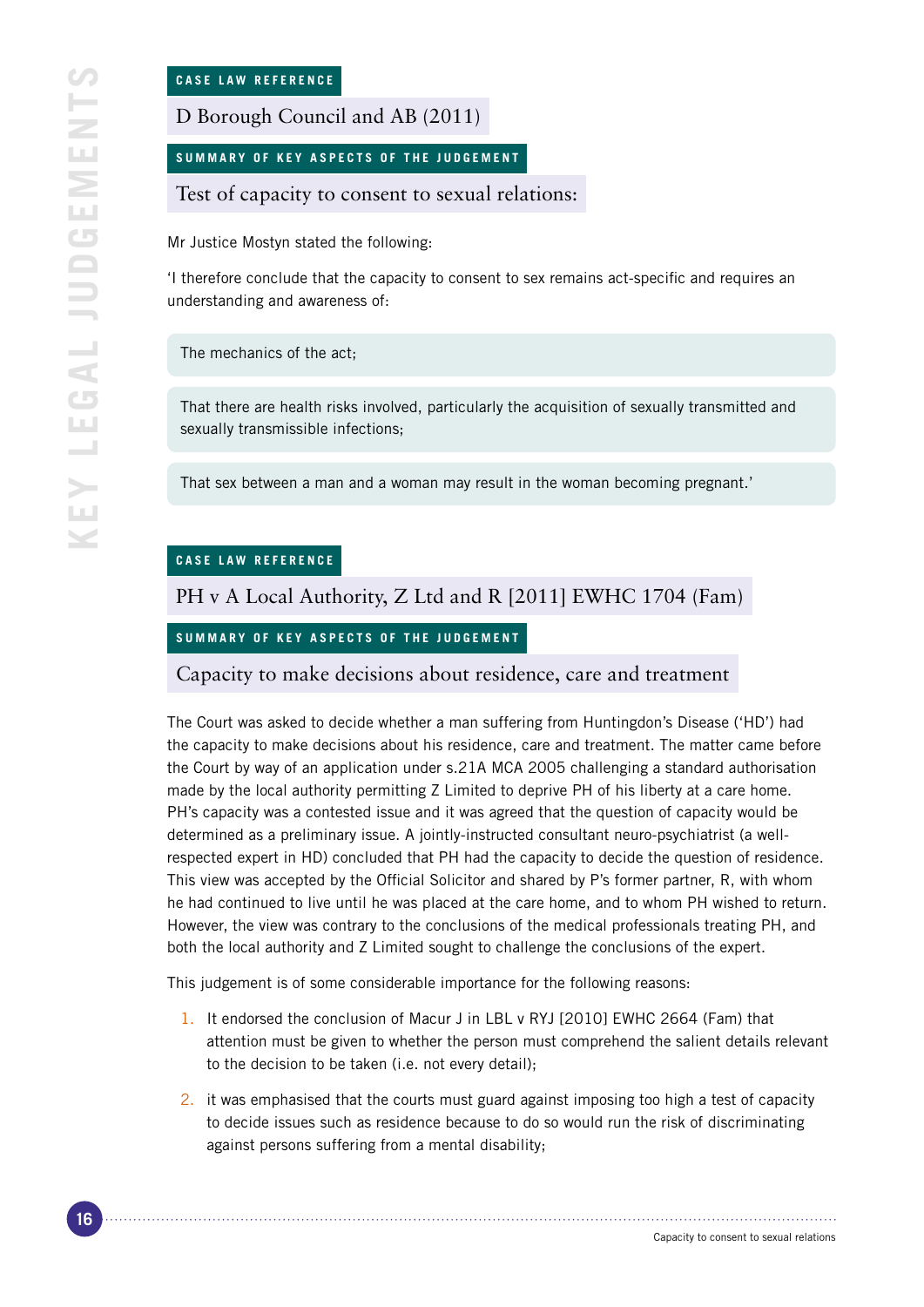- 3. for its careful analysis of the relevant weight to be placed upon the evidence of a jointly instructed expert versus treating professionals (including the dangers of a lack of objectivity on the part of the latter);
- 4. as an example of the practical difficulties that can be caused by the fact that it is likely in many cases that the jointly instructed expert will only have the opportunity to make one visit and undertake one interview with P, and will, inevitably, only be able to give a snapshot.

The court ultimately preferred the conclusions of the treating clinicians (rather than the independent expert) that PH lacked capacity to make decisions about residence.

#### **CASE LAW REFERENCE**

Local Authority v H [2012] EWHC 49 (COP)

#### **SUMMARY OF KEY ASPECTS OF THE JUDGEMENT**

Court of Protection judgement to protect the best interests of someone who lacked capacity to consent to sexual relationships

This Court of Protection judgement (Hedley J) concerns a 29-year-old woman H, who had diagnoses of mild learning difficulties and atypical autism (full scale IQ of 64).

The background to the proceedings was that H displayed highly sexualised behaviour and was very vulnerable. H engaged in sexual activity with multiple partners and had displayed a willingness to have sex with anyone, including strangers, who asked her. In 2003 a man had been convicted of her attempted rape. Matters came to a head when H moved in with a man and he drew the attention of the authorities to H's sexual activities.

H was assessed by a psychiatrist, admitted as an informal patient on the same day and was later compulsorily detained under s3 Mental Health Act 1983. Proceedings were issued in the Court of Protection.

Issues in respect of H's capacity to litigate, and to determine her residence and finances were uncontroversial. Hedley J concluded that H lacked capacity to consent to sexual relations and as a result H's care and living arrangements had to reflect this conclusion. Restrictions were significant, which brought with it an obligation on the local authority to be pro-active. There was a requirement for one-to-one supervision during the day and waking supervision overnight. This highly regulated regime clearly constitutes a deprivation of liberty and the restrictions were in place to prevent H from engaging in sexual relations. A DOLS standard authorisation under Schedule A1 to the Mental Capacity Act 2005 was in force.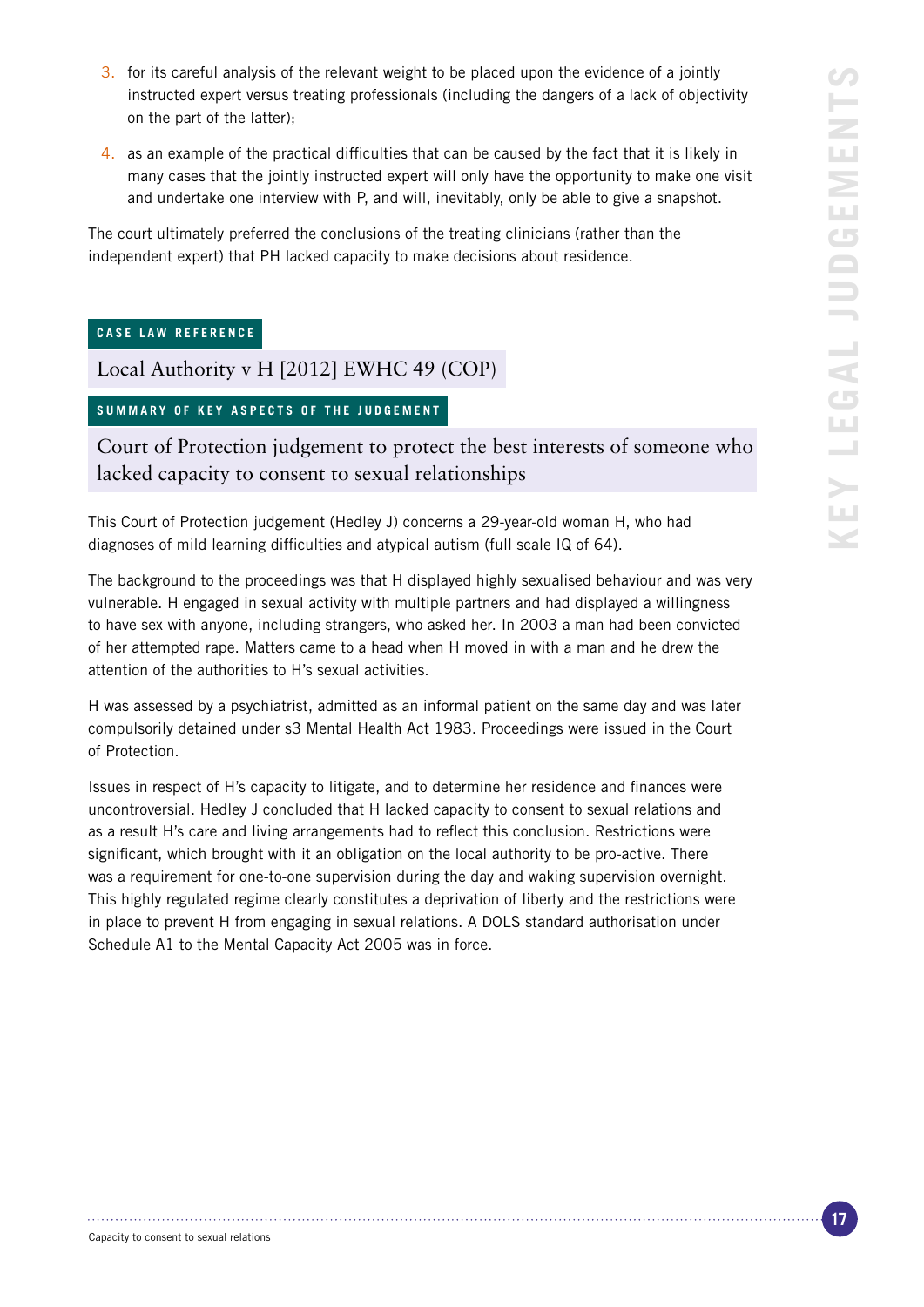#### Sandwell MBC v RG (2013) EWHC 2373 (COP), (2013) MHLO 55

#### **SUMMARY OF KEY ASPECTS OF THE JUDGEMENT**

#### Forced marriages

The case concerned brothers – GG (39) and RG (38) from a Sikh family. Both had learning disabilities, low intelligence, and had exhibited challenging behaviour from an early age. Their father moved the family to England from the Punjab shortly after RG's birth, but retained property there and frequently returned to India for visits. RG's father later died of a sudden heart attack in England. Each brother had lived for some time in accommodation provided and staffed separately for each of them by the local authority.

There was a large measure of agreement about the declarations and orders required in the case of GG (namely that he lacked capacity in a number of respects).

In terms of RG, prior to his father's death RG's father and the family of a lame woman in her latetwenties had arranged a marriage between his son and their daughter, which took place in India in March 2009. The marriage was formally valid under local law. It appeared that the marriage was arranged because the two may otherwise have found it difficult to marry due to their respective mental and physical disabilities. Despite not being aware of RG's disabilities until the wedding itself, and reacting badly on discovering them as a result, the woman later admitted to caring about and falling in love with RG. She travelled to England herself in March 2010 following RG's earlier return to the country, and visited him regularly in the accommodation provided and staffed for him by the local authority.

The woman said, and the judge accepted, that the marriage was consummated on the night of the wedding, and she and RG had had sexual relations a few times following this. However, a consultant psychiatrist made it clear that RG had no understanding of sex whatsoever, and, accordingly, lacked the capacity to consent to sexual touching. The woman therefore accepted a condition of contact not to touch RG sexually or intimate to him that she desired sexual relations, at the risk of violating s 30 of the Sexual Offences Act 2003. The judge's final order included a declaration that RG lacked capacity to consent to sexual relations.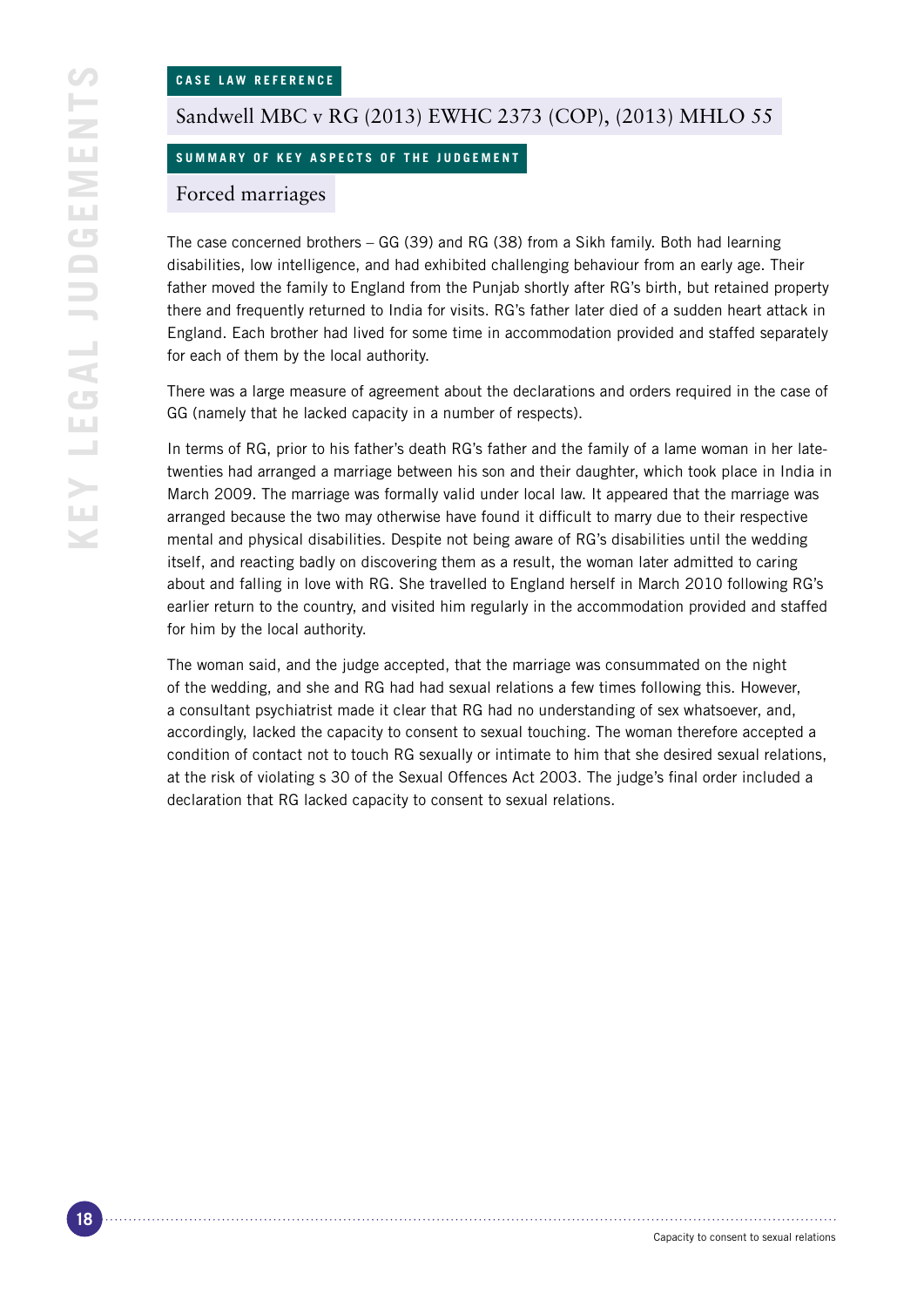### Liverpool City Council v IM, LM & AB [2014] EWCA Civ 37

#### **SUMMARY OF KEY ASPECTS OF THE JUDGEMENT**

Test of capacity to consent to sexual relations is general and issue specific (rather than person or event specific):

The Court of Appeal considered the approach to assessment of capacity to consent to sexual relations. Sir Brian Leveson P held at paragraph 73:

'For the avoidance of doubt, every single issue of capacity which falls to be determined under Part 1 of the Act must be evaluated by applying s 3(1) in full and considering each of the four elements of the decision making process that are set out at (a) to (d) in that sub-section. A person is unable to make a decision for himself if he is unable to undertake one or more of these four functions:

- a. To understand the information relevant to the decision,
- b. To retain that information,
- c. To use or weigh that information as part of the process of making the decision, or
- d. To communicate his decision (whether by talking, using sign language or any other means).

The extent to which, on the facts of any individual case, there is a need either for a sophisticated, or for a more straightforward, evaluation of any of these four elements will naturally vary from case to case and from topic to topic.'

Sir Brian Leveson P went on to hold at paragraph 79 that:

'… we hold that the approach taken in the line of first instance decisions of Munby J, Mostyn J, Hedley J and Baker J in regarding the test for capacity to consent to sexual relationships as being general and issue specific, rather than person or event specific, represents the correct approach within the terms of the MCA 2005.'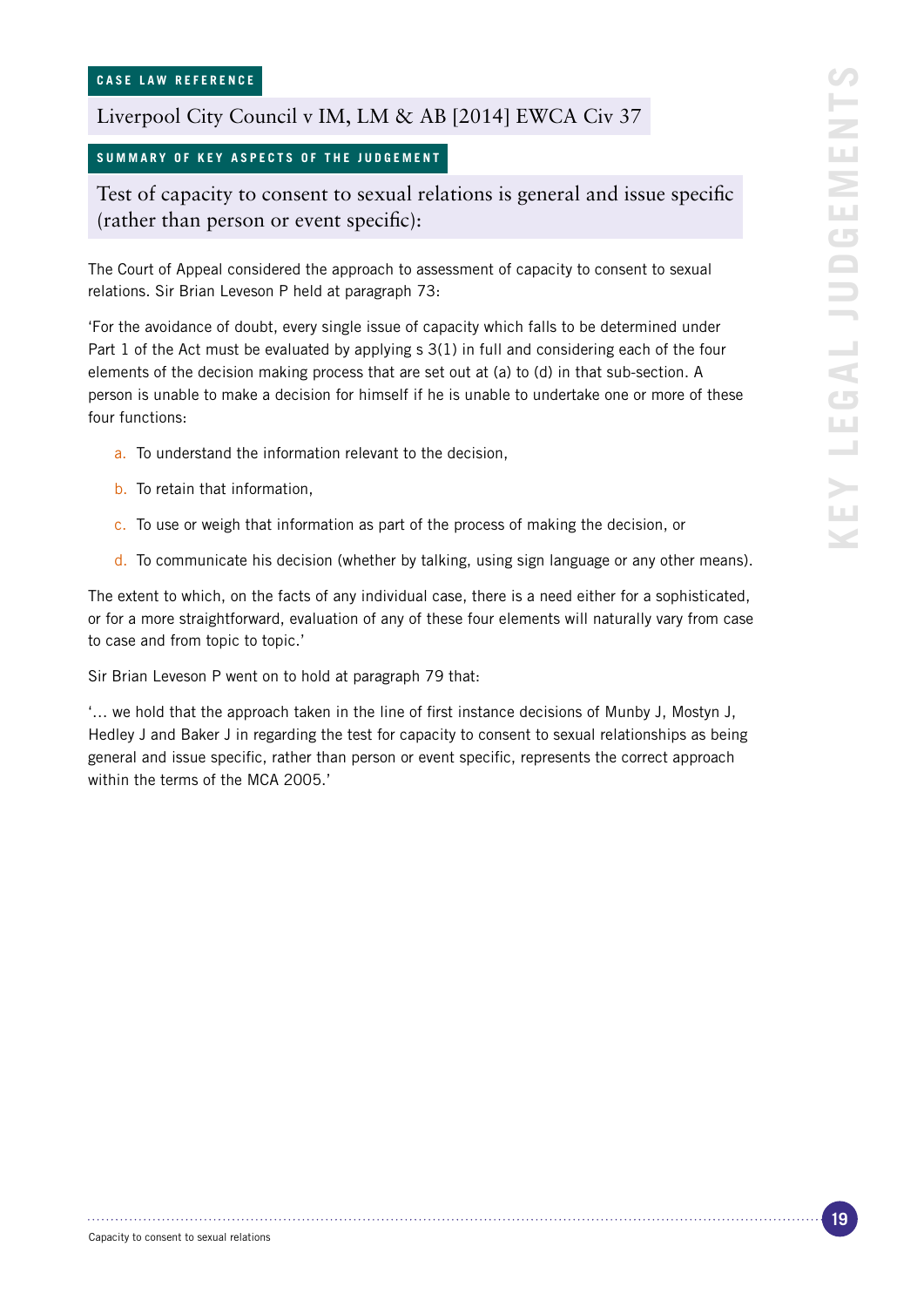A Local Authority v TZ [2014] EWHC 973 (COP)

**SUMMARY OF KEY ASPECTS OF THE JUDGEMENT**

The test of sexual consent has a low threshold:

Baker J at paragraph 55 (in a case concerning same sex relationships):

'Most people faced with the decision whether or not to have sex do not embark on a process of weighing up complex, abstract or hypothetical information. I accept the submission on behalf of the Official Solicitor that the weighing up of the relevant information should be seen as a relatively straightforward decision balancing the risks of ill health (and possible pregnancy if the relations are heterosexual) with pleasure, sexual and emotional brought about by intimacy. There is a danger that the imposition of a higher standard for capacity may discriminate against people with a mental impairment.'

#### **RESOURCES**

**My Marriage, My Choice.** Provides some examples of questions to use with assessments https://www.nottingham.ac.uk/research/groups/mymarriagemychoice/guidelines-resources/index.aspx

**www.bild.org.uk** – educational material to support adults to acquire capacity to consent to sexual relations and to learn to safeguard themselves

**www.gov.uk/forced-marriage** – information about forced marriage legislation and support

**www.fpa.org.uk** – factsheets and information about the law and sexual health (including Scotland and Northern Ireland

**www.39Essex.com** – provides regular legal updates on case law relevant to mental capacity and deprivation of liberty cases

**www.mentalhealthlaw.co.uk** – summaries and updates regarding case law

#### **REFERENCES**

- <sup>1</sup> Part IVA of the Family Law Act 1996.
- <sup>2</sup> Consenting Adults? Guidance for professionals and carers when considering rights and risks in sexual relationships involving people with a mental disorder. Mental Welfare Commission for Scotland. 2011.
- <sup>3</sup> Sexual Offences (Scotland) Act 2009.
- <sup>4</sup> Mental Welfare Commission for Scotland (2011). Consenting Adults? Guidance for professionals and carers when considering rights and risks in sexual relations involving people with a mental disorder.
- <sup>5</sup> www.gov.uk/forced-marriage
- <sup>6</sup> Rook, P. & Ward, R. (2004). Rook and Ward on Sexual Offences (ed 3). Law and Practice.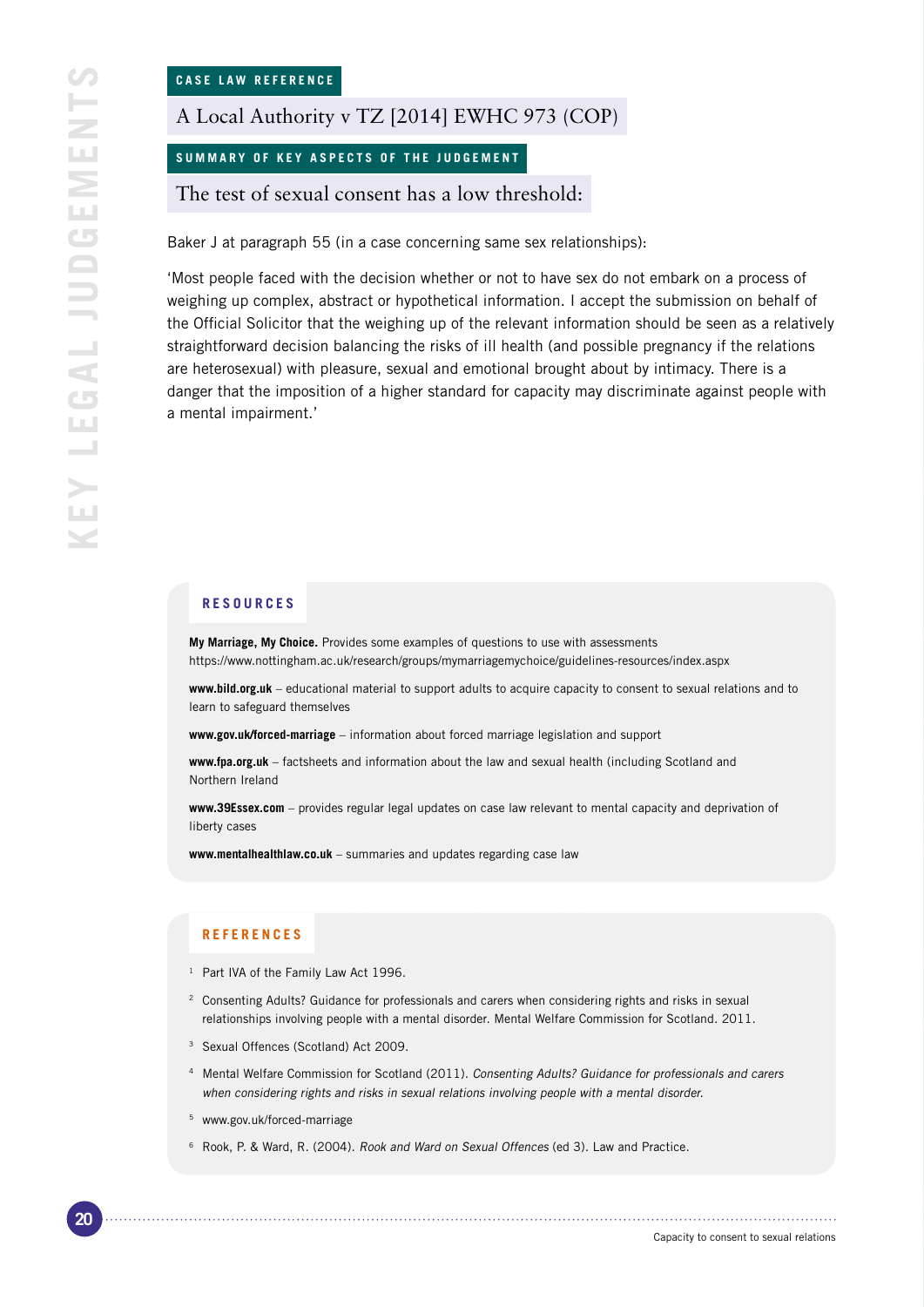# Chapter 2 Guidance for clinicians supporting vulnerable people with sexual functioning

Sexual functioning is an essential part of human behaviour. Supporting people to achieve 'normal functioning' in this area forms a core part of clinical practice. This section presents a framework to assist clinicians when attempting to support vulnerable adults with safe engagement in sexual functioning. Within this context, we consider the assessment of capacity to consent to sexual relations in everyday clinical scenarios and the resulting actions clinicians may take to enable vulnerable people's safe sexual functioning.

**CHAPTER**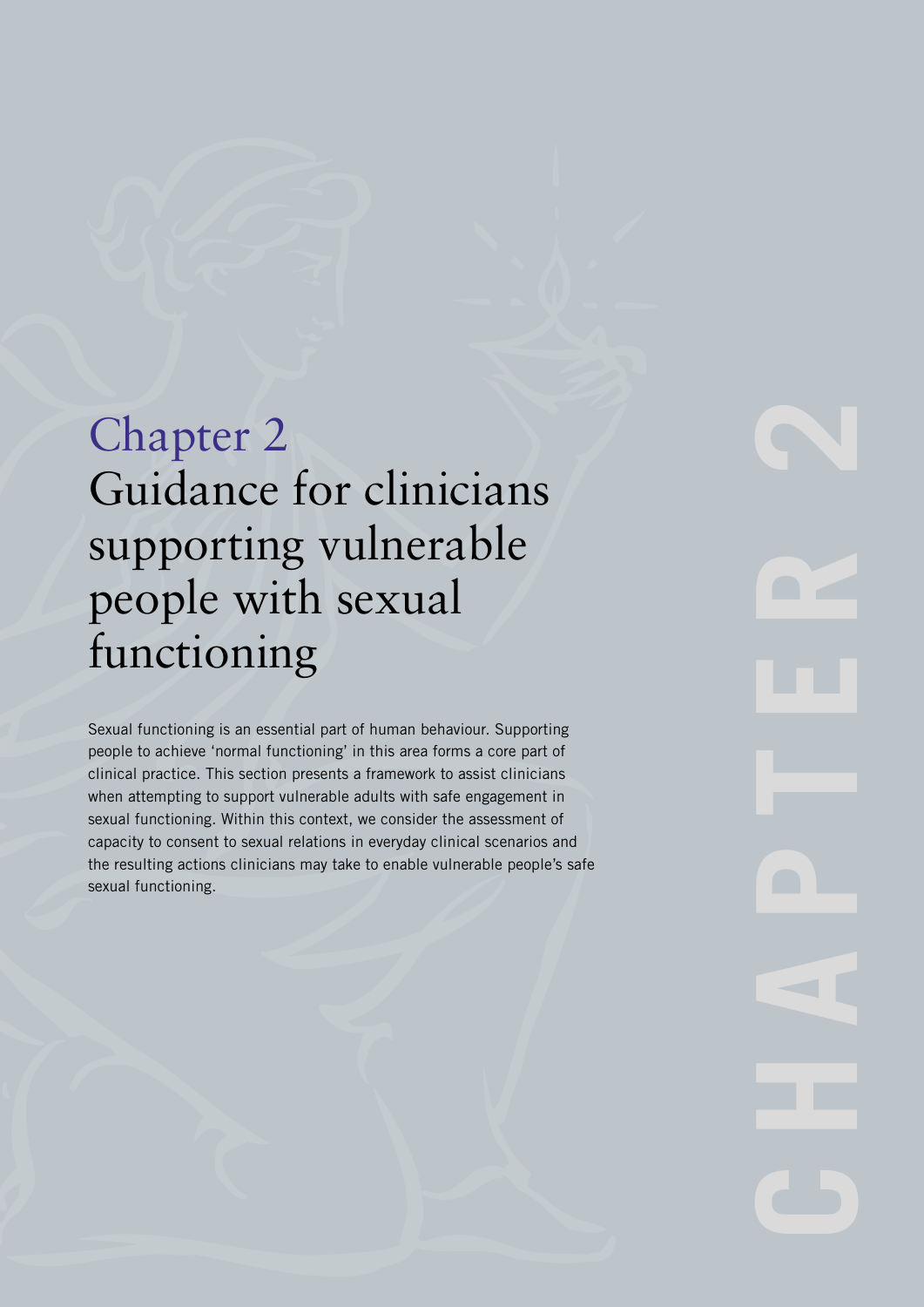# Assessing consent to sexual relations in clinical practice

Assessment of capacity to consent to sexual relations is commonly required in the context of people with intellectual disabilities.

Similar issues arise, particularly in residential/ long-term support settings for people with acquired brain injury, dementia, or people with mental health needs. Often staff in residential and community settings are unsure about whether they can or should be facilitating vulnerable people to develop sexual relations. In these contexts, often the referral question involves broader issues regarding risk management and social functioning. Therefore, it is good clinical practice to conduct a

holistic assessment of the examinee's level of functioning (see Table 1 for a framework of the domains to include in the assessment, as advocated by Herbert and Palmer<sup>1</sup>). Exploring the whole context of a referral enables the clinician to clarify the extent to which a particular referral question is one of capacity to consent to sexual relations or whether there are other more general risk management concerns driving the referral question.

# **A FRAMEWORK FOR THE ASSESSMENT**

Herbert and Palmer's framework<sup>2</sup> places the individual at the heart of the assessment and considers first their personal narrative of relations, then their disability and how this might limit their decision-making ability. Within this context, their knowledge and experience of sexual relations is evaluated. Knowledge is required to meet the legal test for capacity to consent to sexual relations, and a review of a person's experience of sexual relations helps to highlight any possible areas for safeguarding concerns. The other areas of the framework

help the clinician to develop an understanding of the wider context for the person. This specifically includes the impact of family and staff attitudes and of the environment in which the individual lives, that is their home. their community and their opportunities for age appropriate sexual functioning. This is important because it encourages the development of a positive approach to building relationships and intimacy without a narrow focus on sexual relations.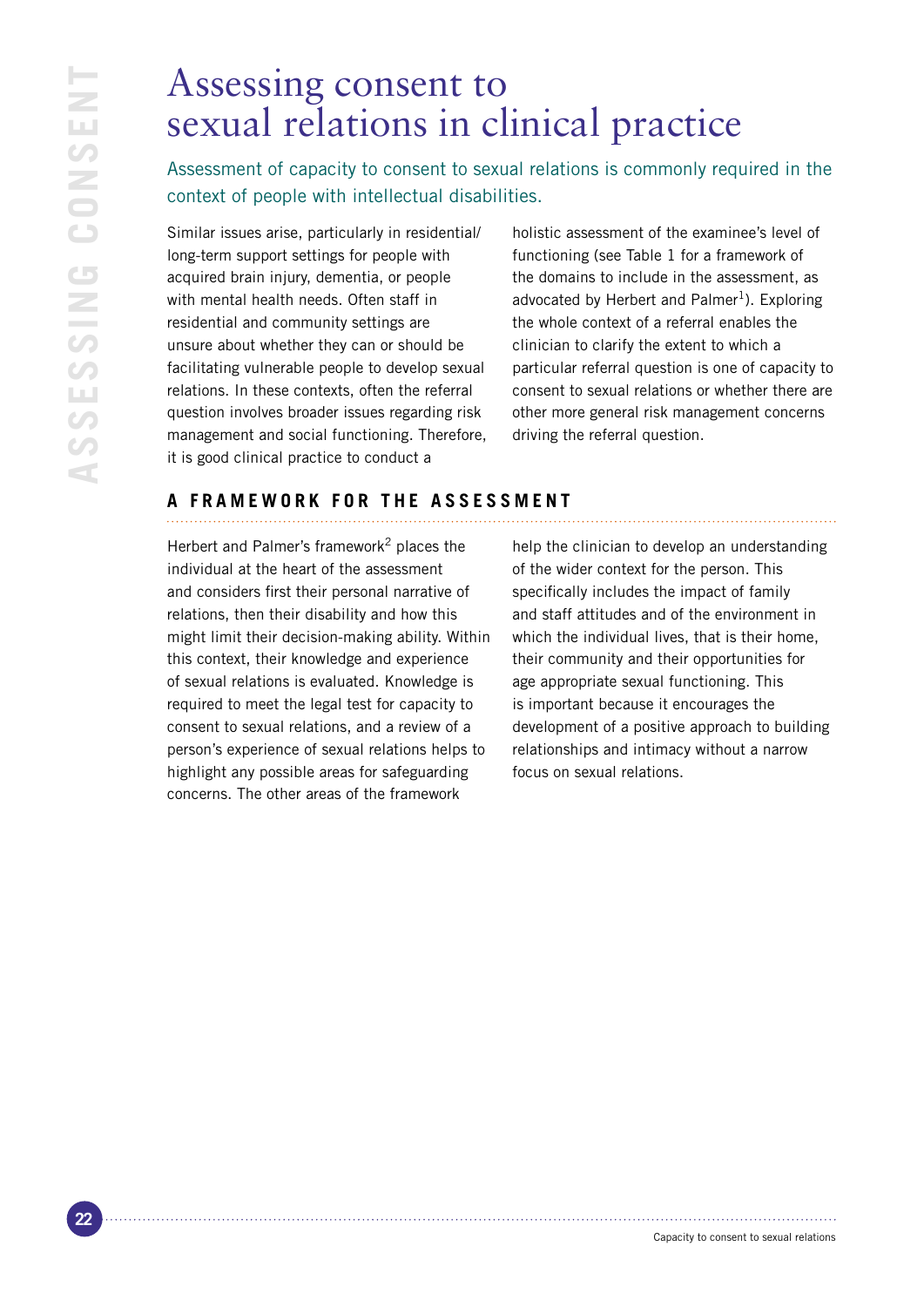## Table 1: A framework for assessing capacity to consent to sexual relations

| DOMAIN                                                   | <b>ISSUES TO CONSIDER</b>                                                               |
|----------------------------------------------------------|-----------------------------------------------------------------------------------------|
| <b>Relationship narratives</b>                           | Understanding of emotional aspects of relationships and<br>consideration of 'morality'  |
|                                                          | Potential power imbalance, fear or obligation                                           |
|                                                          | Coping skills                                                                           |
| Intellectual disability or<br>other cognitive impairment | Cognitive, emotional, physical deficits or impairments                                  |
|                                                          | Decision-making skills                                                                  |
|                                                          | Social cognition                                                                        |
| <b>Knowledge</b>                                         | Understanding of different body parts and genders                                       |
|                                                          | Understanding of sexual relationships and different<br>levels of intimacy               |
|                                                          | Understanding of pregnancy and STDs                                                     |
|                                                          | Knowledge of contraception: when and how [note: this is not part<br>of the legal test]  |
| <b>Asserting choice</b>                                  | Ability to use staff in a positive way (asking for help, or asking for<br>private time) |
|                                                          | Understanding that they have a choice whether to participate in<br>the relationship     |
|                                                          | How to say no and the ability to say no/assert own choice<br>in the moment              |
|                                                          | Knows what to do if the other person says no                                            |
| <b>Organisation and family</b>                           | Family context                                                                          |
|                                                          | Type of service, policies of service, staff attitudes/beliefs                           |
|                                                          | Opportunities to meet other people socially                                             |
| <b>Environmental</b>                                     | Opportunities to meet people (access)                                                   |
|                                                          | Suitable places to spend time together                                                  |
|                                                          |                                                                                         |

. . . . . . . . . . . . . . . .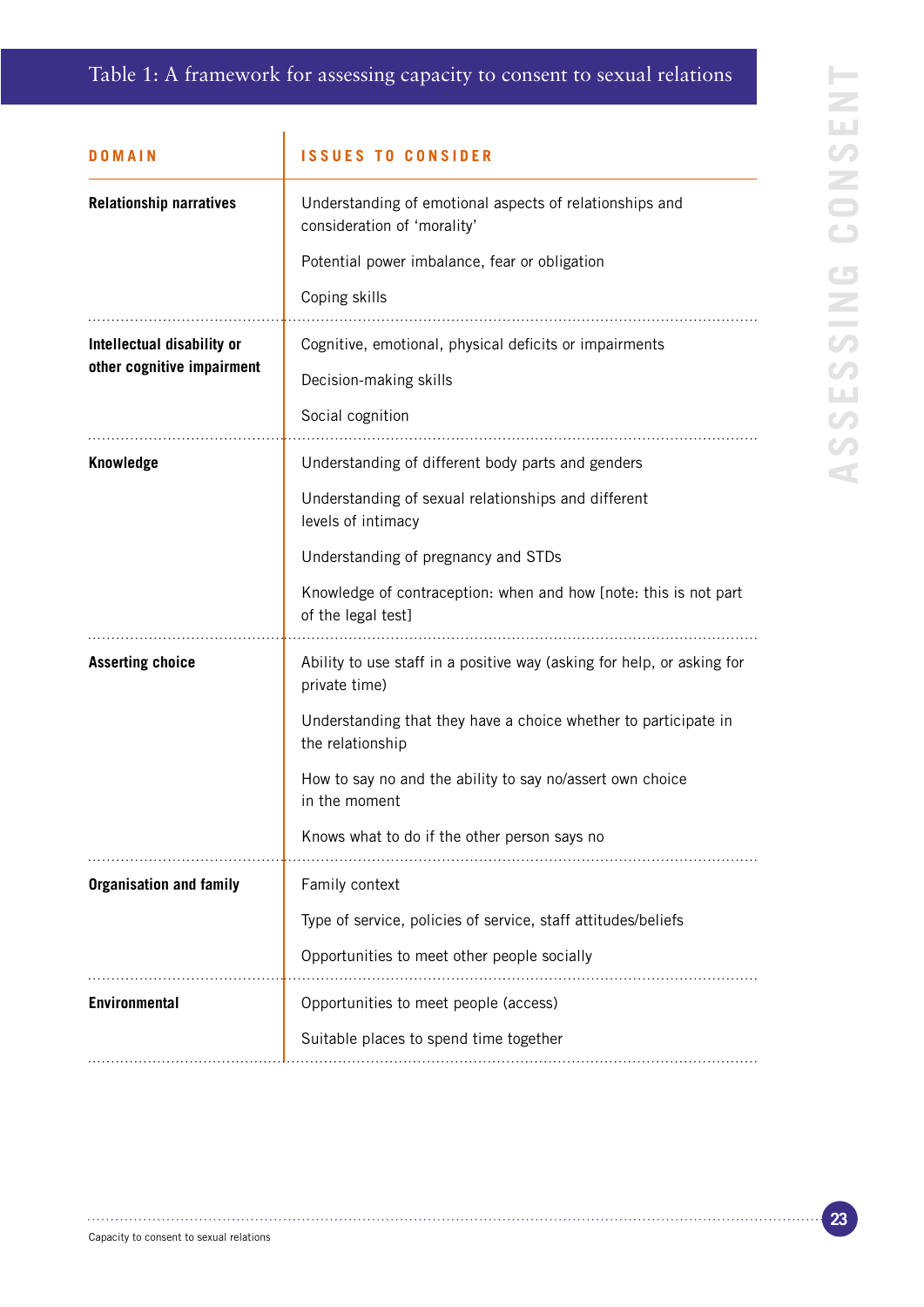#### **RELATIONSHIP NARRATI V E**

Before starting an assessment of a person's capacity to consent to sexual relations it is necessary to establish the minimum level of knowledge that the person needs to understand. As detailed in Part 1, case law has specified that the level of knowledge has to be 'reasonable', and not require of the individual more knowledge than would be expected from someone who does not have a disorder of mind and is considered capable of consenting to a sexual relation (e.g. in UK law an adult aged over 16).

Therefore, it is relevant to consider the person's sex education and/or history of relationships, as this can assist in understanding their knowledge base and previous experience. It is important to gain a broader understanding of different types of relationships such as close friendships and boundaries in relationships, as well as how they manage the end of

relationships (e.g. heartbreak). This part of the framework can also be used to explore any history of abusive or exploitative relationships/ situations to aid the risk management of any safeguarding issues that might be identified throughout the assessment process.

Much of this work can be done through clinical interview, but there are also some specific tools developed to assist, particularly for those with intellectual disabilities. For example, the Test of Interpersonal Competence and Personal Vulnerability (TICPV) $3$  uses a multiplechoice format to respond to examples of situations in which individuals may be abused/ exploited, and this can assist in understanding the examinee's level of knowledge and understanding. Dodd et al.<sup>4</sup> have produced an illustrated guide to exploring sexual and social understanding focusing on working with people with learning disabilities.

### **INTELLECTUAL DISABILITY/COGNITIVE IMPAIRMENT**

It is helpful to structure any assessment of the impact of cognitive impairment on decisionmaking around the four functional tests as set out in the Mental Capacity Act, taking into consideration the information from case law discussed previously;

The ability to understand information relevant to the decision; (as detailed above and defined in case law)

To retain it long enough to make a decision;

To evaluate and weigh up the information; and

To communicate the decision.

#### **UNDERSTANDING INFORMATION**

For adults living with acquired brain injury or dementia, unless the cognitive impairment is very severe, it is rare that the acquired cognitive impairment would affect their ability to understand knowledge about sexual functioning learnt before the impairment. However, this is why it is essential to assess prior experience and retained knowledge about sexual functioning, as knowledge

will vary according to previous experiences. Most people with prior experience of sexual relationships will easily meet the legal test outlined in Chapter 1. However, people who acquired their brain injury in childhood and/ or people with intellectual disability whose life experiences may have been more restricted, often have more limited sexual knowledge, and less access to sex education, and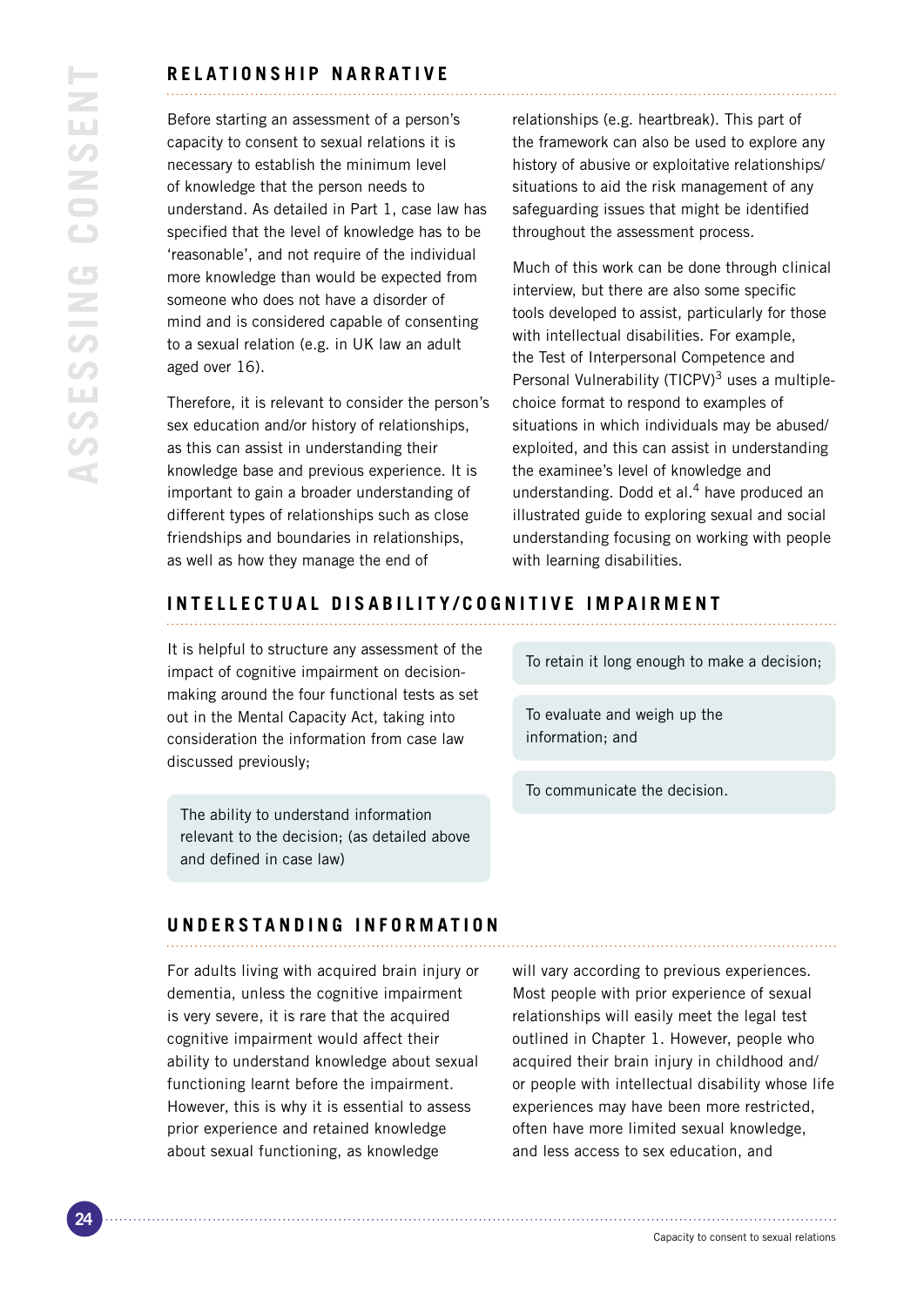therefore may not meet the legal test outlined in Chapter 1. The MCA requires support to be given to enhance understanding and there

are various materials available to assist (see the facts below and Chapter 4 for further information).

### **RETENTION**

The ability to retain information long enough to make a decision is one that in complex assessments is usually addressed through re-visiting the key issues over time and in different formats to ensure that the individual concerned has had the best opportunity to take in the relevant information and evaluate it. It is important to separate out an assessment of capacity from welfare concerns or decisions. If a person is found to lack capacity to

#### **E V ALUATING INFORMATION**

The ability to use and weigh the relevant information is the hardest area to assess. It is important that this has been shown particularly in assessments of people with acquired brain injury and dementia where executive dysfunction has resulted in subtle but complex difficulties in decision-making and is also highly relevant to individuals with learning disability. Executive functions allow people to:

Initiate and sustain behaviour;

Formulate, monitor and modify goals/plans (problem solving);

Regulate our behaviour and our emotions.

When executive functions are compromised this has a direct impact on a person's ability to evaluate information. This includes information about:

other people's motives and intentions,

what constitutes a risky situation,

the consequence of a particular action,

consent to sexual relations then this decision cannot be made on their behalf, but there may be other welfare concerns or decisions which may need to be considered within a best interest framework, and will probably need to be taken by the court; it is helpful if clinicians can outline the relevant underlying cognitive deficits that may have an impact on an individual.

the options in terms of responding/choosing not to respond.

All of which is relevant to choices that might be made in relation to relationships, including sexual relations.

The extent to which these issues can be assessed using standardised neuropsychological tests is limited. Standardised tests of executive dysfunction may assist in demonstrating the presence of limitations in these aspects of reasoning, but ultimately the assessment of reasoning in relation to the specific capacity question has to be carried out through interview and consideration of relevant history.

Assessing how a person uses and weighs information is the area in which it is easiest to conflate welfare concerns and a lack of capacity (e.g. by concluding that because a person is going to make a risky decision they must lack capacity). A person's individual decision may challenge our assumptions about the decisions made by capacitous adults around sexual relations. Ultimately it is vital to separate the capacity assessment from a welfare decision.

Capacity to consent to sexual relations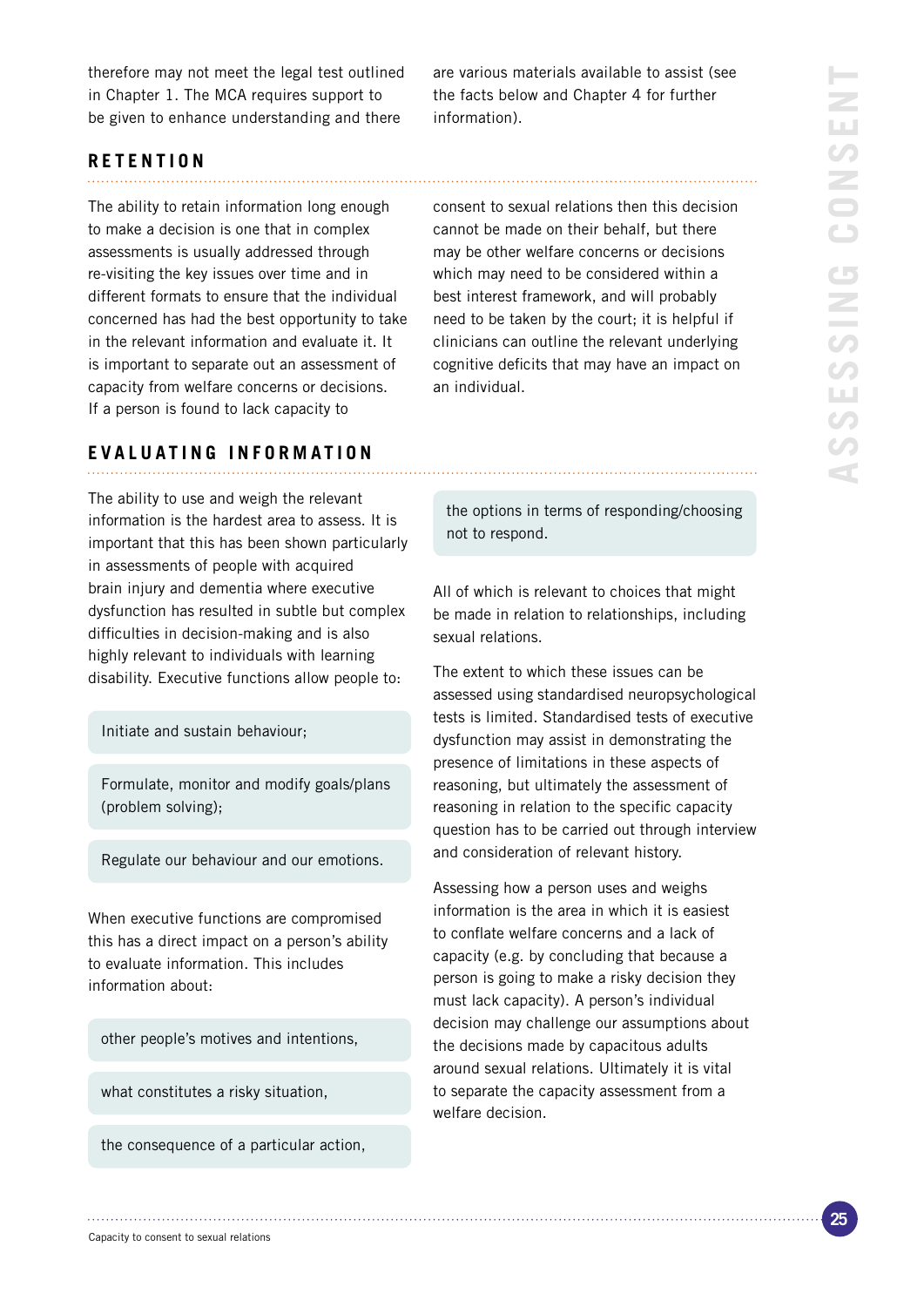#### **COMMUNICATION**

Assessment of communication skills should include written, verbal, signing and/or pictorial means. Within the field of intellectual disability there are those who have good expressive language but whose understanding of the words they are using is more limited, which requires careful evaluation. Within the field of acquired and neurodegenerative brain injury, there are also examples where an examinee may not be able to communicate successfully by any means, for example, if they present with very severe receptive and expressive aphasia or are in a low awareness state. With more severely

impaired individuals, including those in the more advanced stages of dementia, there may be a level of confusion and disorientation in time, person, and place that renders any communication meaningless, as it is not based on any reasoning or evaluation. These cases are rare in terms of referrals within everyday clinical practice, but they do occur, particularly if the individual concerned remains physically unaffected and is, therefore, able to engage in sexual activities.

#### **KNOWLEDGE**

This is the area that most closely maps between the definition within the Mental Capacity Act (2005) and the Sexual Offences Act (2003). At the most basic level, an assessment of sexual functioning knowledge should include:

knowledge of body parts,

the mechanics of the act of sexual intercourse,

of pregnancy (unless age or sexual orientation means this is not relevant), and

of sexually transmitted diseases that pose a significant risk to health.

This is rarely the main area of concern with adults with acquired brain injury or with dementia, as in general, this is previously learnt knowledge that is retained. However, Murphy

and O'Callaghan<sup>5</sup> found that about half of the people with intellectual disability involved in one research project would have been unable to consent to sexual relations because they did not understand about pregnancy and/ or sexually transmitted infections. Therefore, for people with intellectual disabilities there are several specific questionnaires and useful resources available that can assist in a structured approach to the assessment of knowledge, for example, McCabe's Sexuality, Knowledge, Experience and Needs Scale for People with Intellectual Disabilities (SEX KEN  $ID)^6$ . This is also the area where there is scope for intervention to enhance knowledge and capacity through appropriate sex education and there are a range of resources designed for particular client groups, for example, sex education packages for people with intellectual disabilities<sup>7</sup> and/or autism<sup>8</sup>, and sexual knowledge tests.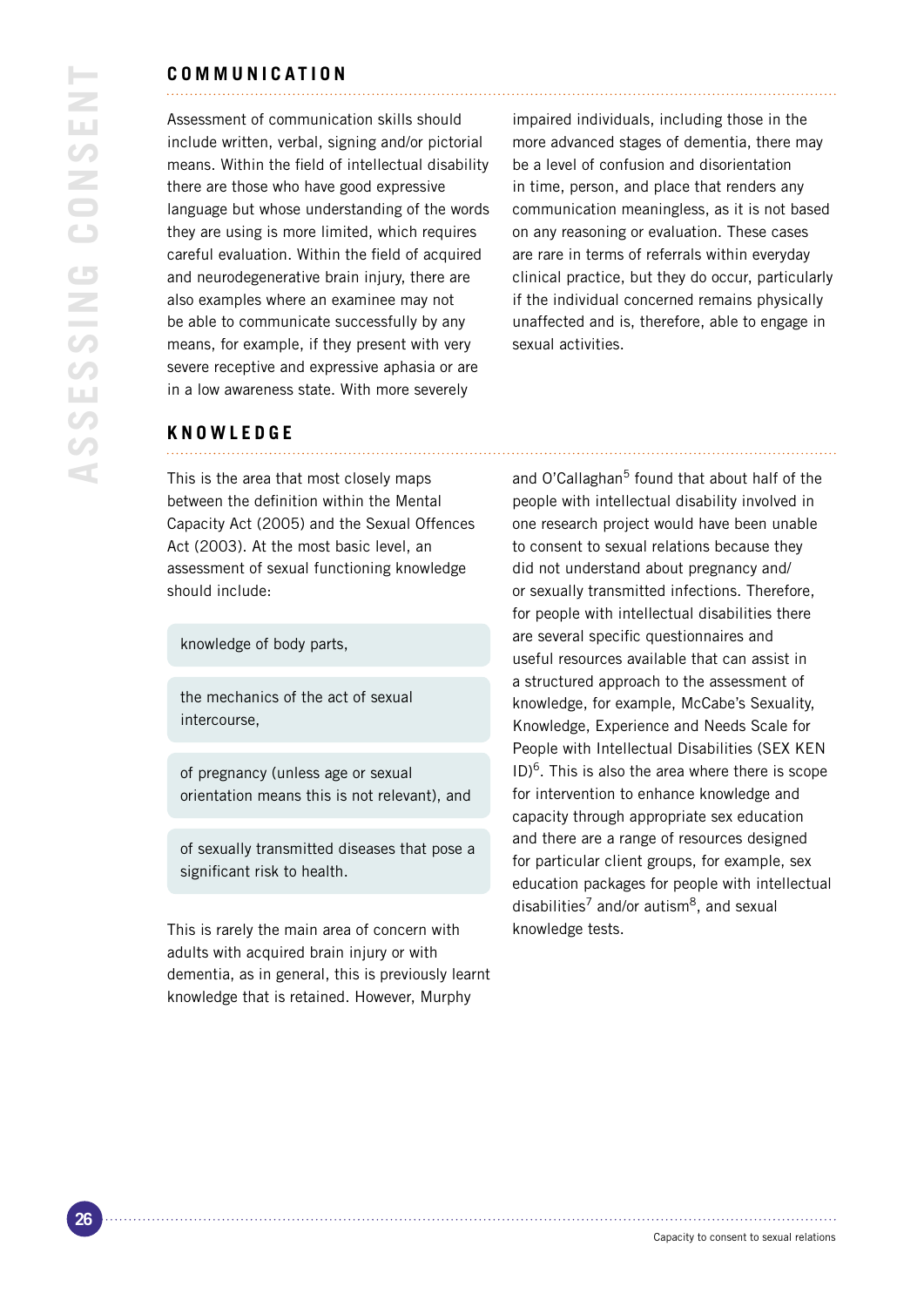#### **ASSERTING CHOICE**

The more recent cases acknowledge that the ability to refuse is a key element in consent to sexual relations, and within this is the ability to assert a choice. Both criminal and civil law is concerned with protecting those who, for whatever reason, are not able to make a choice or whose choices are vulnerable to coercion or exploitation.

There are particular issues about acquiescence and suggestibility for people with learning disabilities, which have previously been recognised in the legal system. There have been changes in the approach within the court system to reduce the impact of these factors for individuals as witnesses, defendants, and victims. The Gudjonsson Suggestibility Scale  $(GSS)^9$  can be a helpful measure when this is a concern. However White & Willner<sup>10</sup> found that people with learning disabilities were much less suggestible for actual events that they had recently witnessed. They conclude 'the results suggest that the GSS is likely to over-estimate how suggestible a person is likely to be when the event in question is personally significant' (p.649).

**ORGANISATIONS AND FAMILY**

Consent to sexual relations is, for most adults, a private decision that does not require a formal test or involvement from others. However, for those who have grown up with an intellectual impairment their family members or staff teams can be more closely involved in many aspects of their lives and are concerned for their wellbeing. Similarly, organisations which provide services for people with acquired cognitive impairment have to operate within legal frameworks and provide personal care and support, which may include support in relationships.

For both family members and staff, sexual relations can be a difficult conversation to have and there are many misconceptions and mistaken beliefs about who has the right to take certain decisions. Parents and relatives,

When assessing a particular situation where the aim is to maximise the individual's freedom to express their sexual desires, it is relevant to explore the extent to which the individuals concerned understand that they have a choice as to whether to participate in the relationship, and how they can say no and/or assert their own choice. Exploring their understanding of what to do if the other person says no is equally relevant. Additional factors to consider are whether a person can use staff or carers in a positive way, for example, asking for help to talk through concerns, or asking for private time to be facilitated.

Concerns may arise if there is a perceived imbalance in power within the relationship, for example, if one individual is physically more frail or a subservient partner. Another warning sign is if there is evidence of inducements, for example, cigarettes, gifts or money. If one partner always gives tangible inducements to the other then there is a far greater risk of the relationship being abusive<sup>11</sup>.

in general, are often driven by a genuine belief about what is right for the person they love and who they know so well. Staff may also have worked with an individual for a long period and have a perspective on what that person has expressed or desired in terms of relationships. In both cases, family and staff are also individuals with their own values, attitudes, and beliefs about sexual relations. It is important, if possible, to help them understand how their own values, attitudes, and beliefs have an impact on what they convey to the individual with a learning disability or cognitive impairment about what is/is not acceptable. For family members, the legal framework for adults needs to be explained, and, where possible, opportunities provided to explore how this differs from the parental responsibilities they had when their relative was a child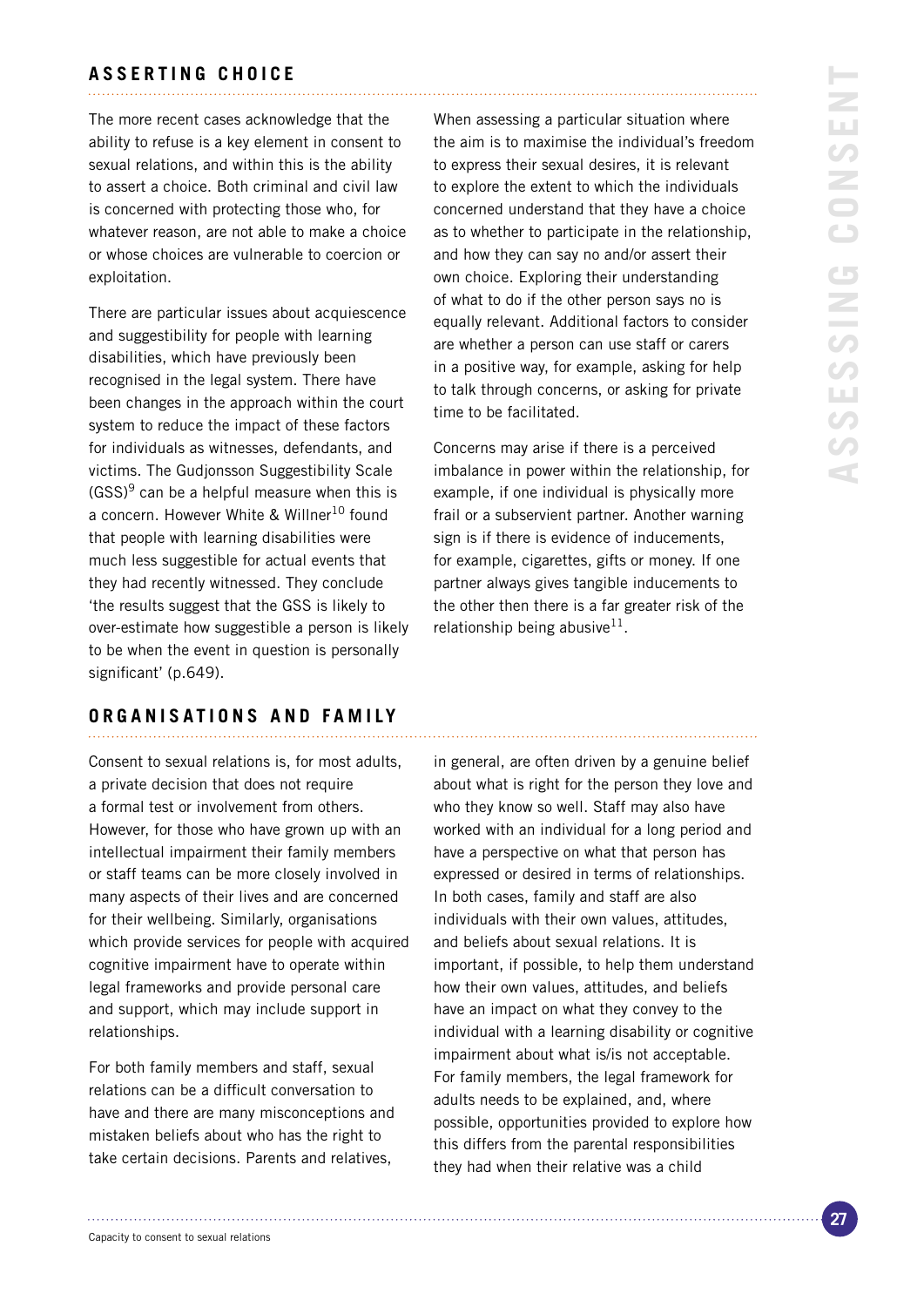(i.e. they have no legal right to make decisions for their child once they become an adult).

Staff training is crucial in helping to explain how attitudes towards relationships in general and sexuality in particular should not be based on assumptions about physical or mental disability, sex or age. There must be an opportunity for these issues to be explored with staff in a 'safe' setting.

The opportunities and priority given to staff training in relation to sexual relationships and facilitating personal relations in the widest sense will be dependent on the ethos of the individual service providing support or care. Individuals may have limited choices of activities or opportunities that encourage relationships to develop. Whilst there are areas of good practice, for many services this remains an area that is not actively addressed and services supporting people with disabilities are often cautious about their engagement in this area and may be risk averse. Where sexual behaviour is observed, the specific questions about an individual's capacity to consent to sexual relations may be perceived as difficult or problematic because they challenge a service, rather than because of issues for the individuals concerned.

#### **E N V IRONMENTAL**

The final area to consider is that of opportunity in its widest sense, and challenges services and families to consider equal access. There are many people with a wide range of disabilities who successfully form relationships and do not require any assistance from others in order to do so. However, in spite of legislation ensuring reasonable access to community facilities (Equality Act 2010), the barriers to meeting people are greater if you depend on others for mobility, practical arrangements, or for all your social interactions. Depending on the level of support required by an individual, it can be the case that all meaningful activities are organised by staff, and this limits the range of opportunities available.

For those who want to spend time together, the next challenge is to identify suitable places to meet, access to places or the opportunity for private time, and again, if this needs to be organised by their carers, then this is an additional challenge that is not faced by those without support needs. Models of service delivery do not always facilitate this and anxieties about what is legally permitted within the care role can result in unnecessarily restrictive practice.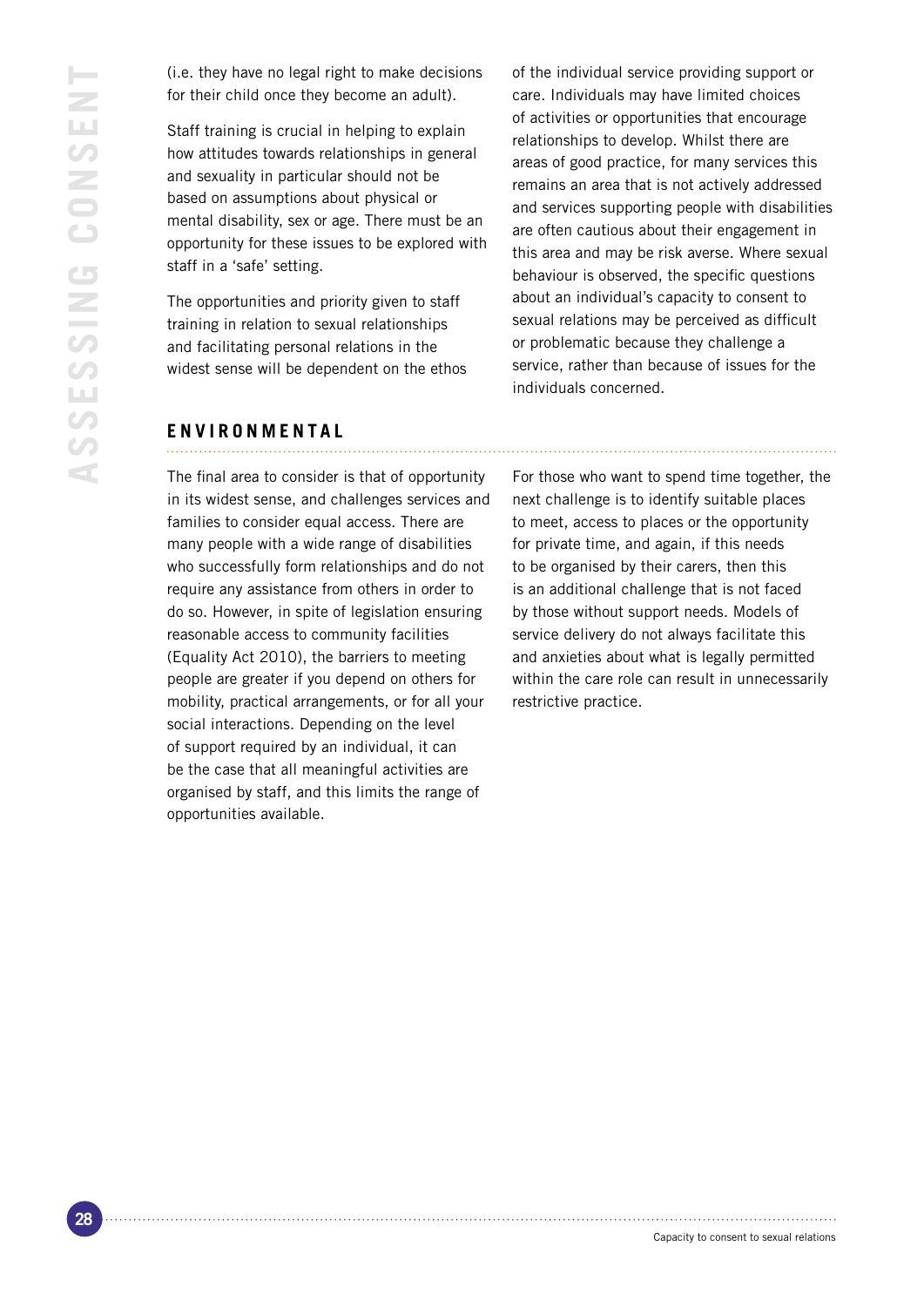# LШ **Case example**  $\overline{\phantom{a}}$ XAMP ш **LLI**  $\bullet$ Ġ

# Case example

The following case example illustrates how this assessment framework was utilised to assess the needs of two people living in a residential unit who had entered into a sexual relationship with one another.

Two adults, a woman aged 40 (Ms F) and a man aged 35 (Mr G), meet in a brain injury longer-term residential unit and develop a relationship

Care staff observe the couple spend time together and begin to hold hands and kiss, they tell staff that they are boyfriend and girlfriend and would like some private time alone.

The assessment framework outlined above was used to clarify the areas of concern for each of them and to support them appropriately (see Diagram 1 and 2, p.31, for illustration of the assessment outcome).

Ms F had sustained a brain injury in her late 20s and since that time had required a high level of support and care for her day-to-day needs. Prior to her injury, she had a number of short-term relationships but had always talked of settling down and having a family. Since her injury, she had sought relationships with men within the residential settings in which she was placed, and would refer to herself as 'married' to the particular man she was involved with at that time (see Diagram 1: Ms F).

There was less information available about Mr G's sexual history prior to his stroke (eight years previously). He had not been married or in a long-term relationship and his family described him as a private person and they had not discussed personal relationships (see Diagram 2: Mr G).

Following Mr G's stroke, amongst other cognitive impairments, he had a moderate degree of expressive and receptive aphasia, meaning that his ability to comprehend and express himself using language was affected. He required additional time and structured discussions over a longer period of time to elicit a consistent understanding of his views and wishes but he could demonstrate some of his emotions and feelings through his actions. At times, he would appear bored or uninterested during interactions with Ms F (i.e. withdraw from interacting with her), but at other times he would actively seek out her company (see Diagram 2: Mr G).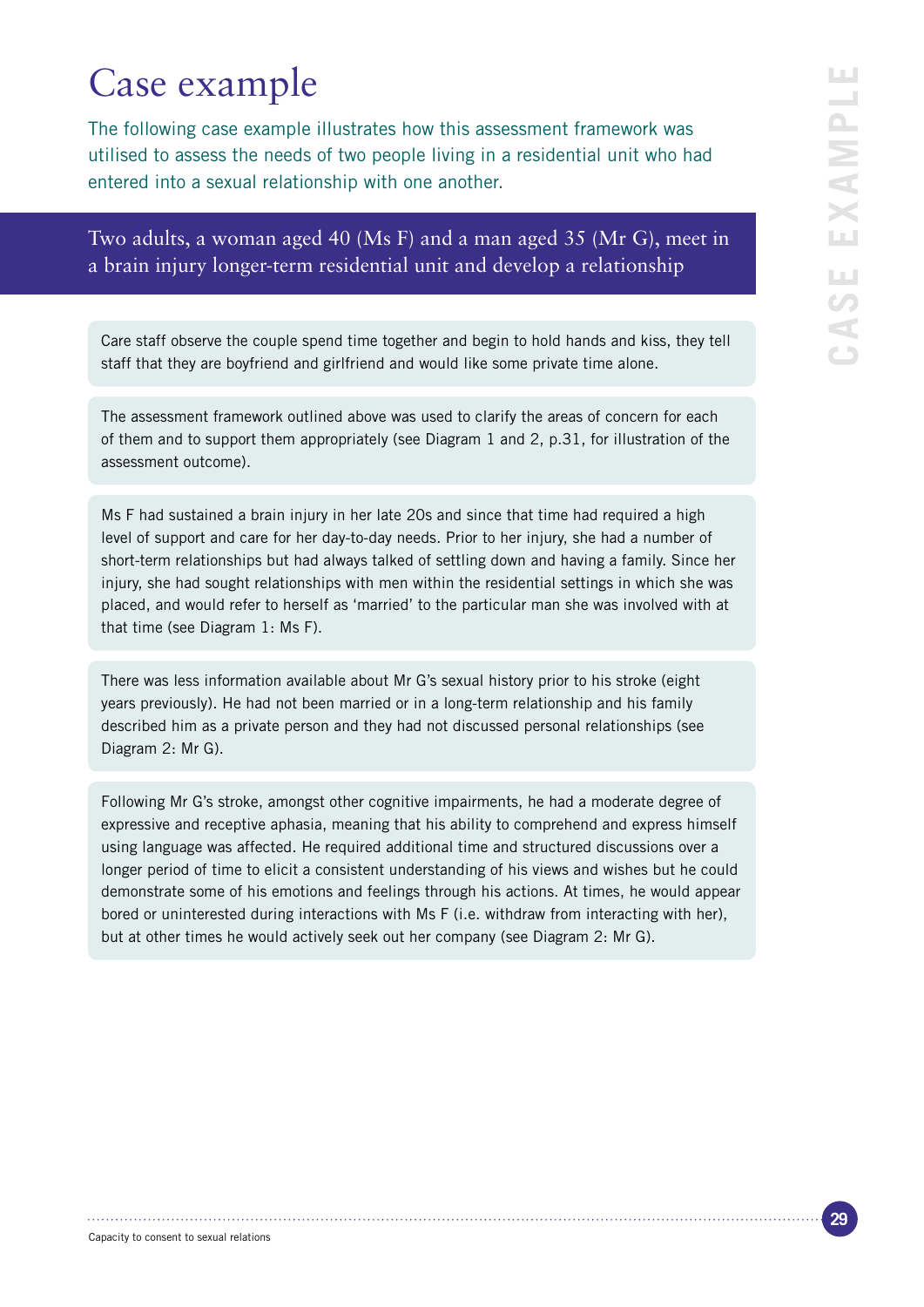The residential care setting provided multiple opportunities to observe the couple together in shared areas. For the most part, they were observed to be very caring of each other. Their interactions were usually appropriate in shared areas such as the dining room or lounges, but there were some occasions when other residents commented on them kissing when others were present. There was a policy of people not going into each other's rooms and this did raise the issue of their access to private space/time.

The psychologist interviewed the couple together and each of them separately about their relationship.

#### **The assessment revealed that:**

- a. Both had the knowledge from pre-injury experiences required to demonstrate that they fulfilled the requirements of the test for capacity to consent to sexual relationships.
- b. Both were also able to express what they wanted in terms of physical contact, for example, kissing and cuddling and oral sex were acceptable but both expressed distaste at the idea of full intercourse.
- c. What neither party was easily able to do was to set up 'private time' or to judge the appropriateness of their conduct in shared areas.

Action following assessment – a care plan was established in which staff had to prompt them not to engage in kissing in the main lounge or dining area, and redirected them to a smaller private lounge. There was no expression of desire by either Ms F or Mr G to progress their level of intimacy or sexual activity. However, as with all relationships, situations can evolve over time, and it was agreed that the care plan should be reviewed weekly and revised to address any changes or developments in the couple's relationship.

This case example illustrates how using the framework to complete a holistic assessment established that the couple had the capacity to consent to sexual relations but their level of cognitive impairment and the environment they lived in meant they could not organise themselves to engage in their relationship in accordance with societal norms. If both of the people involved have the knowledge outlined in the Mental Capacity Act, and are therefore capable of consenting to the relationship, then the issues that remain to be resolved are often related to managing their safety in the relationship and facilitating communication between them.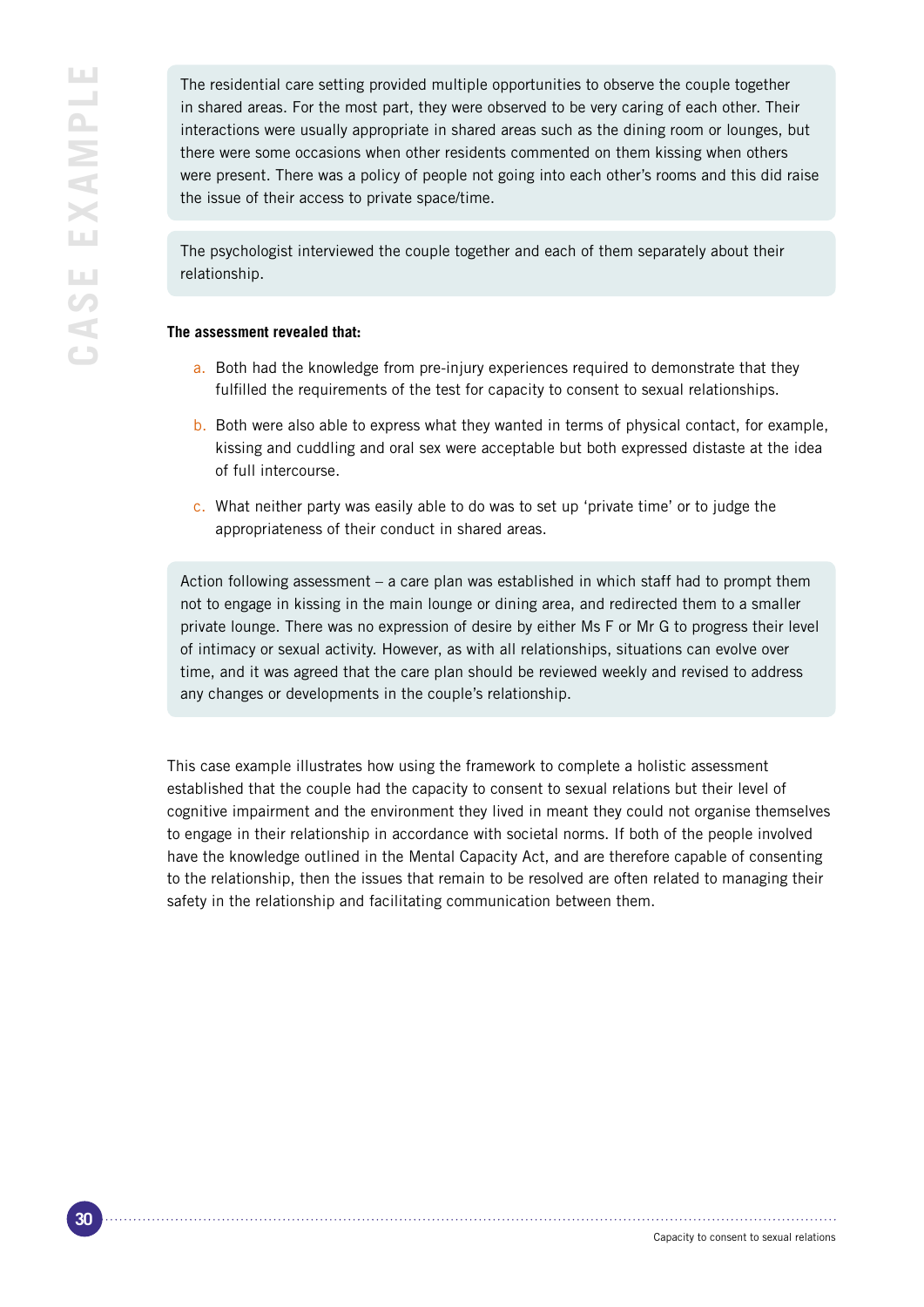

**Case example**

Ш

LЦ  $\bullet$ 

ك

XAMP

Ш  $\sim$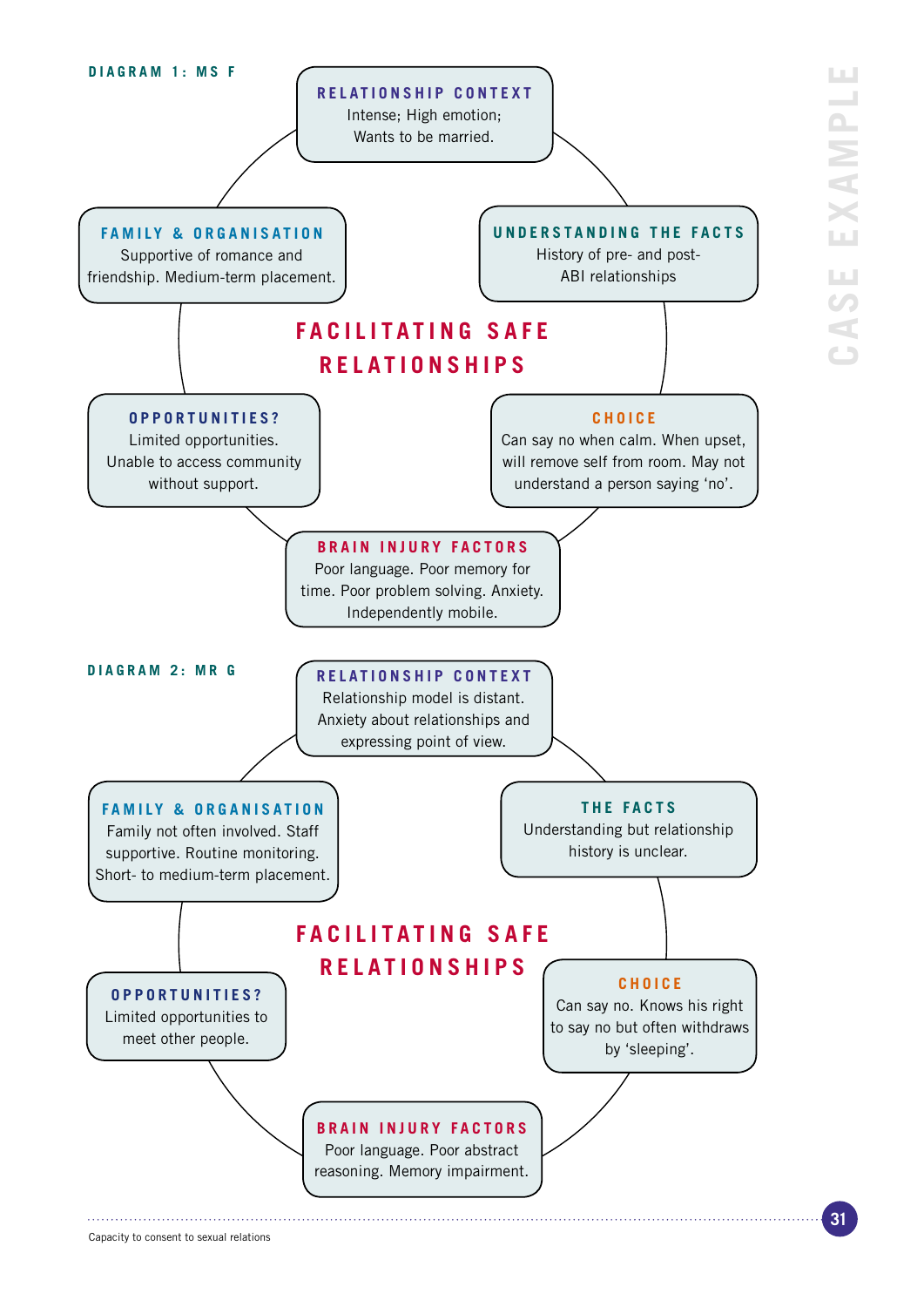In practice, the Court of Protection will often sanction restrictions deemed necessary to prevent serious harm to the person as in his or her best interests. In Chapter 3, the assessment and management of such risks is explored in more detail. Where the person has capacity to consent to sexual relations, but lacks capacity in other areas of decision-making (e.g. contraception due to executive dysfunction), there is a need to focus on facilitating healthy and safe sexual relationships within the care plan but without undue restriction of the person's right to sexual relations. If a person has capacity to consent to sex but lacks capacity to make a decision about birth control, the court may make a best interest decision about contraceptive options. The need to enhance or facilitate intimacy for people as a fundamental right can be problematic within services, particularly where

staff or family members are in conflict about an individual's capacity to make these decisions and/or what they perceive as appropriate or risky for the individual. Assessments in these contexts can benefit from consideration of a wider range of issues than is required under the law in relation to sexual consent. This includes understanding of relationships in a broader sense as well as the attitudes and values of those supporting the individual(s) and the environment in which these decisions are being implemented. The framework described in this section helps clinicians ensure that a holistic assessment is conducted, which weighs all of the relevant factors in the balance to ensure that an individual's sexual functioning is not unduly restricted. Such assessments are essential to assist the development of adequate risk management plans and to give due weight to safeguarding vulnerable adults.

# Summary

The assessment of capacity to consent to sexual relations in clinical practice is a sensitive topic, as it touches on one of the core facets of being human. The need for intimacy is an essential part of most people's lives and one that is not always adequately addressed for those in need of support to manage their day-to-day lives.

In clinical practice, when a person is suspected to lack capacity to consent, and sexual relations have occurred, in the first instance this falls within the jurisdiction of criminal law (Sexual Offences Act, 2003), and the police will need to conduct the investigation. The test of consent as defined by the criminal law

in Chapter 1 would apply here and the ability to make a choice free from coercion will be paramount in the police investigation. In the event that a crime has not been committed but the person who lacks capacity to consent to sexual relations is vulnerable to exploitative or abusive relationships then safeguarding duties would arise (i.e. the Care Act, 2014). This may mean steps would have to be taken to protect the person, which may amount to a deprivation of liberty and therefore the care plan would require sanctioning via the Court of Protection or a standard authorisation would need to be applied for if the person is in a registered care home or hospital.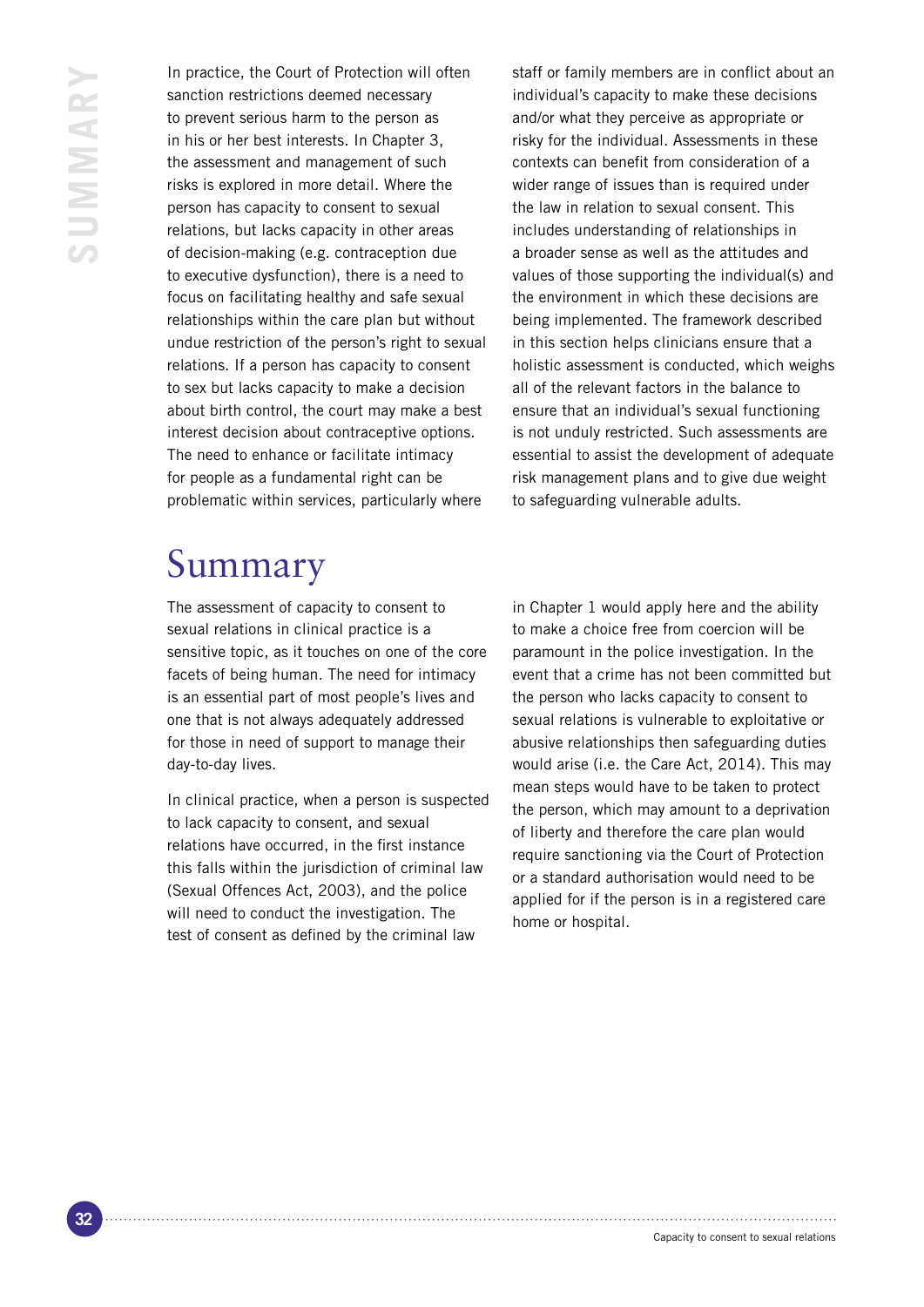#### **RESOURCES**

British Psychological Society (2019). Mental Capacity: What makes a good assessment? Leicester: Author.

The last taboo: A guide to dementia, sexuality, intimacy and sexual behaviour in care homes<sup>12</sup> – includes case examples, short questionnaires, and quizzes that help staff to understand and discuss relevant issues.

Simpson, G. (2003). You and me: A guide to sex and sexuality after traumatic brain injury (2nd edn). South Western Sydney Area Health Service. Available from: Brain Injury Rehabilitation Unit, Liverpool Health Service, Locked Bag 7103, Liverpool BC 1871, NSW Australia. http://www.sswahs.nsw.gov.au/liverpool/biru/

Sander, A.M., Moessner, A.M., Kendall, K.S., Pappadis, M.R. & Hammond, F.M. (2011). Sexual functioning and satisfaction after traumatic brain injury: An educational manual. Texas Traumatic Brain Injury Model System of TIRR Memorial Hermann, Texas.

#### **REFERENCES**

- <sup>1</sup> Herbert, C. & Palmer, S. (2012). Pre-conference workshop. International Neuropsychological Society Conference, Edinburgh.
- <sup>2</sup> Palmer, S. & Herbert, C. (2016). Friendship and intimacy: Promoting the maintenance and development of relationships in residential neurorehabilitation. Neurorehabilitation, 38, 291–298.
- <sup>3</sup> McCabe Test of Interpersonal Competence and Personal Vulnerability (TICPV). Craft, A. & Brown, H. (1994). Personal relationships and sexuality. In A. Craft (Ed.) Practice issues in sexuality and learning disabilities. London and New York: Routledge.
- <sup>4</sup> Dodd, K., Jones, K., Liddiard, H. & Stroud, J. (2007). Exploring sexual and social understanding an illustrated pack (and CD-ROM) designed for working with people with learning disabilities (2nd edn). Birmingham: The British Institute of Learning Disabilities (BILD).
- <sup>5</sup> Murphy, G. & O'Callaghan, A.C. (2004). People with learning disabilities: Capacity to consent to sexual relationships. Psychological Medicine, 34.
- <sup>6</sup> McCabe, M.P. (1994). Sexuality knowledge, Experience and Needs Scale for People with Intellectual Disability (SEX KEN-ID) (4th edn). School of Psychology, Deakin University, Burwood, Victoria, Australia.
- <sup>7</sup> Dodd, K., Jones, K., Liddiard, H. & Stroud, J. (2015). Exploring sexual and social understanding an illustrated pack (and CD-ROM) designed for working with people with learning disabilities (2nd edn). Birmingham: The British Institute of Learning Disabilities (BILD).
- <sup>8</sup> Koller, R. (2000). Sexuality and adolescence with autism. Sexuality and Disability, 18(2), 125-135.
- <sup>9</sup> Gudjonsson, G.H. (1997). The Gudjonsson Suggestibility Scales Manual. London: Psychology Press.
- <sup>10</sup> White, R. & Willner, P., (2005). Suggestibility and salience in people with intellectual disabilities: An experimental critique of the Gudjonsson Suggestibility Scale. Journal of Forensic Psychiatry & Psychology, 16(4), 638–650. DOI:10.1080/14789940500159509
- <sup>11</sup> Murphy, G.H. & Clare, I.C.H. (2003). Adults' capacity to make legal decisions. In D. Carson & R. Bull (Eds.) Handbook of psychology in legal contexts. Chichester: Wiley.
- $12$  ILC-UK (2011). The last taboo: A guide to dementia, sexuality, intimacy and sexual behaviour in care homes. www.ilcuk.org.uk.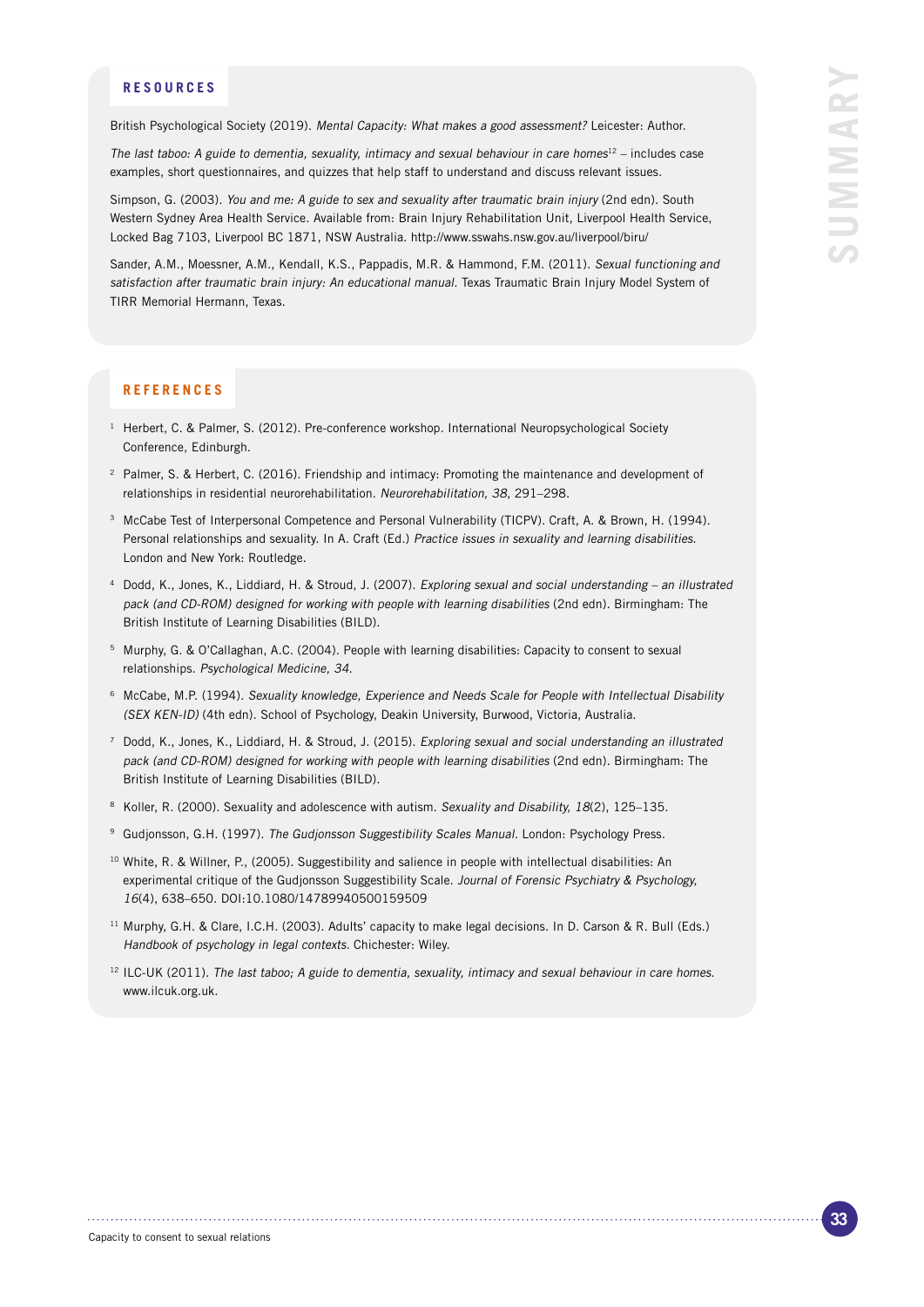# Chapter 3 Risk assessment and management

CHAPTER 3  $\blacksquare$  $\overline{\phantom{a}}$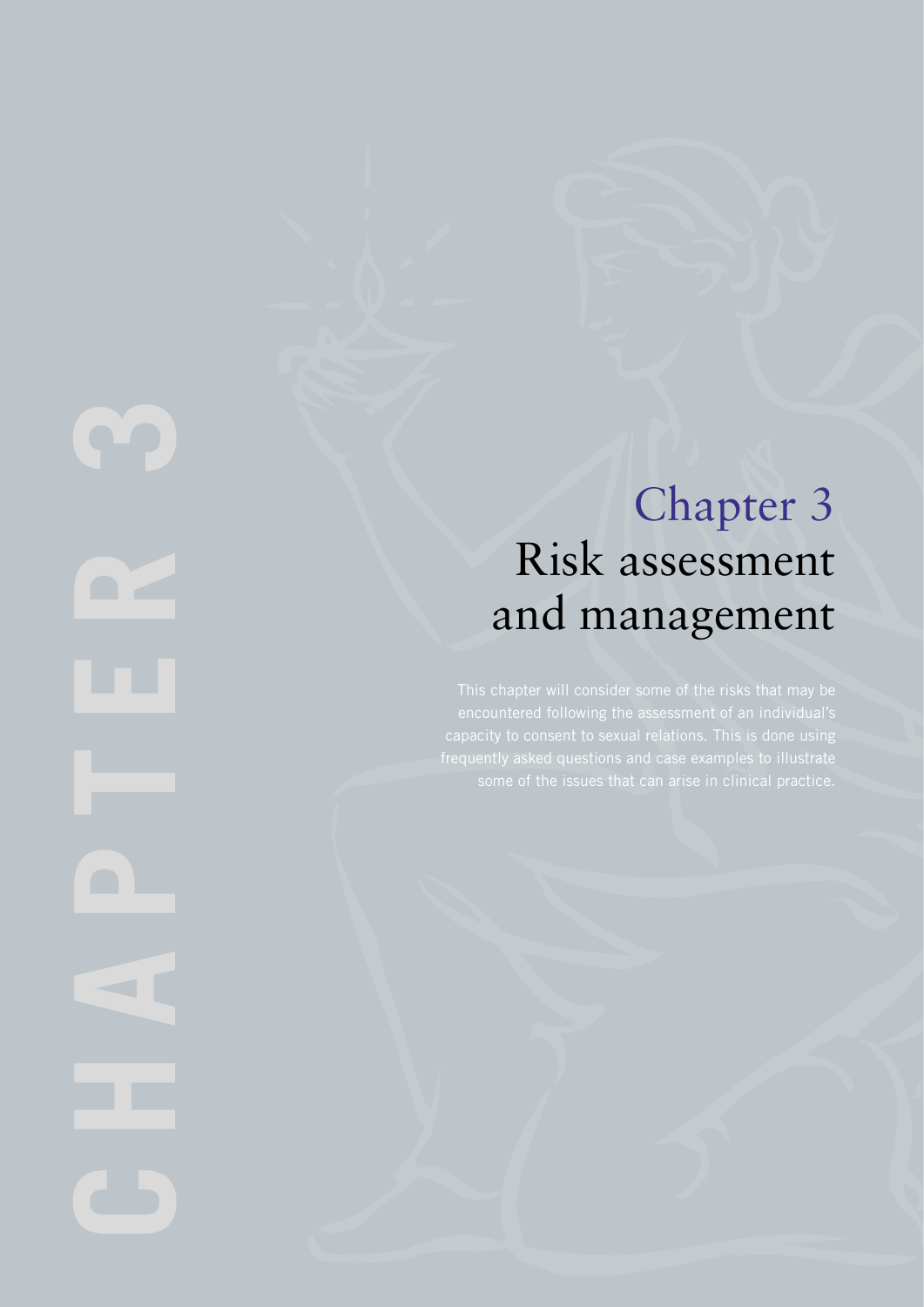# Outline

## There are four possible outcomes of an assessment of capacity to consent to sexual relations:

- 1. The person has capacity (but there may be a need to manage the risks around unwise decisions).
- 2. The individual has the capacity to consent to the relationship in question, but may lack capacity to make decisions in other areas that restrict their ability to participate in a sexual relationship.
- 3. The individual may need support to gain the required knowledge and consider relevant issues.

Each of these outcomes carries with it potential risks and uncertainties regarding how the individual's sexual functioning should be managed appropriately and proportionately in everyday life. This chapter will consider some of these risks, using frequently asked questions and case examples to illustrate some of the issues that can arise in clinical practice.

4. The individual lacks the capacity to consent to sexual relations.

# Risk of harm

The Safeguarding of Vulnerable Adults (SOVA) legislation (originally established as part of the Care Standards Act 2000 and then superseded by the Care Act 2014) and the development of local Adult Safeguarding Boards provides a legal framework within which the risks associated with supporting vulnerable people to engage in sexual functioning can be assessed and managed.

Many adults have the capacity to make decisions (including 'unwise' ones) but may still be vulnerable to harm. Conversely, identifying that an individual lacks capacity to make a decision does not automatically mean that she or he is a vulnerable adult.

Within organisations or specific care settings, there may need to be consideration of the impact of a sexual relationship between two service users on other residents, balancing privacy and dignity for all concerned.

For some individuals (particularly those with severe cognitive impairments and/ or challenging behaviour, including sexual disinhibition and reduced insight into the impact of their behaviour on others), there may be agreement regarding their mental capacity but disagreement on the management approach to minimising the harmful impact of their behaviour (for them and for others).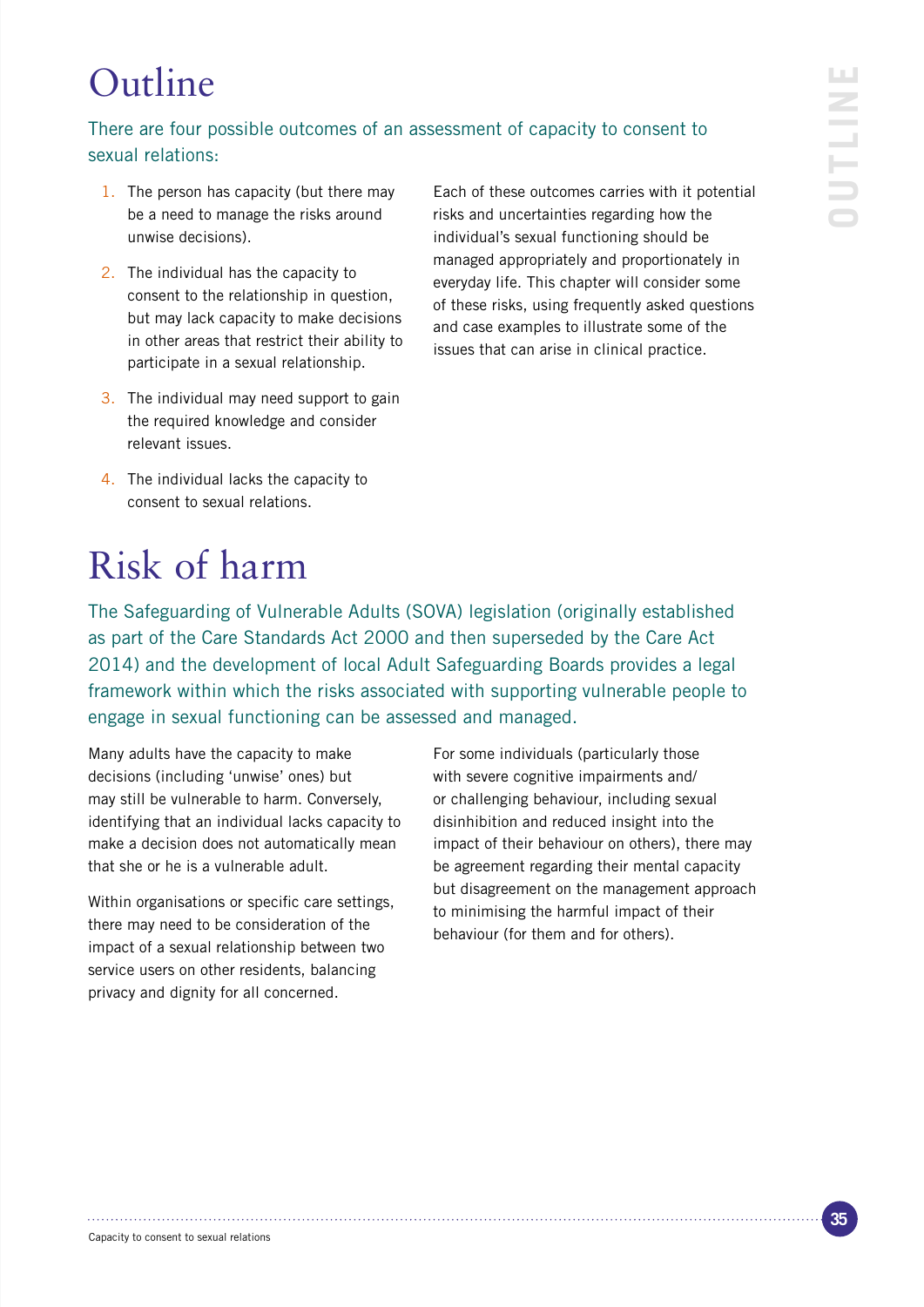# Assessing and managing risk (case examples)

Below are some case examples in which complex risk management issues related to sexual functioning have arisen in clinical practice and case law.

Each case details a brief summary of how the MCA (2005), and safeguarding legislation has been used to empower capacitous individuals to participate in sexual relations, while also keeping individuals safe through a reasonable intervention in relation to areas in which they are not capacitous. The case examples are organised into the three potential outcomes from an assessment of capacity to consent to a sexual relation where the individual lacks capacity to some extent.

1. The individual has the capacity to consent to the relationship in question; but may lack capacity to make decisions in other areas that restrict their ability to participate in a sexual relationship.

1a Safeguarding a 39-year-old lady (MM) who had a moderate learning disability and paranoid schizophrenia (Local Authority X v MM and KM, 2007)<sup>1</sup>

There were concerns with regard to her long-term relationship with her partner of 15 years (KM), who had been diagnosed with psychopathic personality disorder and alcohol misuse. He had been violent towards her, allegedly used her money for alcohol, and encouraged her disengagement from psychiatric services.

MM's capacity to make numerous decisions were before the court. These included her capacity to decide where and with whom to live, with whom she should have contact, her capacity to litigate, her capacity to manage her financial affairs, and her capacity to enter into a marriage contract.

It was acknowledged that MM had capacity to consent to sexual relationships. The court found that she lacked capacity in all of these decisions except for sexual relations, and as a result made best interest decisions related to residence and contact. The Official Solicitor acted as her litigation friend because she lacked capacity to litigate. The court ordered that a care plan should be drawn up in support of facilitating MM's contact and sexual relationship with KM (this had some practical complexities given KM's abusive behaviour towards professionals and at times being under the influence of alcohol).

Without this care plan, it was argued that the care regime would be a disproportionate interference with her right to a private and family life and would have resulted in a breach of her Article 8 Human Rights.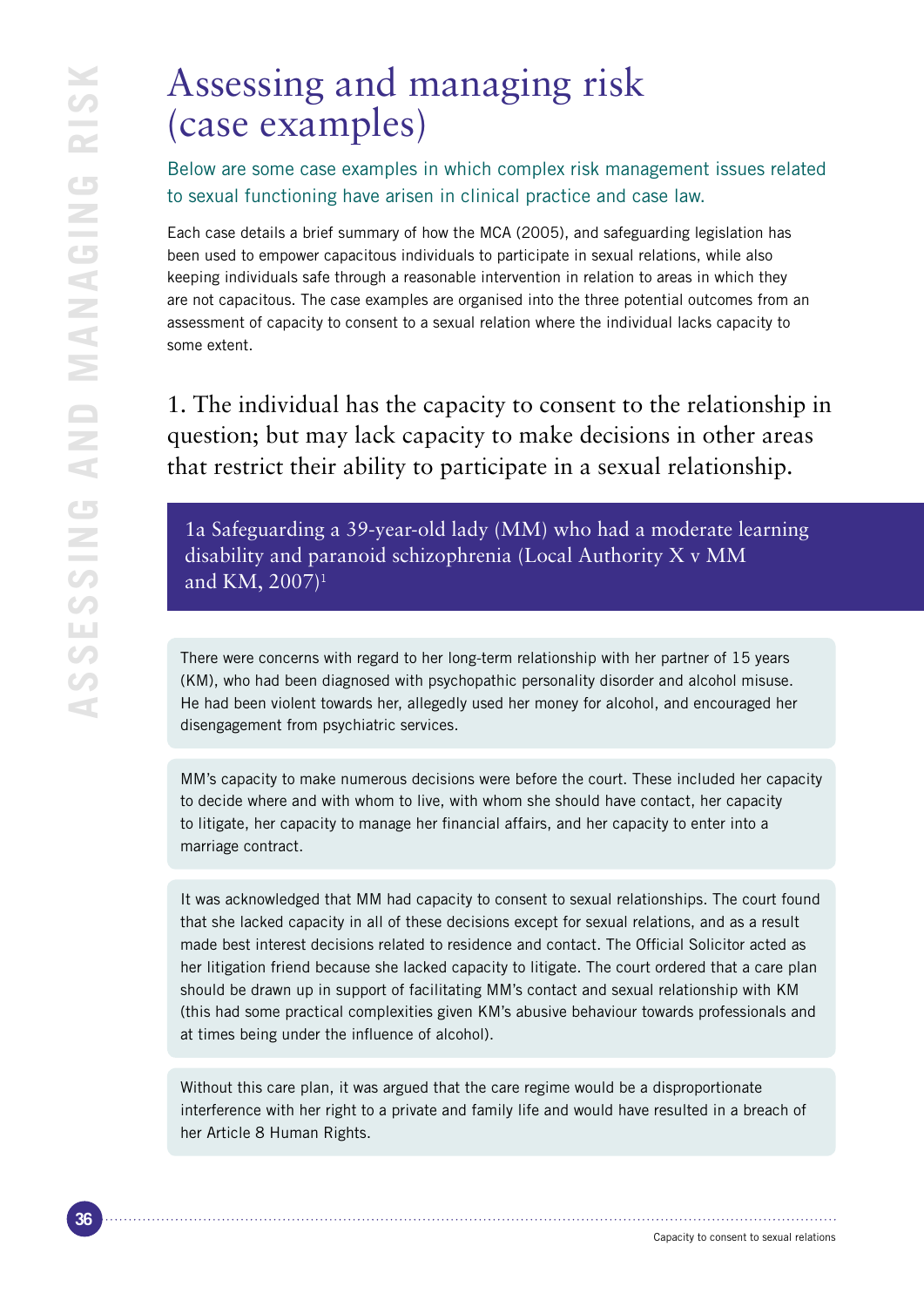### 1b Safeguarding a 20-year-old man with acquired brain injury and capacity to consent to sex, but vulnerable to exploitation due to executive dysfunction:

Mr AA, a young man living with family members in the community after a traumatic brain injury (TBI), states he wishes to pursue casual sexual relationships and/or form a new partner relationship.

Mr AA expressed to his support worker that he feels sexually frustrated, and wants to be able to 'go out and meet girls'. His support worker shared this information with his psychologist due to concerns about Mr AA being vulnerable.

The assessment framework outlined in Chapter 2 was used to clarify the areas of concern for Mr AA and to support him appropriately.

Mr AA had sustained a brain injury in his early twenties and since that time had required a high level of support and care for his day-to-day needs, including having a paid support worker five days per week with family support at all times at weekends. He had input from a multidisciplinary team of therapists funded by a personal injury claim.

Prior to his injury, he described himself as 'very successful with women' and he had a number of relationships as well as a number of casual sexual partners who he saw regularly. He reported that he had not always practiced safe sex. After his injury, Mr AA reported he had 'grown up' and wanted to meet and settle down with a single partner.

Following Mr AA's brain injury, amongst other cognitive impairments, he had significant memory problems that meant he could struggle to reliably recall information provided to him. He also had significant executive difficulties, tending to be disinhibited in his disclosure of personal information, poor at regulating personal space with familiar and unfamiliar people, and freely sharing his thoughts and beliefs in public spaces without regard to the risk of offending others.

The therapy team working with Mr AA were concerned that his executive functioning problems might make him vulnerable to making risky or unwise decisions in relationships, and that this might make him vulnerable to financial exploitation by people who might seek to form relationships with him in order to obtain financial or material benefits. The psychologist was concerned that those around him might unduly restrict Mr AA from engaging in relationships in an effort to protect him from these risks.

The psychologist working with Mr AA interviewed him and his support worker about his views on relationships and understanding of sex.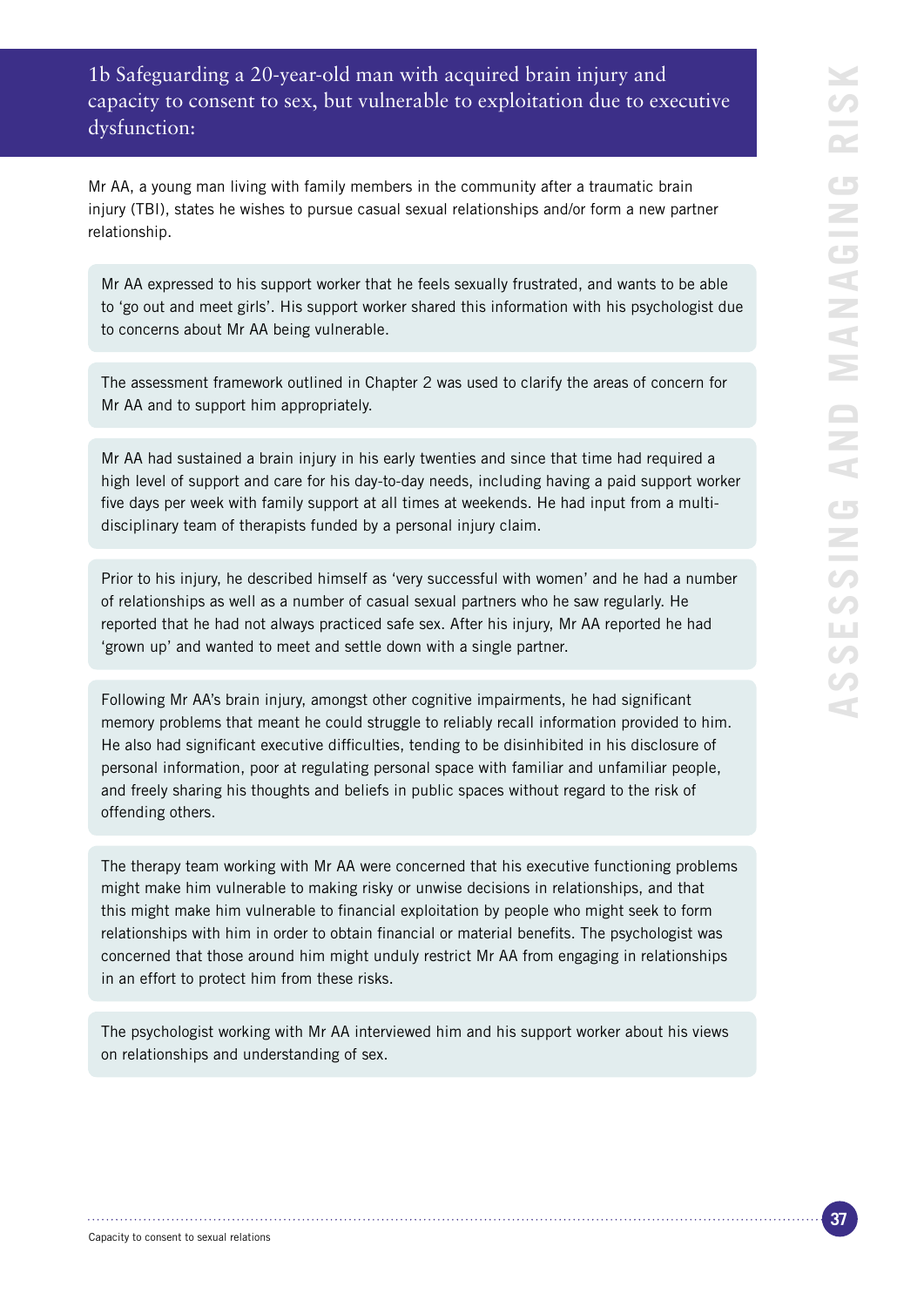#### **The assessment revealed that:**

- a. Mr AA had the knowledge from his pre-injury experiences to demonstrate capacity to consent to sexual relations.
- b. He was able to clearly express what sexual activities he would like to participate in, and what the risks of different sexual activities were. For example, he understood that penetrative vaginal intercourse carried risks of pregnancy and sexually transmitted infections. He understood that the risks of these could be minimised but not eliminated by use of condoms. He understood that both partners had the right to say no to any sexual activities at any time.
- c. What he found difficult to understand was that a person might seek to form a relationship with him (including a sexual relationship) in order to abuse or manipulate him in some way. He did understand that others were concerned about this risk and expressed his frustration that this worry might prevent him from having what he called 'a normal life as a young man'.

#### **Actions following assessment:**

- a. The psychologist agreed with Mr AA that it would be helpful to have a conversation together with his mother about his wish to have women visit him at home when she was not there.
- b. Mr AA agreed that his mother would be less worried about this if his support worker was in the house, but in a separate area. He agreed his mother would be less worried about the risk of women seeking to 'take advantage of him' if he was open with those around him about the kind of conversations he was having with women. He agreed that because of his memory problems, it would help reduce other people's worries if he was willing to show his support worker his WhatsApp messages on a regular basis.
- c. Mr AA agreed it would be sensible to have a supply of condoms in the house, as he would be more likely to use them if they were readily available to him at the relevant point in time. He agreed it would be sensible to have a sexual health check and get more information about risks, and his support worker arranged for them to do this together.
- d. The psychologist worked with Mr AA, his family and team to establish times in the week when he could invite women over to his home, and what support he needed from his support worker during these times.
- e. It was agreed that the level of support needed would be regularly reviewed, with Mr AA keen to reduce this over time.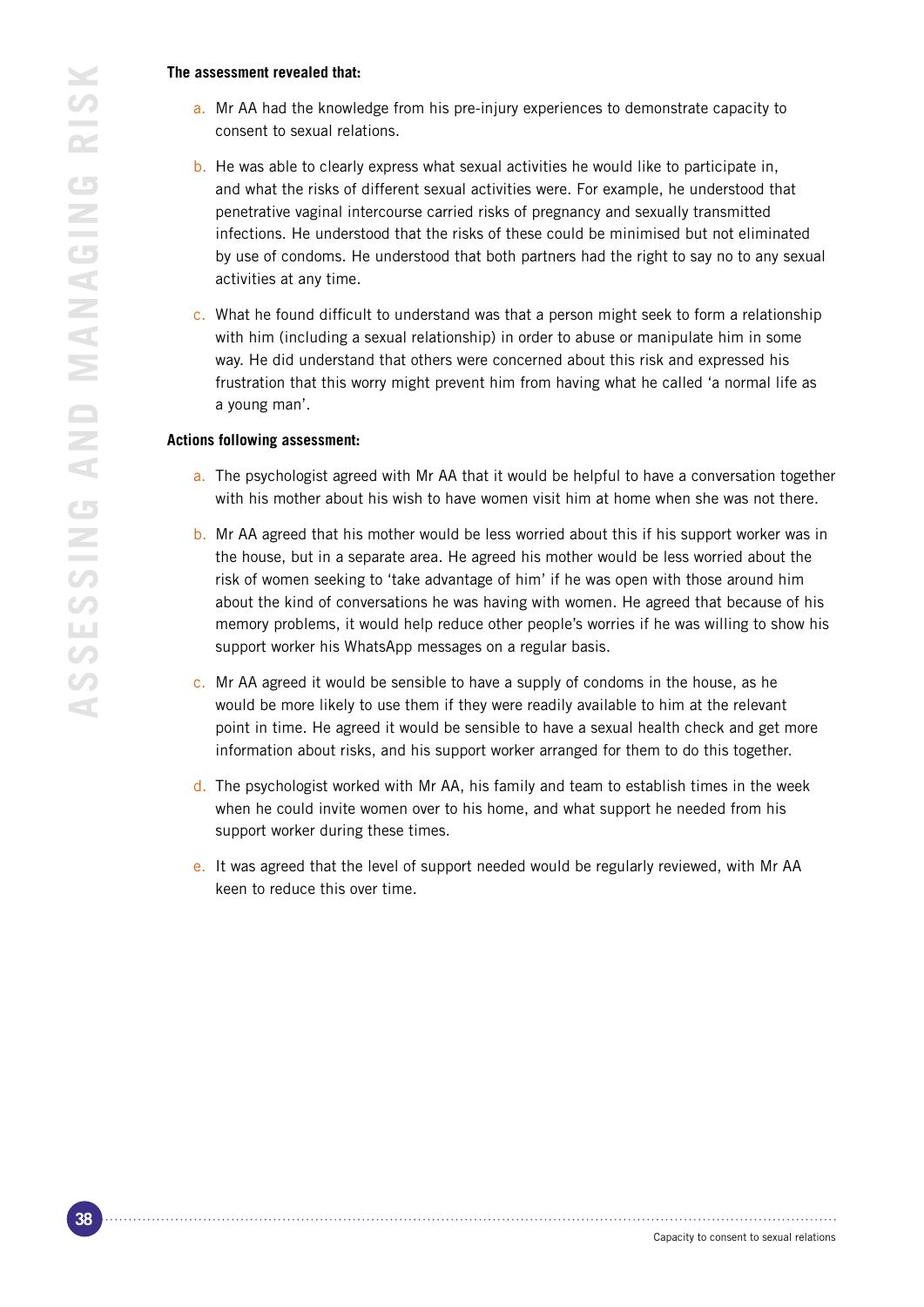## 2. The individual may need support to gain the required knowledge and consider relevant issues.

#### 2a Enhancing capacity to say 'no' to sex

Ms NK, a 23-year-old woman with a brain injury is acting in a sexually impulsive manner in the community. She chats up men in local bars and goes home and has sex with them at their houses.

It is important to note that there are people over the age of consent who may choose to behave in this way, and may be vulnerable to emotional abuse, financial exploitation, or the risks of pregnancy/STDs. Such decision-making might be viewed as unwise but is generally considered capacitous.

In this case, the objective of the assessment was to identify to what extent her choices were based on beliefs and values from before her injury versus a lack of insight into her dysexecutive behaviours. In particular, it was noteworthy that she did not demonstrate any regrets or distress after the events, but was also clearly unable to refrain from impulsive decision-making in the event due to dysexecutive behaviours.

She was found to have capacity to consent to sexual relations and the following was advised as part of the care plan:

- a. If risky situations suggestive of an offence under the Sexual Offences Act arose, support workers would report them to the police and safeguarding team.
- b. There needed to be a much fuller risk assessment of the situation and how to support this woman to compensate for her executive dysfunction in order to minimise harm to self or others from her sexual relationships.
- c. Safeguarding legislation (in accordance with the Care Act 2014) should be utilised to help devise a risk management plan involving all stakeholders.

The outcome of the holistic assessment indicated there were issues around her cognitive ability to make decisions (she tended to act impulsively), furthermore, she had limited experience of relationships, and how to move from flirting behaviour to building a relationship.

She actively wanted advice regarding possible exit strategies when she found herself in a difficult situation, and she benefited from role-playing or prompting to help her act on previously discussed alternative plans. Regular reviews of these strategies were built into her care plan for support workers to practice with her. Over time, observation indicated that she was able to utilise the skills in novel situations without prompting.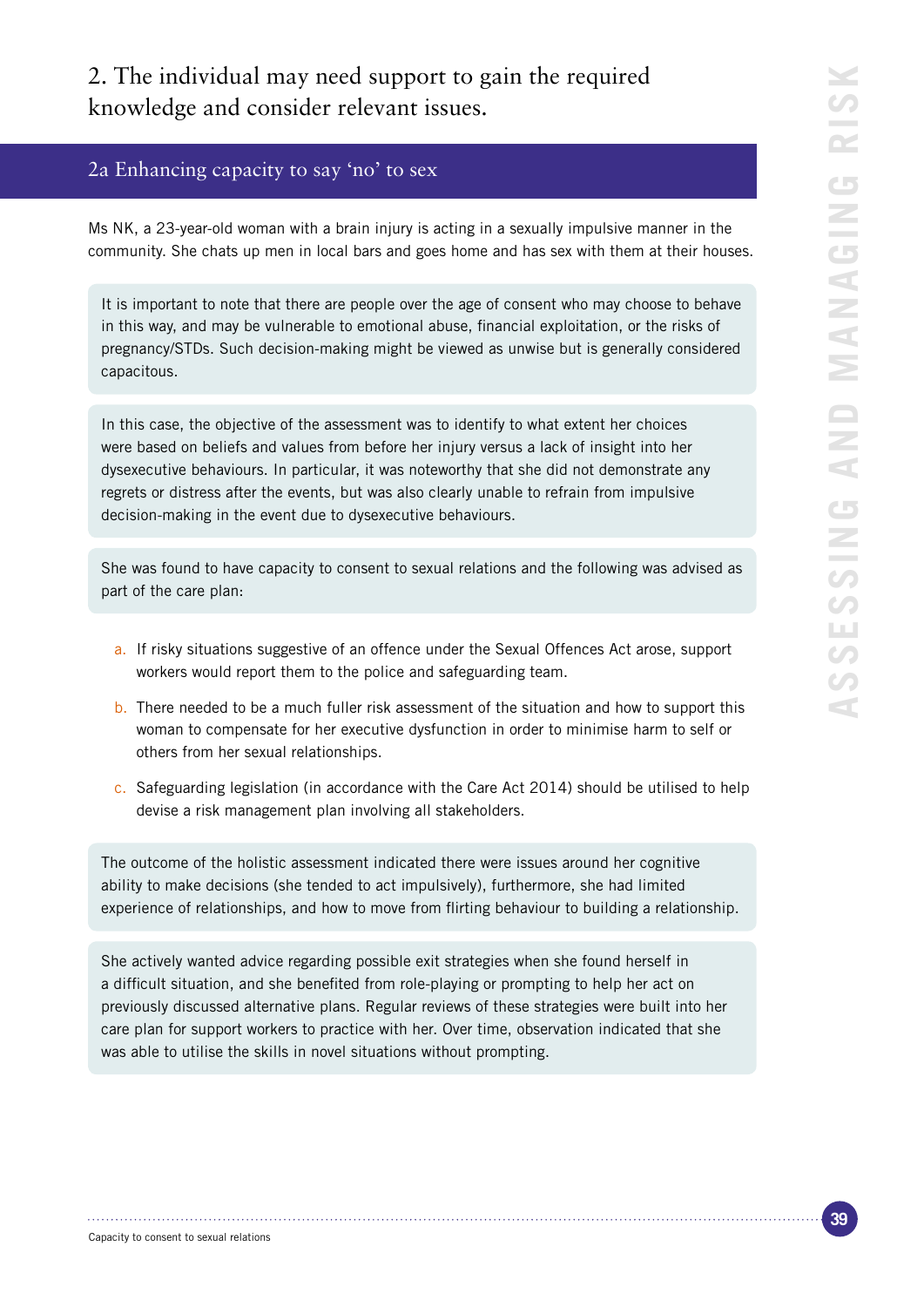#### 2b Educating about the law in relation to prostitution

A 32-year-old man with acquired brain injury living in a shared supported living home in the community organised for a sex worker to a visit his home.

Mr EP suffered a brain injury in a road traffic accident five years previously, he was able to ring up a sex worker and organise a visit to his home himself. Assessment indicated he clearly had the capacity to consent to sexual relations.

However, it was unclear initially whether he understood fully the law in relation to sex with trafficked or coerced workers (i.e. in England, Wales, and Scotland the exchange of sexual services for money is legal but it is illegal to have sex with trafficked or coerced sex workers).

In addition to the potential criminal offence, there were a number of other areas of vulnerability or risk to be considered. For example, Mr EP was living in a shared community house with staff support. Mr EP had not considered the impact of his choice to use a sex worker in his home on the other residents who were co-tenants in his accommodation, and the issue of their's as well as his privacy and dignity had not been thought through.

It was also unclear whether he was considering 'safe sex' precautions or the broader implications/risks of inviting a sex worker into his home.

Staff who supported the four residents in the home were concerned about their position and whether they had committed an offence or put the other service users at risk. It is a crime to aid the delivery of sex services (e.g. soliciting, owning or managing a brothel, pimping or pandering). If a carer knowingly aids a client to access sex services, they are liable to prosecution under criminal law.

Through discussion with Mr EP and collaborative evaluation of the risk assessment, it was possible to identify a management plan that enabled Mr EP to organise for 'private' time in a way that did not involve staff or place the other residents in a position that compromised their rights.

After education and support was provided by the psychologist, Mr EP was able to understand the law in relation to trafficked/coerced sex workers and agreed to a management plan that prevented him or staff breaking the law. This involved relocating Mr EP to a flat with wardencontrolled housing and a self-contained entrance so he could have guests enter and exit without staff knowledge. Mr EP advised staff when he was planning to have 'private time' and staff vacated his premises during the agreed period. Provision of an emergency alarm that alerted a call centre if pressed was provided in case of emergency during these periods. Mr EP was taught how to use this through role-play of various scenarios. Mr EP agreed not to leave any valuables on display in his property during visits from sex workers and bought a concealed safe to house his valuables.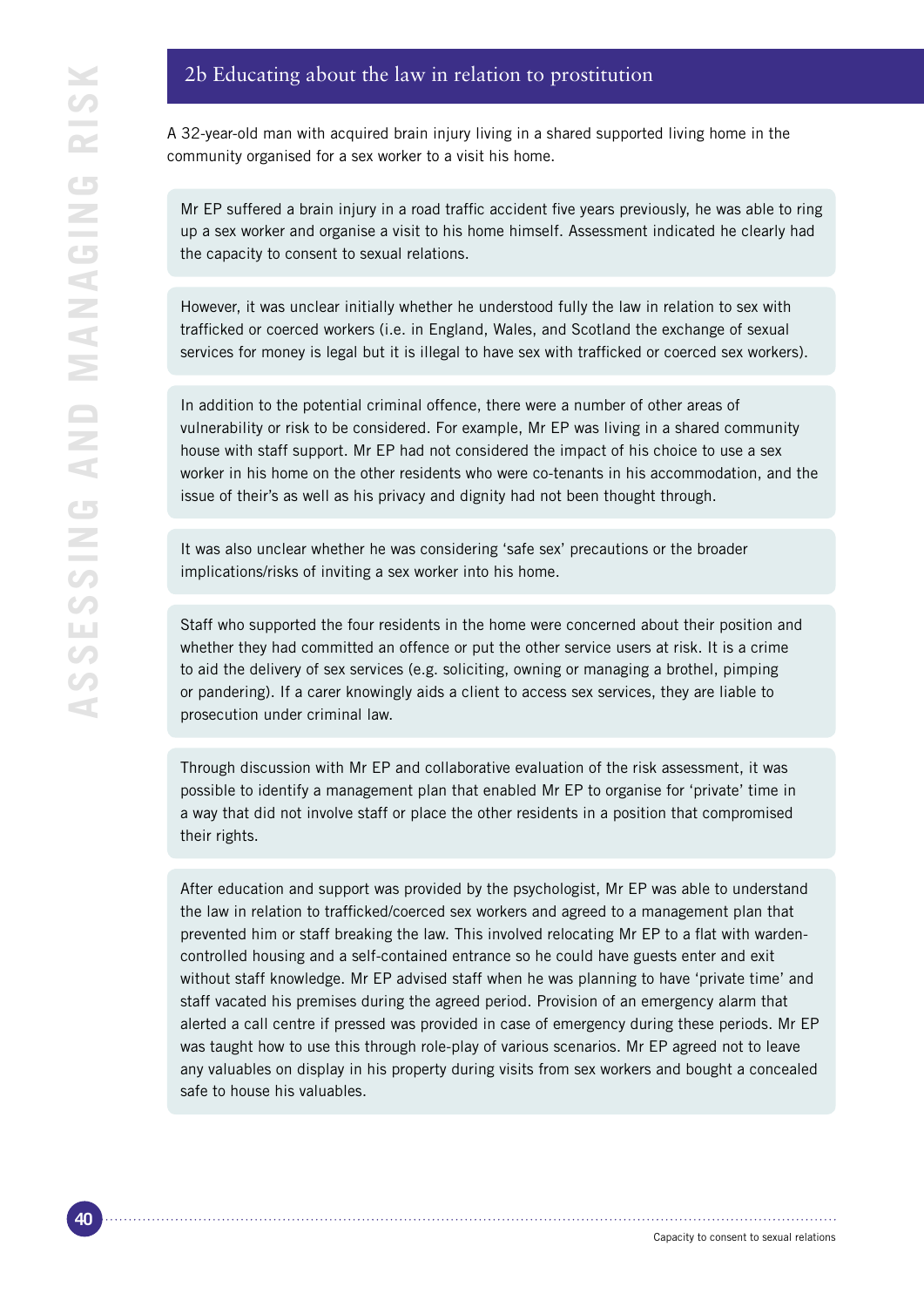The wife of a male resident in a facility for people with dementia wants to visit and have 'private time' with the male resident (her husband).

The referrer queried 'does capacity to consent need to be assessed in this situation because they have been married for 30 years?'. The referrer was advised that the timescales of the marriage or relationship are not relevant in terms of current capacity to consent to sexual relations. In other words, it doesn't matter how long someone has been in a sexual relationship, the issue of capacity to consent would always apply if there is a disorder of mind that brings into question their capacity to consent.

In this scenario there was consensus that the individual concerned had the knowledge and understanding of the sexual act to satisfy the definition in case law, but there was a question mark over the male resident's ability to choose/refuse, depending on the stage of the progression of his illness.

Through working with the wife, the psychologist identified behaviours initiated by the husband in foreplay that were identified to indicate an active choice by her husband to engage in sex. When these behaviours did not occur spontaneously it was taken to indicate that her husband was communicating a desire not to have sex at that moment.

Regular reviews of his capacity to consent were built into his care plan. Education about the law regarding capacity to consent to sexual relations was provided to the wife, and emotional support from psychology was provided to help her adjust to the change in her intimate relationship with her husband.

A useful resource here was: The last taboo: A guide to dementia, sexuality, intimacy and sexual behaviour in care homes.

## 3. The individual lacks the capacity to consent to a sexual relation

3a Care plan to restrict opportunity to have sexual relations approved by the Court of Protection (COP) under DoLS<sup>2</sup>

A 29-year-old woman with a diagnosis of mild learning disability and atypical autism (see Restricting Contact (re H), 2011). She had a 'very early and a very deep degree of sexualisation'.

Ms H had been known to social services extensively throughout her life (as a child and adult). She was noted to be highly vulnerable and had been the victim of sexual offences.

She came to the attention of the local authority (which resulted in the court application) due to very serious concerns raised in relation to her sexual activities (sex with strangers, group sex, attempting sex with a dog).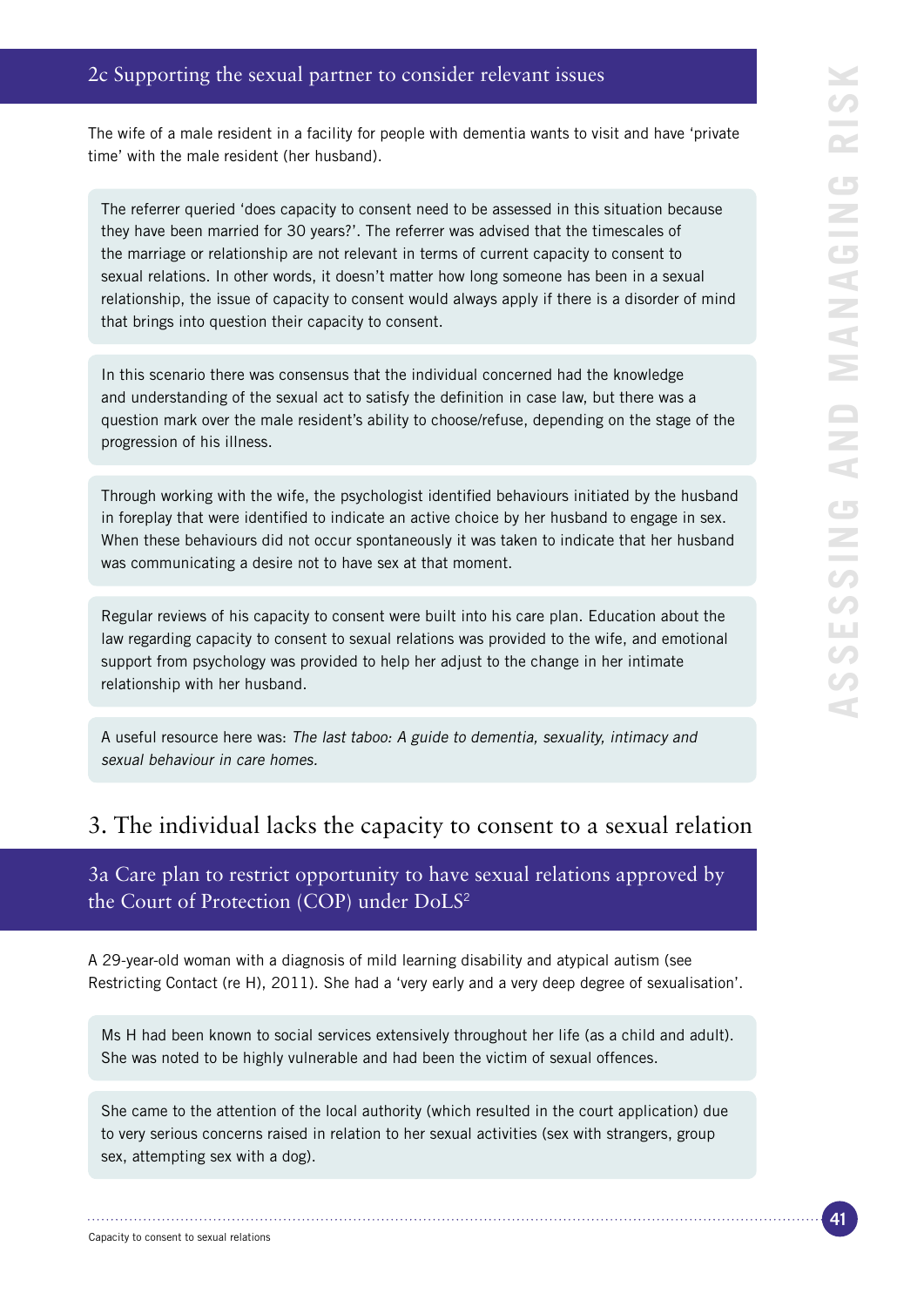Following a hospital admission, Ms H moved to accommodation where she was supervised on a one-to-one basis at all times both in and out of the house. She was not free to leave. She had activities to engage in (and two jobs) but did not do any of these without one-to-one supervision.

The court found that she lacked capacity to consent to sexual relations. It was noted that this regime constituted a deprivation of her liberty (a DoLS authorisation was in place) and that the purpose of the restrictions was to prevent her from engaging in sexual activities (given that she lacked capacity and they would be harmful to her).

### 3b Care home implement restricted contact to prevent engagement in sexual relations between two residents

A 73-year-old male resident wants to have a sexual relationship with a female resident who is not his wife. His wife, who lives separately, is distressed by this and wants staff to prevent the relationship occurring.

The man was found to have adequate premorbid knowledge and understanding of the sexual act, and to be capable of making a choice about an extramarital relationship. However, it doesn't matter if he wants to have an extramarital affair or not – the same questions about his capacity to consent to sexual relations apply. The chosen partner's capacity still has to be assessed too.

A more detailed assessment of his relationship history and what was important to him was recommended to help establish whether this belief system was secondary to dementia or a premorbid belief system.

This revealed that he had previously been a person who had particular views about marital fidelity and his current behaviour was not in keeping with his previously expressed views.

His cognitive state had declined on formal testing and it was noted via observation that he had difficulty recognising individuals or relationship boundaries.

He was deemed to lack the mental capacity to make this decision for himself. The service established risk management plans to protect both residents from engaging in sexual relations. This involved some restrictions that required registration with the local authority as a Deprivation of Liberty Safeguard (DoLS).

Capacity to consent to sexual relations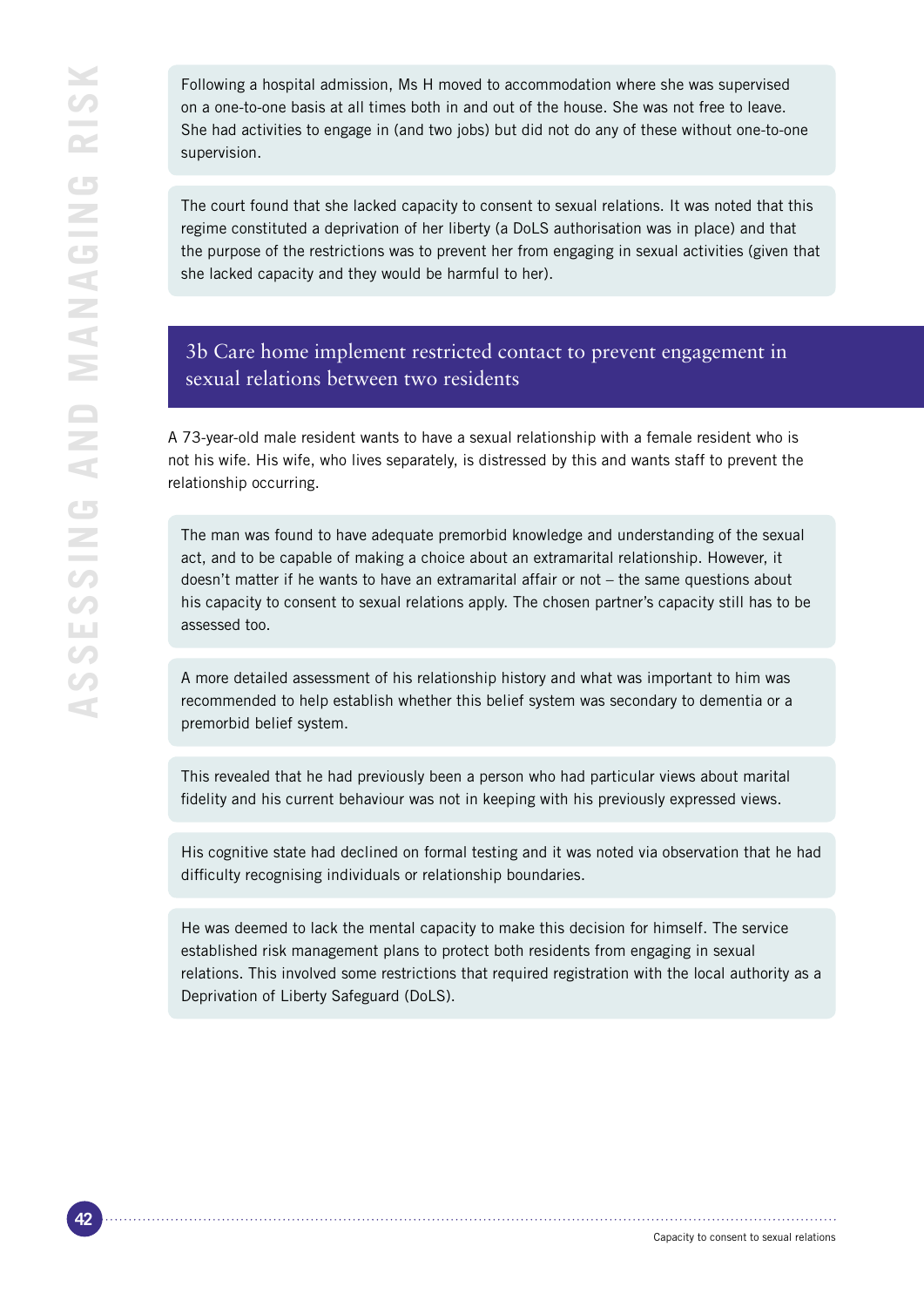### 3c Management of sexual disinhibition in a client with dementia

Mr CB is a care home resident who has lost the ability to discriminate between his wife and other females, and is actively seeking sexual contact indiscriminately with any female resident or staff.

The capacity to consent to sexual relations was found to be severely compromised, as Mr CB was in the more advanced stages of dementia.

His challenging behaviour of a sexualised form was found to arise due to impaired understanding of choice. He was assessed as lacking capacity to consent to sexual relations.

Mr CB had previous sexual experience of relationships prior to his dementia, and retained a sense of his 'rights' and entitlements, without the awareness of his current condition, which caused additional conflict in terms of managing the situation.

Interventions need to be proportionate to the likelihood and seriousness of the risk. A full risk assessment including a more holistic view of Mr CB's relationship narrative from before his impairment and his current cognitive profile helped identify the management approaches. This included one-to-one distant supervision while in communal areas where he had access to female residents. Male carers for personal care tasks, if possible, or two to one during all care tasks if staff were female.

The guidelines on how to respond was sufficiently restrictive to seek a deprivation of liberty authorisation via his local authority, and this was approved by the DoLS assessor.

The person-centred behaviour management approach was found to be successful at eliminating the sexually disinhibited behaviour. Pharmacological approaches were also considered and although no drug is licensed in the UK for the treatment of sexual disinhibition a referral was made to a consultant neuropsychiatrist who prescribed a medication where reduction in libido is a side effect. This had good effect.

# Summary

Situations involving sexual relations and capacity can raise complex ethical and legal issues and are also affected by the personal beliefs and values of staff, family members, and the individual's wider community. Each situation must be assessed on a case-by-case basis and in an environment that facilitates shared and non-judgemental discussion. The question of capacity to make the decision to engage in sexual relations is an important one, but it is rarely the only question to be discussed. Supporting people to maintain or develop relationships in a safe manner requires a greater emphasis on the systematic exploration of sex and relationships within our care planning and risk management approaches.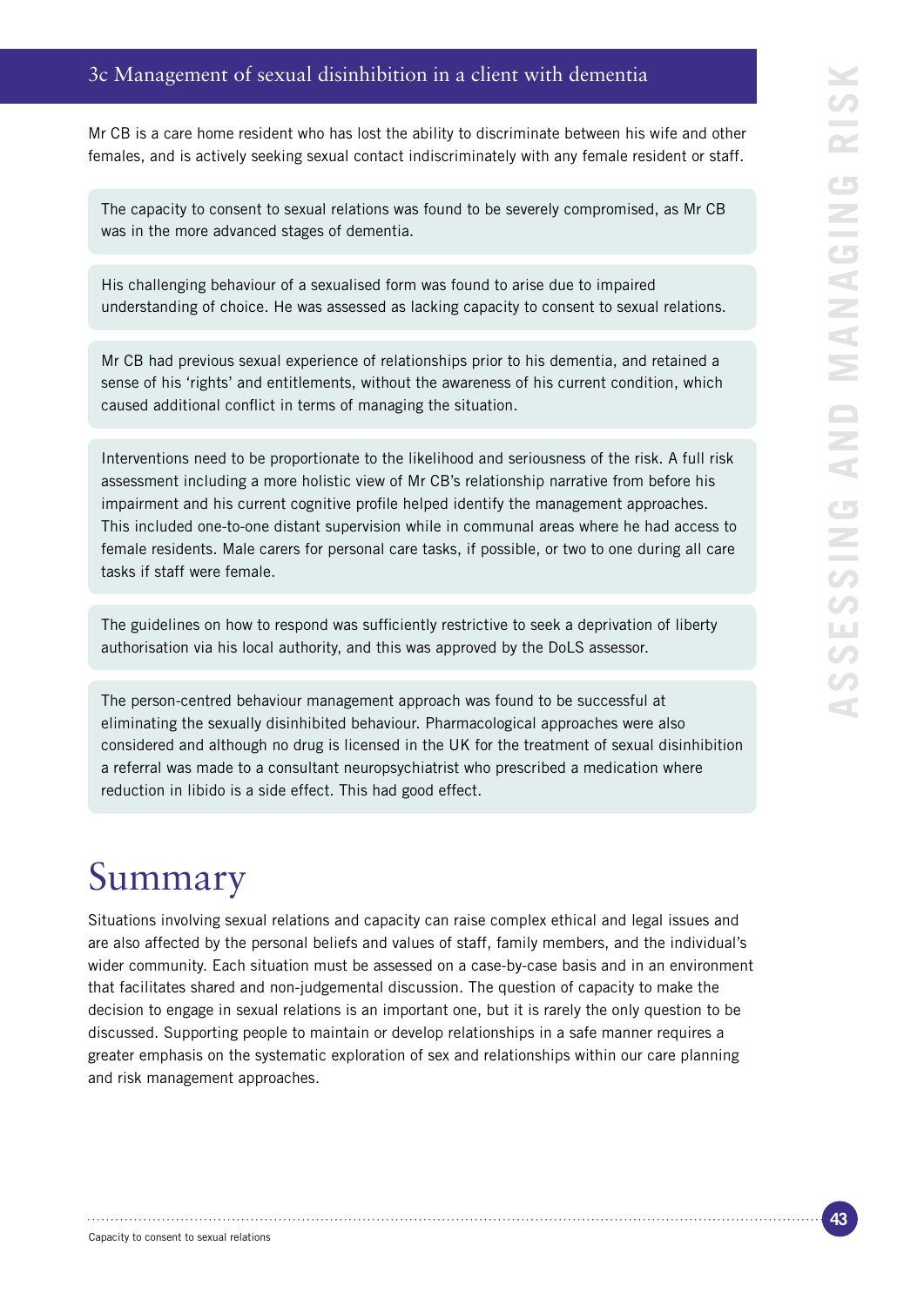#### **RESOURCES**

Fanstone, C. & Andrews, S. (2009). Learning disabilities, sex and the law - a practical guide (2nd edn). London: Family Planning Association.

Jones, C., O'Nishi L, Young, S. et al. (2008) Sex Rules OK! (an accessible sexuality policy). Ridgeway Partnership (OLDT) and Oxfordshire County Council.

**www.sexualrespect.com** – resources on sex and sexuality for health and social care professionals.

**www.shada.org.uk** – the Sexual Health and Disability Alliance (set up in 2005 to replace SPOD and support health and social care professionals who work with disabled people).

### **REFERENCES**

- $1$  Case example reproduced with permission from www.39Essex.com barrister Chambers which provides regular legal updates on case law relevant to mental capacity and deprivation of liberty cases.
- <sup>2</sup> Case example reproduced with permission from www.39Essex.com barrister Chambers which provides regular legal updates on case law relevant to mental capacity and deprivation of liberty cases.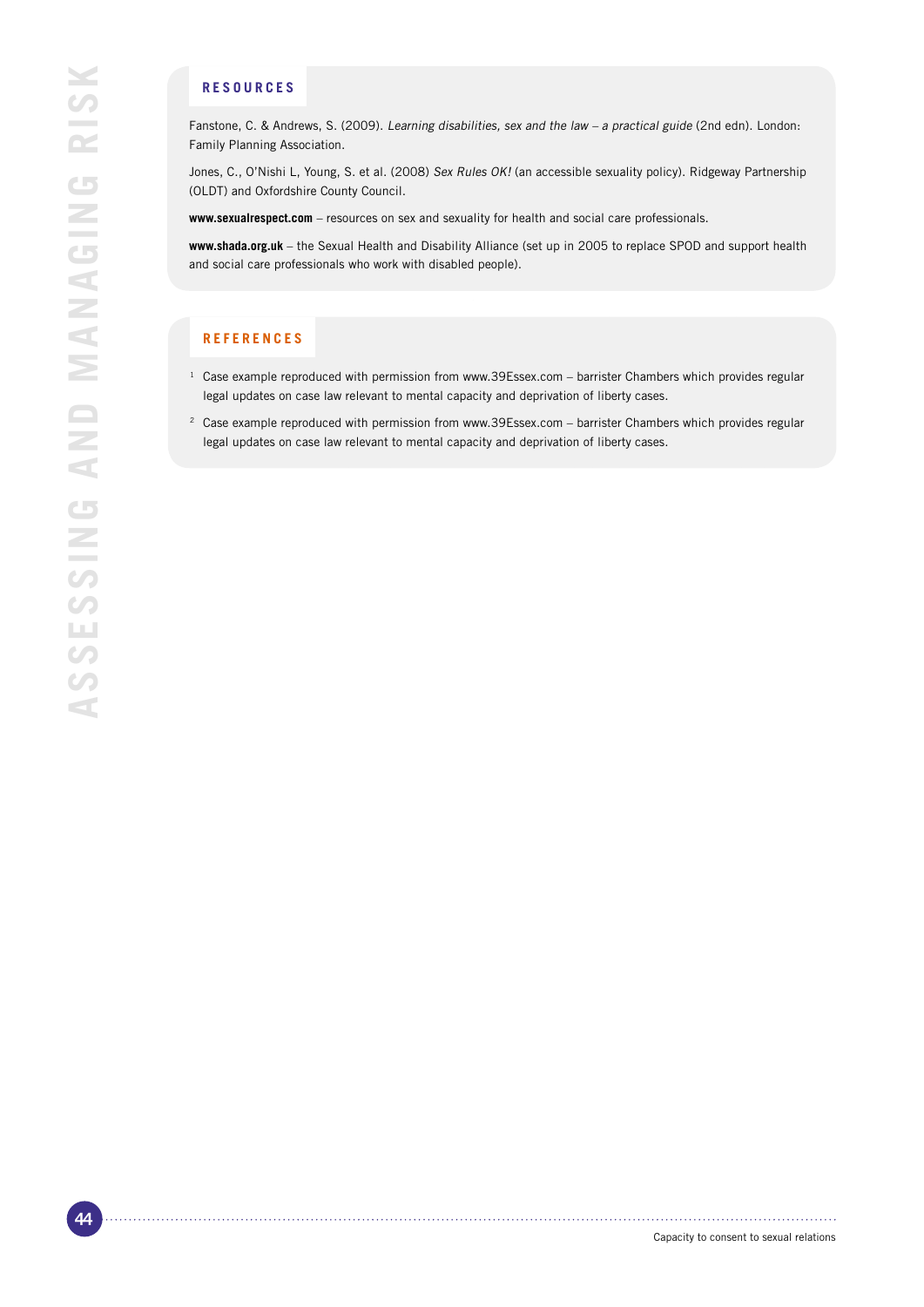# Chapter 4 Supporting sexual functioning in clinical practice

This chapter covers some key issues that frequently occur within routine practice and explains the law in reference to them. Many of the issues can be complex, requiring an understanding of the law, risk, and ethics, and every case should be evaluated on an individual basis taking all of these factors into account.

The assessment of capacity to consent to sexual relations is only one of the decisions related to sexual functioning that clinicians may be required to assess. In clinical practice, decisions related to a person's mental capacity to engage in normal age appropriate sexual functioning (e.g. masturbation, use of pornography, dating agencies, social media relationship platforms such as Tinder and Grindr, and escort agencies) frequently arise.

In accordance with the MCA, the assessing clinician must ensure all practical steps have been taken to enable the person to have capacity. Whether ultimately the individual is deemed to have capacity or not, the treating team will be required to develop care plans to ensure all practical steps are taken (i.e. at the material time a decision is made) to enable the person to have capacity; whilst also ensuring appropriate measures have been taken to safeguard the person from exploitation or harm. In this chapter we provide some guidance for assessing knowledge in these areas, and resources to assist with enhancing capacity, and replacing harmful behaviour with something functionally more appropriate.

CHAPTER 4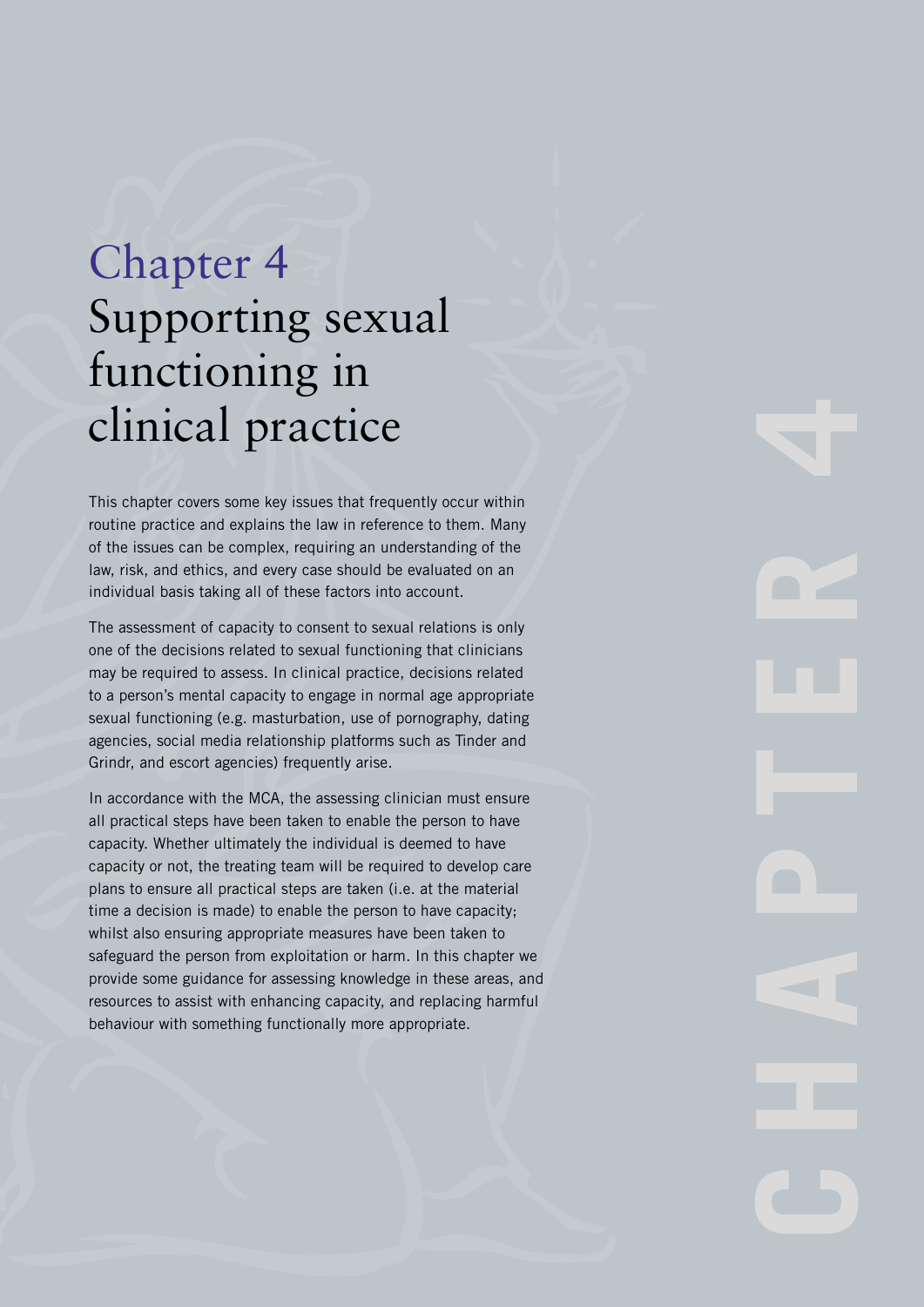# Sex and relationships education

Sex and relationships education (SRE) can help to maximise or improve a person's capacity to make decisions. Practitioner psychologists may be involved in running sessions (group or individual), devising programmes or acting in an advisory capacity to others carrying out this work. However, other health or education professionals may also take a role in providing this education.

The need for people with intellectual disabilities to have accurate SRE in an accessible form was pioneered in the UK by Ann Craft<sup>1</sup>. Since then, there has been a steady growth in access to good SRE for people with intellectual disabilities and resources to support it<sup>2</sup>.

In relation to children, The Education Act (1996) makes SRE mandatory in state schools, including special schools, but parents have a right to withdraw their child. Pupils are required to be taught about the biological facts of human growth and reproduction, and about sexually transmitted infections as part of the science component of the national curriculum (Education Reform Act 1988). Parents do not have a right to withdraw children from this aspect of education.

The Sexual Offences Act 2003 (SOA) states that under section 41 a care worker who causes a person with a mental disorder to watch a sexual act may be guilty of an offence. This includes looking at images of sexual activity.

At first sight this could seem to limit sex education using visual images, but in fact an offence is only committed if the perpetrator is showing images 'for the purposes of obtaining sexual gratification'. Therefore, sex education programmes should be carefully planned and documented to demonstrate the educational benefit and the intent of the work.

Psychologists have devised assessments for assessing and measuring sexual knowledge and identifying gaps3**,**4**,**5**,**6. These can be used to support the design and implementation of sex education programmes to meet individual needs for optimal learning.

Whilst some of these resources are also useful for adults with acquired brain injury, particularly when the level of cognitive impairment is quite profound, there is a need for material which reflects different life experiences.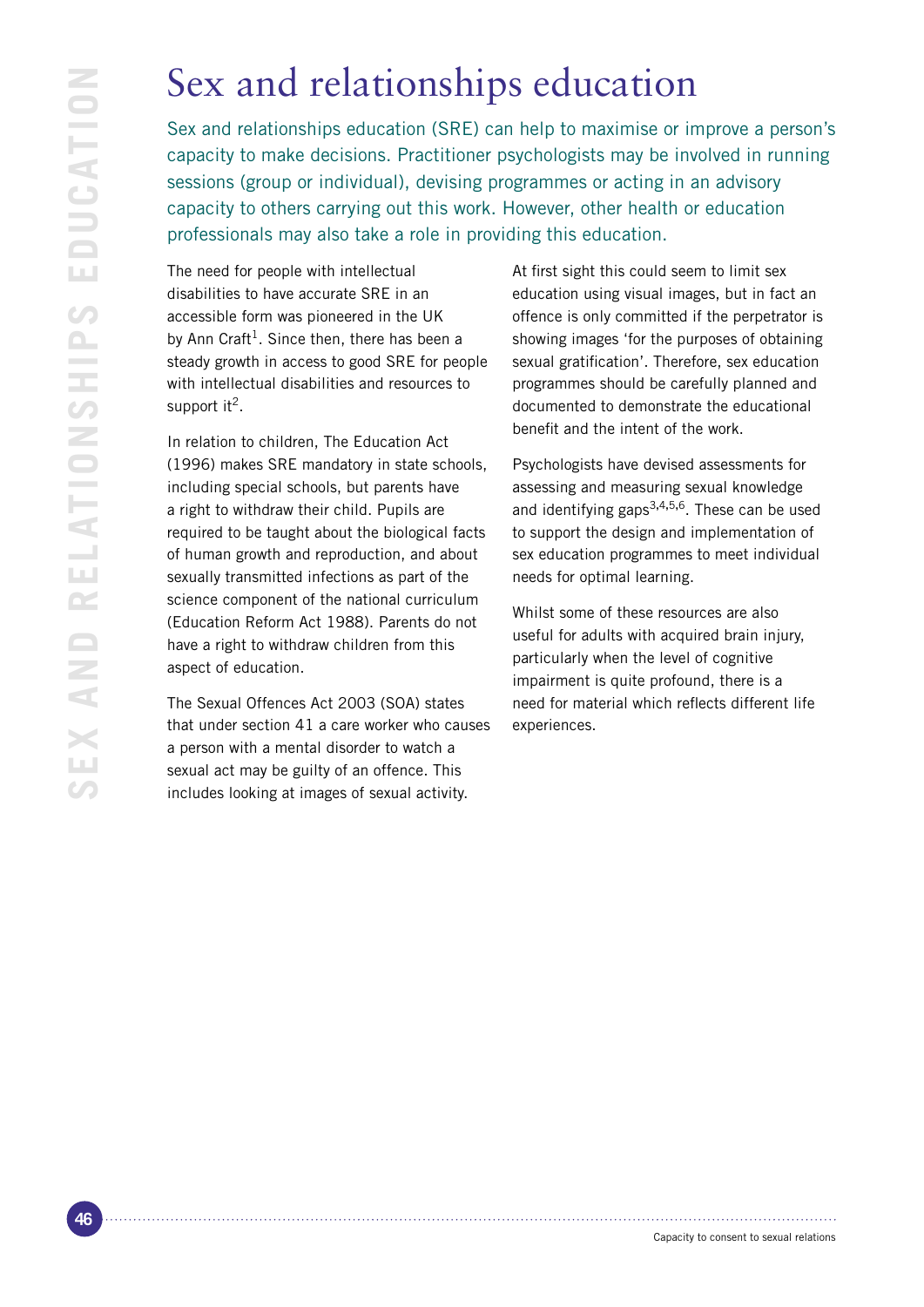# Masturbation and sex aids

### Masturbation is a completely normal form of sexual expression.

Practitioner psychologists are frequently required to respond to referrals involving concerns about masturbation or a failure to masturbate<sup>7</sup>. Advice is often required to maximise the chance of successful

masturbation. Often the role of the psychologist involves working with caregivers to help clarify the attitudes and behaviours of caregivers that may impede opportunities to masturbate.

## **THE LAW**

Diagrams, pictures and DVDs can be used as part of a sex education programme to teach about masturbation and sex aids. The sex education programme which is being implemented should be carefully planned and detailed in the individual's care plan.

Care workers need to ensure they are working within the law and can demonstrate that they are doing it to impart information to educate, and not for their own sexual gratification (SOA Section 41).

Problems arise when individuals cannot learn in this way, and may require practical assistance to learn to masturbate successfully,

### **PRO V I D I N G O P P O R T U N I T Y**

For individuals with more severe intellectual impairments, sometimes with additional physical impairments, masturbation is likely to be the sole form of physical sexual gratification. Opportunities to engage in this form of sexual functioning should be facilitated regularly in accordance with societal norms

### **MANAGING RISK OF HARM**

There is a risk of harm to individuals (both physical and through frustration) who fail to satisfy themselves due to ineffective technique and use of makeshift aids (such as hairbrushes and bottles). Carers should minimise harm by enabling access to safe aids wherever possible. There are safe aids from reputable suppliers

with or without aids. Under the SOA (Section 38), a care worker commits an offence if he or she:

- a. Intentionally touches another person (B);
- b. The touching is sexual;
- c. B has a mental disorder.

This offence is regardless of the mental capacity of the person with a disability. Therefore, the sexual touching of a person with a 'mental disorder' (e.g. learning disability) is illegal and should never be used as an educational technique.

(i.e. in a private space). It is essential to ensure that people with a disability are not overly restricted from accessing their own genitalia. For instance, people who wear incontinence products should be free of them for part of each day.

specifically designed to assist with both male and female masturbation. NHS sexual health clinics can advise on suitable and safe aids and suppliers.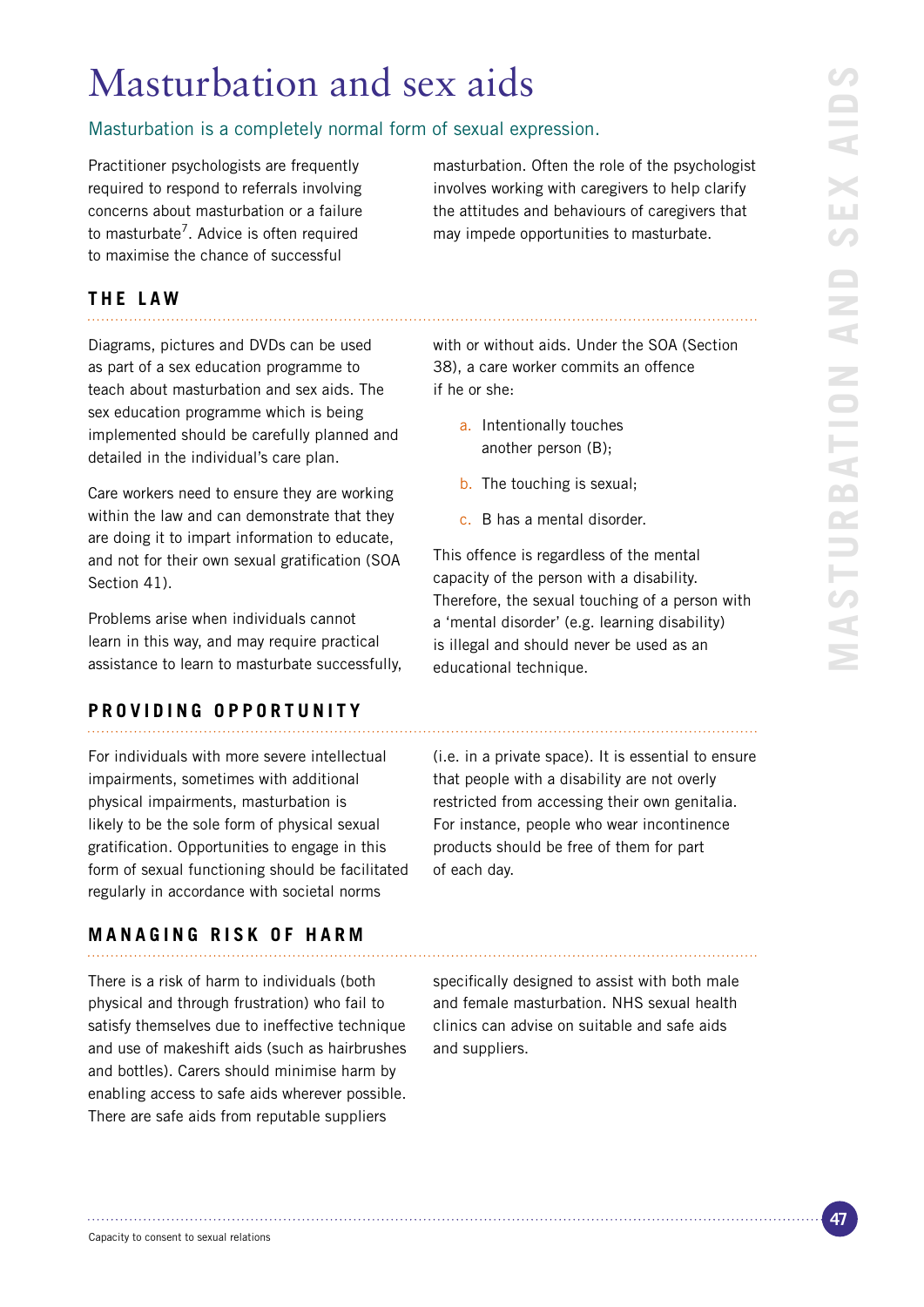# Dating agencies

## Dating agencies exist to arrange introductions for people looking for either an intimate relationship or companionship.

'Mainstream' dating agencies have existed for a very long time, and one service for people with (mostly) physical disabilities called the Outsiders Club was founded in 1977<sup>8</sup>. Neither of these met the needs of people with learning disabilities, and in 2007 the first specialist dating agency opened in London<sup>9</sup>. There are now about a dozen such services across England and Scotland<sup>10,11</sup>.

Mates 'n Dates<sup>12</sup> is an example of a specialist dating agency for people with learning disabilities founded in 2007 in Oxfordshire<sup>13</sup>. The idea for this came from a clinical psychologist who secured funding through the local Partnership Board and developed a partnership with other providers of Learning Disability services. It has approximately 200 members, who pay an annual fee. In its early days it had considerable input from the psychology service, although this has not been maintained in recent years. The agency sits within Guideposts Trust and they have staff who run it with support from around 20 volunteers. Many students/trainees from the Trust often become involved within their own

time. There are safeguards in place within the application process including an initial interview and references sought to maintain the safety of all of its members. Mates 'n Dates organises social events, including an annual grand ball and nightclub evenings. It supports individual dates with chaperones if requested and supports a group called MINGLE for people who identify as LGBT.

There has not been the same level of development for people with brain injury, although Headway<sup>14</sup> (the national charity for people with brain injury) runs local support and social groups and other local initiatives such as the ROCK club in Northampton to bring together people for social activities.

Practitioner psychologists may be asked to assist with judgement about balance of risk, assessment of capacity (if contested), and recommendations for enhancing capacity. There is a role for practitioner psychologists to support dating agencies in a consultancy position, to support consideration of issues of capacity and risk management, to prevent difficulties arising.

## **THE LAW**

Dating agencies need to be cautious about how much support is offered to facilitate a member to engage in a relationship, as the SOA stipulates that 'care workers' need to be seen to be facilitating the wishes of members, rather than causing or inciting sexual activity that would not otherwise have occurred to the

member with a 'mental disorder' (SOA Section 39). There have not been any instances of anyone threatening legal proceedings against a specialist dating agency; however, care should be taken to ensure that it is the person's capacitous wish to participate in the agency.

### **MENTAL CAPACITY**

Dating agencies do not test an applicant's mental capacity. If an individual signs up to the service, it is assumed that they know what they are entering into (which may or may not be the case). The following points are a guide to

assessing an individual's knowledge/capacity to sign up to a dating agency (in addition to a test of capacity to consent to sexual relations):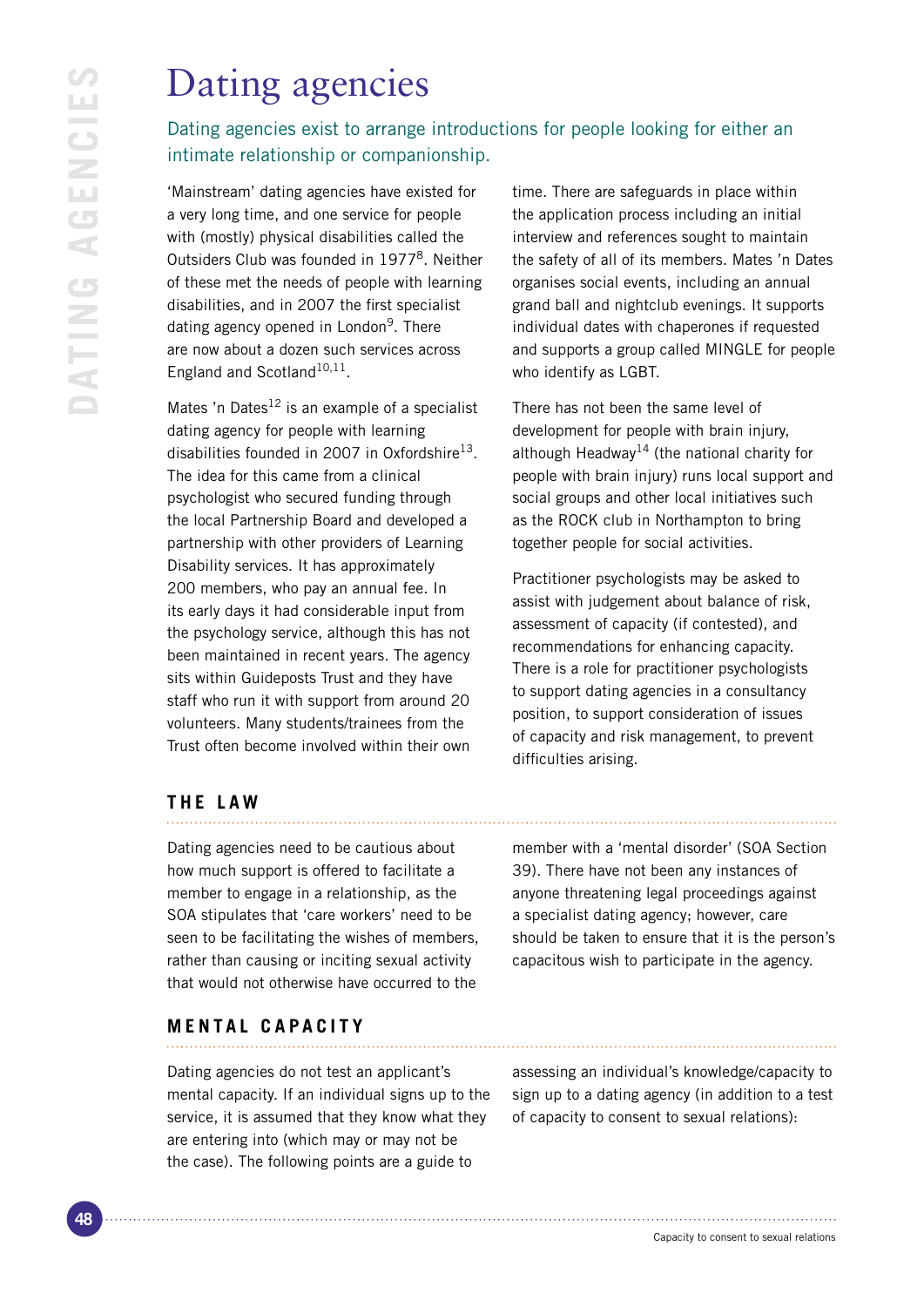By joining a dating agency, you are saying that you would like to meet someone to make a 'special' relationship.

The dating agency charges money for putting people in touch with one another.

The person you 'date' may well want a sexual relationship with you, but you can choose whether or not to do this, and to change your mind at any time. The other person can do the same.

To agree to a 'date' does not commit you to anything other than the 'date'. The other person may not want to 'date' again. You may not want to 'date' again.

Some applicants to a specialist learning disability dating agency may lack the capacity to fully understand the agency, and/or lack

#### **RISK OF HARM**

There is a risk of harm if dating agencies do not carefully consider the people they match up if these people lack capacity in specific areas.

the capacity to consent to sexual relations. However, if the person is expressing a wish to join, then the agency should carefully consider how this person is matched with other people to ensure that people are not placed in abusive situations. Extra support should be given to the individual to maximise their capacity to consent to joining the agency if this is their wish. Education around the key points of capacity (as detailed above) can be seen as a starting point for helping the person to enhance their capacity.

Not all relationships formed via dating agencies result in sexual relationships. Intervention in a relationship involving someone who lacks capacity to consent to sex should be made when there is evidence that sexual activity is likely, or that it is felt that harm is being done. Otherwise, people who lack capacity may be denied any friendships in case they become intimate and may be denied any form of intimacy in case it leads to sexual intercourse<sup>15</sup>.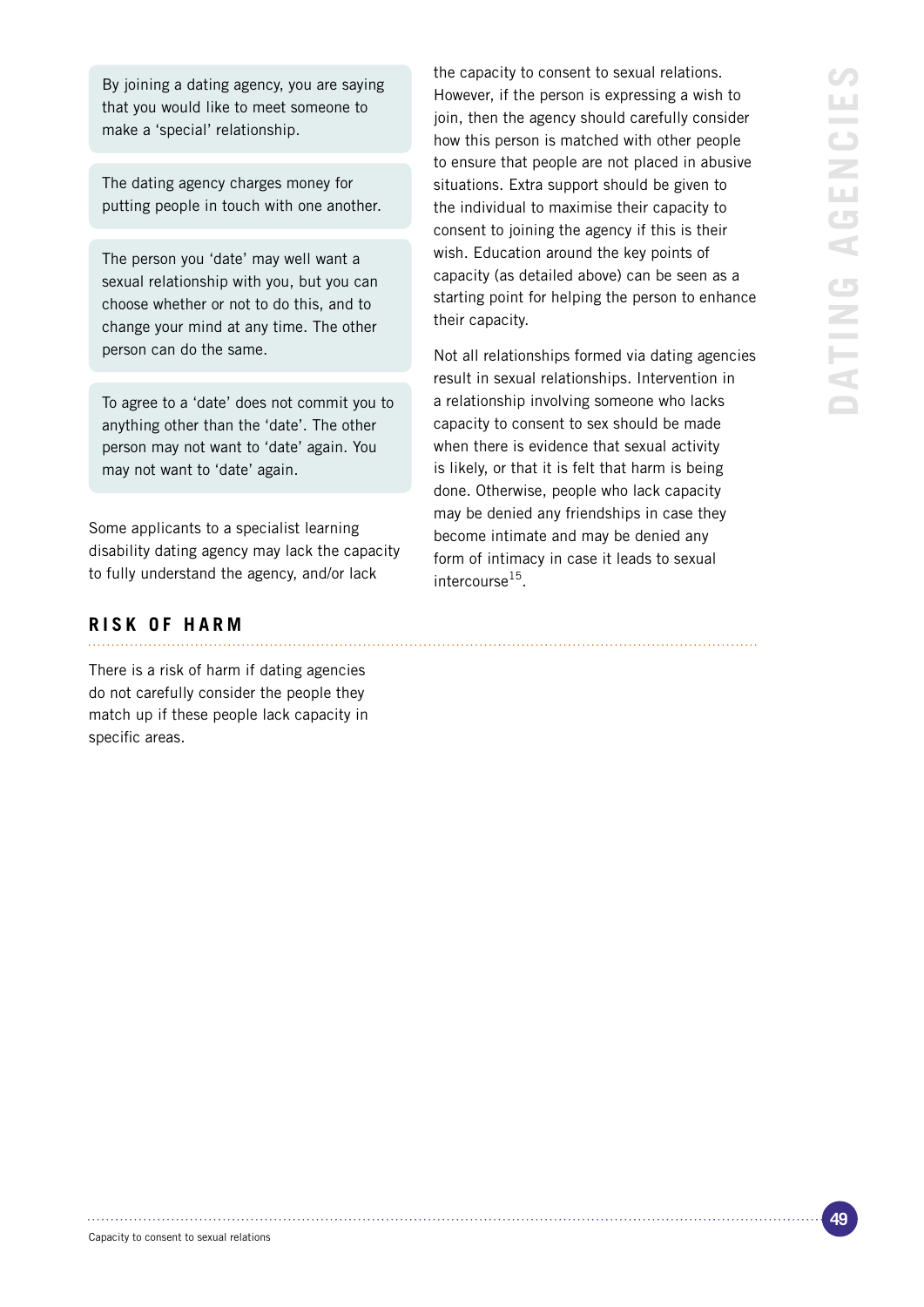# Social networking sites and chat rooms

Research shows that people with learning disabilities have more limited social networks<sup>16</sup> and social media websites and chat rooms offer many what appears to be an immediate social network.

Amongst people with brain injuries, the majority continue to use multiple social networking sites as they did pre-injury but their neuropsychological impairments can impact on the ability to use social media safely<sup>17</sup>. Therefore, people may find it hard to weigh the risks against what can be seen as a valuable opportunity to increase their social life. Equally, it offers people opportunities to stay in contact with friends who they may otherwise lose touch with because of logistical issues such as transport difficulties.

Developments in technology mean that social media on the internet is available through a wide range of sources. This means limiting someone's access to its use would be very difficult without close supervision and control, which would amount to a deprivation of liberty. Additionally, it is possible that the individual would try to then access the restricted items whilst keeping it secret from caregivers, which could place them in potentially risky situations. Although many healthcare workers express concerns about how their clients use social media, few directly ask about it or support clients to manage their use safely<sup>18</sup>. The emphasis needs to be on supporting vulnerable people to access social media safely and enhancing their capacity to understand the risks involved so they can keep themselves safe. There are specific social media sites for people with particular diagnoses (e.g. for people with learning disabilities there is Special Friends Online), but it is still important to enhance their capacity to understand the principles of keeping themselves safe online.

In this context, the psychologist may be required to assist with assessment of capacity to engage in social media, advice on enhancing capacity, and/or replacing harmful behaviour with something functionally similar (i.e. via differential reinforcement of a website with greater regulation than the one where harm has occurred).

## **THE LAW**

Laws about the use of inducement, threats or deception and people with a mental disorder are covered in Sections 34 to 37 of the SOA (2003). For children (all children, not just those with an intellectual disability), there is additional protection from grooming on the internet (SOA, Section 15).

At the time of writing this document there was no case law in this area yet, but a court of protection Judge, involved in a recent mental capacity assessment regarding the use of social media provided the following guidance regarding what should be included in the 'relevant information' test:

- 1. That some people using social media may present as nice but may actually want to hurt or abuse others.
- 2. A basic understanding of the various ways in which people may be abused online including physically, sexually, financially.
- 3. That there are steps which can be taken to minimise these risks.
- 4. A basic understanding of what these steps may be, such as not responding to people you don't know, blocking them, not giving our personal details, or else talking to staff/friends/family before sending anything personal or meeting somebody in the real world whom you've met online.

```
Capacity to consent to sexual relations
```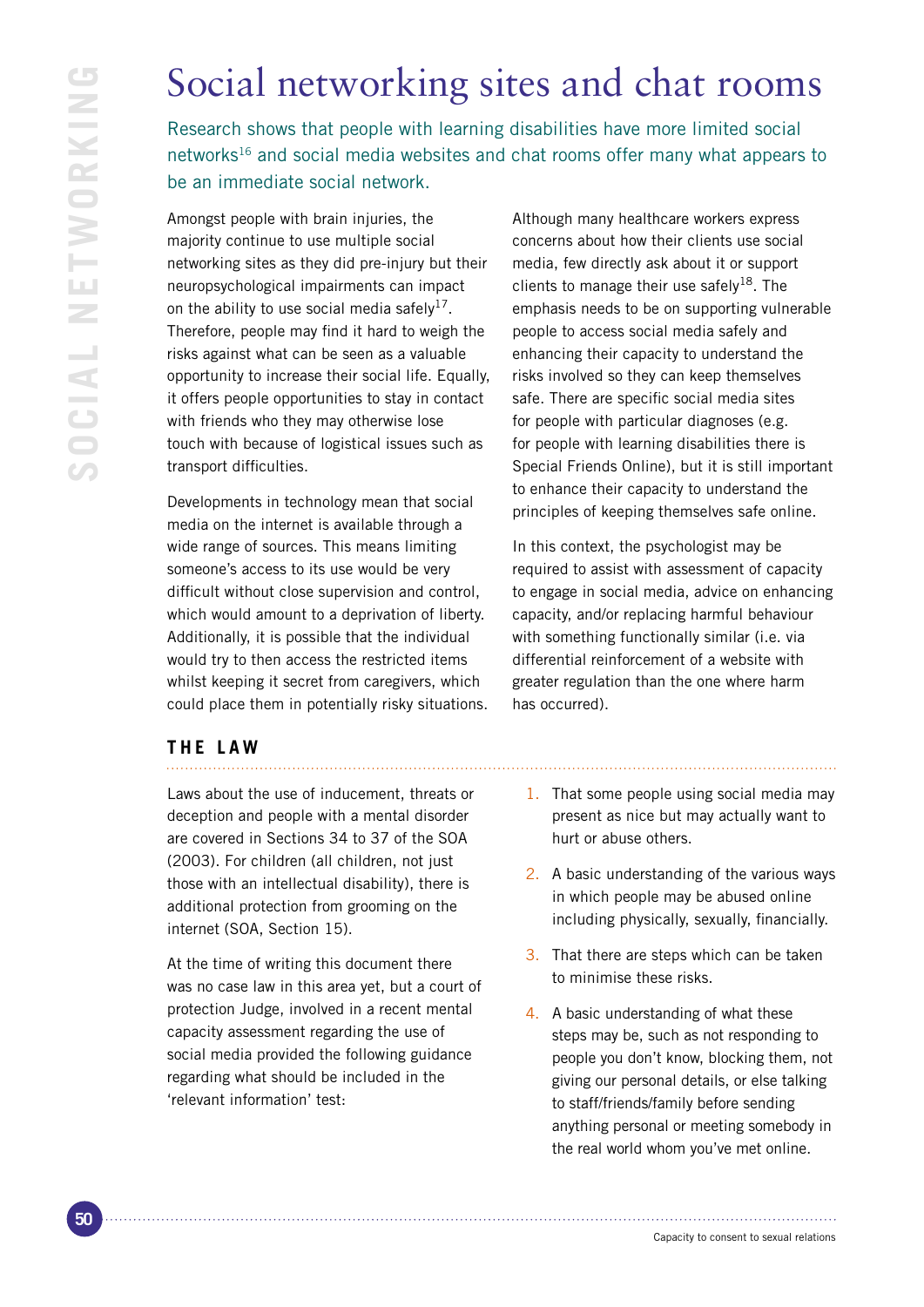**Social networking** NETWORKIN ē **INIOO** 

The psychologist involved in the case also argued that additional information should be included in point two above, this included the fact that people can be abused online

#### **MENTAL CAPACITY**

No test of capacity happens automatically before accessing internet and electronic forums. The following points are suggested as a guide to the information an individual should be educated about to help enhance an individual's understanding of the information relevant to a decision whether or not to use social networking and how to keep themselves safe if so:

Don't give out personal information like your address, bank details, or telephone number.

You don't have to do what someone says.

You can switch off the computer at any time/leave the website when you want.

People might pretend to be someone else on the internet and deceive you.

It may not be safe to meet up in person with people you meet online. If you

emotionally (through saying hurtful things), and that there is a risk of identity theft and a risk of obtaining a computer virus through deceptive links distributed via social media.

do this, take a friend, family, or staff member for safety.

If you feel scared or upset about something you see or something someone says to you online, you can report them (by referring to the specific procedures for the website you are using and/or via the police).

#### **Resources currently available for enhancing capacity:**

Surrey police have developed an easy-to-read guide designed to support people to keep themselves safe online from a range of threats.

http://www.surrey.police.uk/Portals/0/pdf/easyread/internet\_safety\_July13.pdf

Another useful resource is the Safernet website, which produces a range of materials including a leaflet specifically designed for people with learning disability.

http://safernet.org.uk/for-people-with-ld

#### **RISK OF HARM**

Serious risks include financial loss, public degradation and abuse, grooming and deception leading to actual physical or sexual abuse if meetings are set up. If an individual lacks the mental capacity to make the

decision to engage in social media platforms, and harm is being done, care providers can take steps to block access in the best interests of the individual (alongside work to enhance capacity).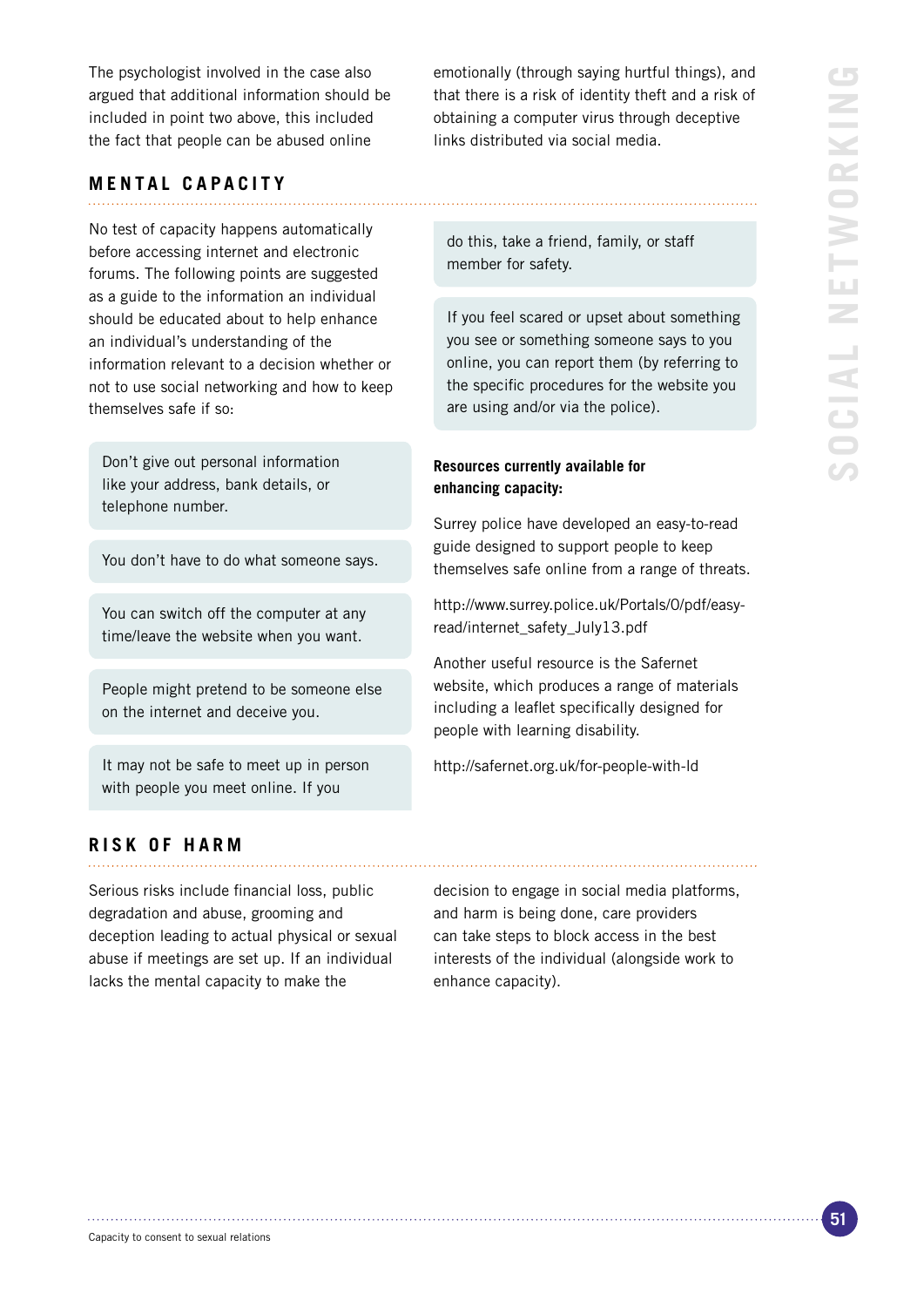# Pornography

In addition to internet pornography, trends to photograph one's own body parts and send them to others via social media platforms, has opened up a whole new area of vulnerability for those with a disorder or disturbance in the mind or brain.

Similarly 'revenge porn' (i.e. the act of posting sexual pictures of an ex-partner on public social media platforms) is also an area that clinicians should be mindful of especially for patients prone to impulsivity secondary

to acquired brain injury. It is essential that vulnerable adults are taught about the legislation in relation to these acts and therefore the risk of being charged with a crime if they engage in either activity.

## **THE LAW**

There are laws prohibiting making or looking at or distributing certain sexual images including those involving children (Criminal Justice and Public Order Act 1994), bestiality, or life-threatening images (Criminal Justice and Immigration Act 2008). Pornography available on the 'High Street' will be legal but it is easier to access more extreme images on the internet and the legality of these may be harder to establish. Additionally, there are sections of the Sexual Offences Act (SOA) relating to people 'with a mental disorder' relevant to the use of pornography:

Section 33 – prohibits 'causing a person with a mental disorder impeding choice to watch a sex act'. This makes it illegal to show someone who lacks the capacity to consent pornographic images for the gratification of the perpetrator. In addition, it needs to be shown that the perpetrator should reasonably have known that the person lacked capacity to choose to watch a sex act.

Section 37 – is similar, except that it makes illegal showing the images 'by inducement, threat or deception', and has no restriction to people who lack capacity, referring instead to a person with a mental disorder.

Section 41 – makes illegal the showing of images by 'care workers', regardless of capacity, but again, only relates to activity for the gratification of the perpetrator. This fully allows, for example, the use of explicit images in properly constituted sex education.

Good practice suggests that people who live in shared accommodation should keep pornographic images private, unless it is certain that everyone who is exposed to the material is both capacitous and consenting.

Secure services for people with learning disabilities will have a very restrictive policy preventing the use of pornography, following The Ashworth Enquiry<sup>19</sup>.

Capacity to consent to sexual relations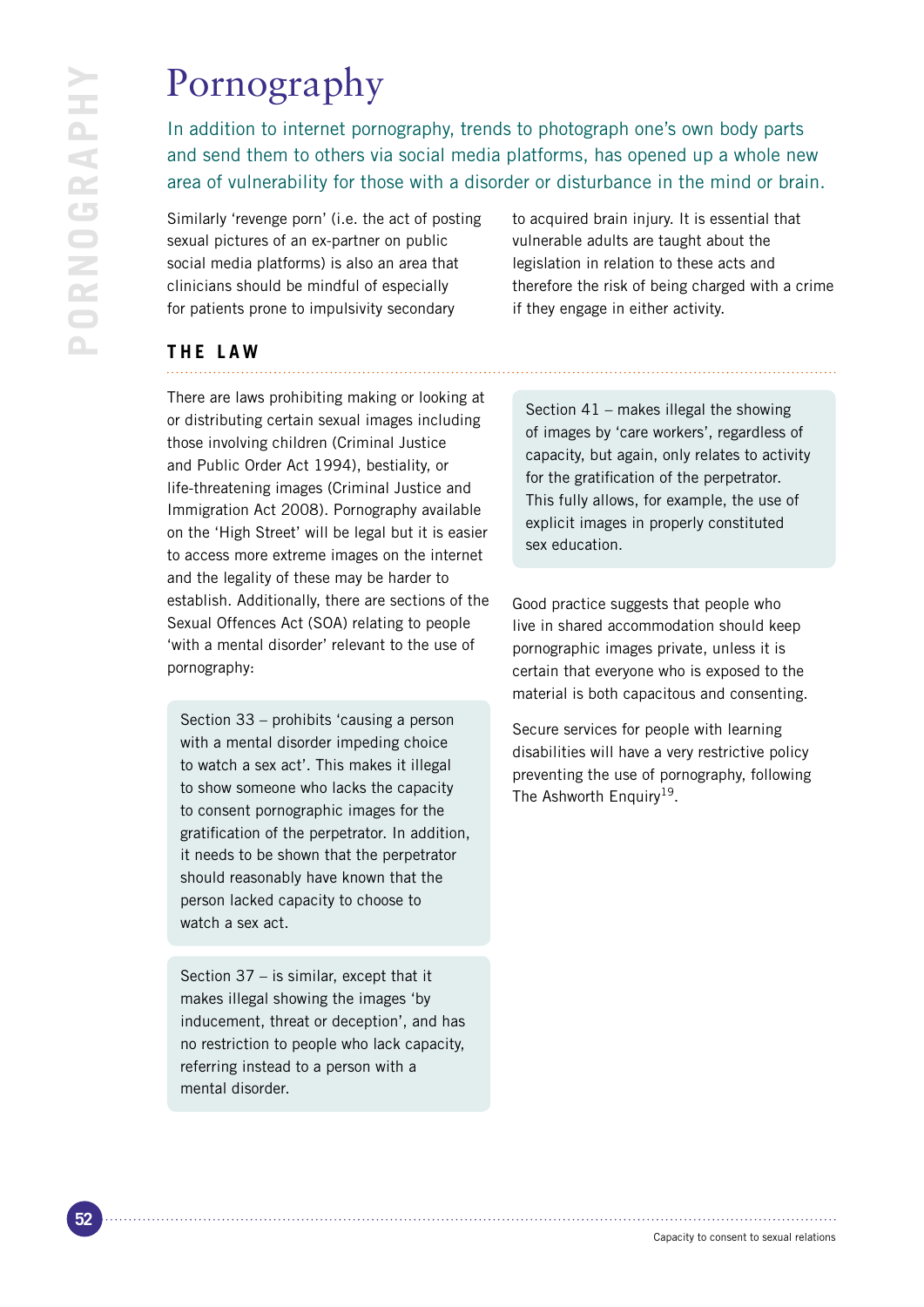### **MENTAL CAPACITY**

No assessment of capacity happens automatically before purchasing pornography or accessing the internet. An assessment of mental capacity may be important if prosecution is sought under Section 33 of the SOA. The following points are suggested as a guide to aid assessing and enhancing an individual's knowledge around pornography:

Pornography is pictures of sexual acts that are normally private.

These pictures are people acting (pretending); women (for example) do not necessarily behave like this in real life.

Some people get very upset by pornography, so it should be looked at in private.

Most pornography is not illegal, but it is against the law to look at anything showing sexual pictures of children or people having sex with animals, or people hurting other people deliberately.

You must not show other people pornography without asking them first. You must not show pornography to children.

#### **RISK OF HARM**

There is much debate about the harm versus benefit of using pornography generally<sup>20</sup>. Possible harm includes being frightened by images, becoming addicted to using pornography to the detriment of other aspects of life, and copying actions (ignoring consent and resistance as if they were the norm

and acceptable, or becoming the victim of assault, as if it were the norm). If a person lacks capacity, and harm is being done, care providers should take steps to block access in the best interests of the individual (alongside work to enhance capacity).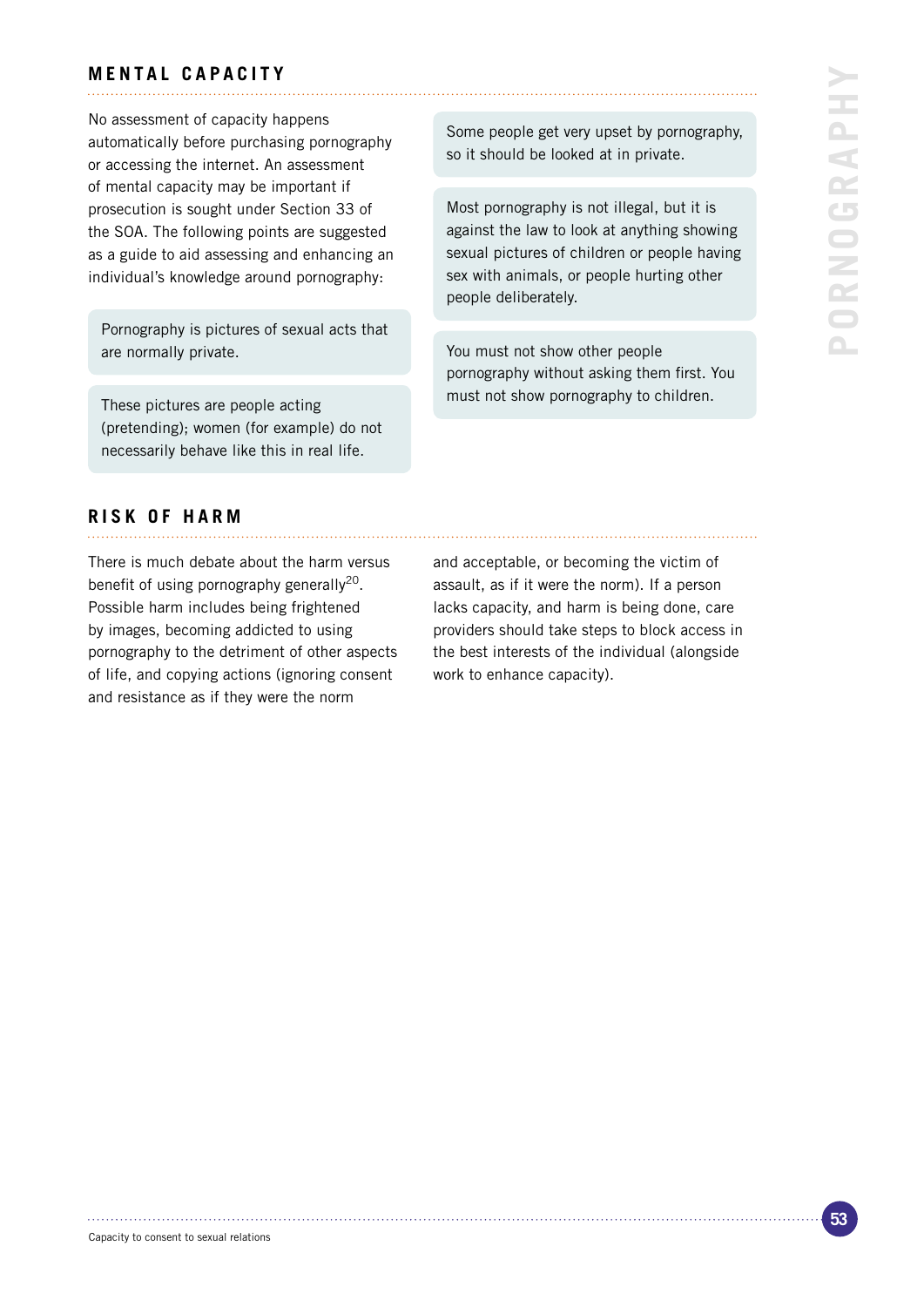# Commercial sex workers

### There are an estimated 80,000 people working in prostitution in the  $UK<sup>21</sup>$ .

Although concentrated in cities, every town hosts sex workers. The trade is divided into 'indoor prostitution' or 'street prostitution', depending on whether the sex worker has a property at which to serve the client. Typically, brothels are advertised as 'massage parlours' or 'saunas' and sex workers who visit a client at home are often described as 'escorts' or 'masseurs'. Charges vary enormously. A smalltown brothel might charge about £80 per hour.

Many sex workers in Britain use illegal drugs and many have household debts to meet. The majority of indoor prostitutes are non-UK citizens, and some will not have legal rights to work in this country<sup>22</sup>.

There are sex workers who advertise themselves as keen to serve people with disabilities<sup>23</sup>; in practice, their customers are generally people with physical disabilities.

### **THE LAW**

The law in the UK asserts that the exchange between consenting adults of sexual services for money is not illegal. However, advertising, soliciting in a public place, and running or working in a brothel (any place where two or more sex workers operate) are all illegal (SOA, 2003).

The result of a 2006 review<sup>24</sup> was to make laws against prostitution tougher by shifting the focus from the prostitute to the customer. It is now an offence to pay for the services of a prostitute 'subjected to force' regardless of whether the customer was ignorant of the status of the prostitute (Policing and Crime Act, 2009).

People with intellectual disabilities, generally men, may use sex workers and risk criminal proceedings, as would any other customer. In addition, there are particular difficulties preventing 'care workers' (of any description) assisting people to find or use sex workers. Section 39 of the SOA prohibits 'care workers' from 'causing' or 'inciting' someone with a 'mental disorder' to engage in sexual activity, regardless of capacity. This means that although workers may be able to provide advice to individuals who are already using sex workers, they cannot take any part in setting up contact with sex workers or suggesting better ways of doing it $^{25}$ .

## **MENTAL CAPACITY**

Sex workers do not routinely consider their client's capacity. If someone with an intellectual disability is using a sex worker, it may be helpful, in addition to the assessment of their ability to consent to sexual relations, to consider what other information they need to evaluate in order to make the decision to use a sex worker. The following knowledge points are suggested as a framework for discussion.

The sex worker will offer a service as a job of work.

They will determine start and finish times.

You, the customer, can say what you want; the sex worker will say what they will offer and what they will not. You should be happy with this before agreeing to use the worker.

You will need to pay an agreed sum of cash to the worker (whether or not you make full use of her/his service).

Capacity to consent to sexual relations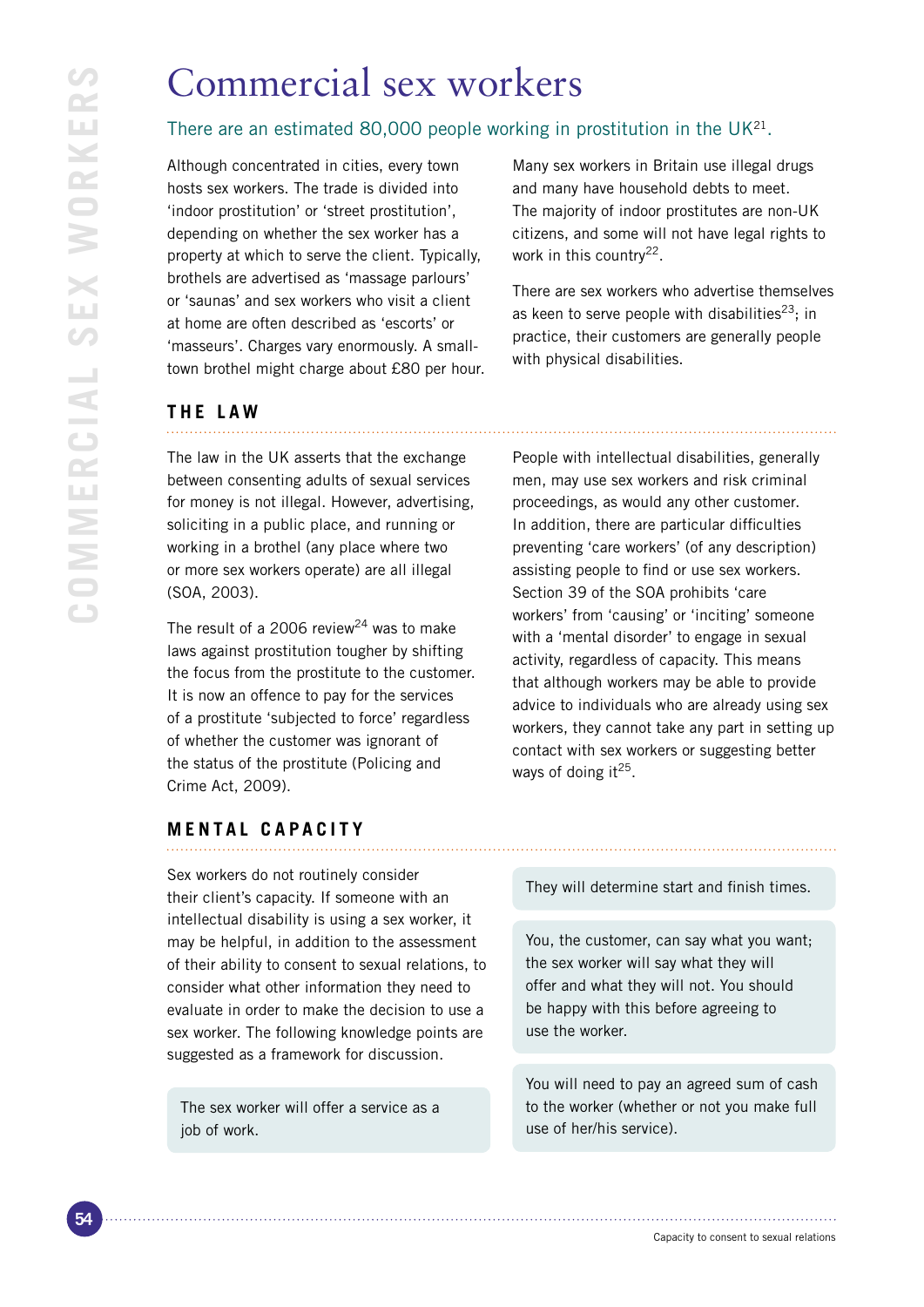The sex worker will not want a relationship with you, other than to give sex in exchange for money.

The sex worker will expect you to be clean before your session.

She/he will expect you to use a condom (if penetration is involved), and can provide this but you should also have one with you.

You can change your mind and ask to finish at any point.

You are not committing a crime simply by using a sex worker.

It is normal to be careful about to whom you talk about using a sex worker; many people may disapprove of using a sex worker.

In relation to using sex telephone lines, there are similarities to using sex workers for what needs to be known. The following knowledge points are suggested as a framework for discussion.

The person you are talking to is pretending to be someone and not everything they say is true. They might say things to make you stay on the telephone longer, as this makes more money.

The person you are talking to will not want a relationship with you.

You will be charged for the time you spend on the telephone and there should be an understanding of the cost involved.

You should make telephone calls to sex lines in a private place.

You can finish the telephone call at any point and hang up.

#### **RISK OF HARM**

There is much debate about the harm versus benefit of using sex workers<sup>26</sup>. Possible harm to the individual with a cognitive disability includes being exploited financially by the sex worker. If the individual lacks the mental capacity to understand the nature of the relationship, and harm is being done, care providers can take steps to block access to sex workers in the best interests of the individual (alongside work to enhance capacity) but should consider the extent to which these actions may amount to a deprivation of liberty.

There is a risk of significant financial harm in using sex telephone lines if usage is frequent or prolonged. Steps should be taken to enhance capacity in understanding the costs of these services and supporting people to weigh up the consequences of the decision to spend their money in this way. If people lack capacity to make this decision, then care providers can take steps to block or manage access to these telephone lines (for example, having a cap on the amount that can be spent on a mobile telephone each month).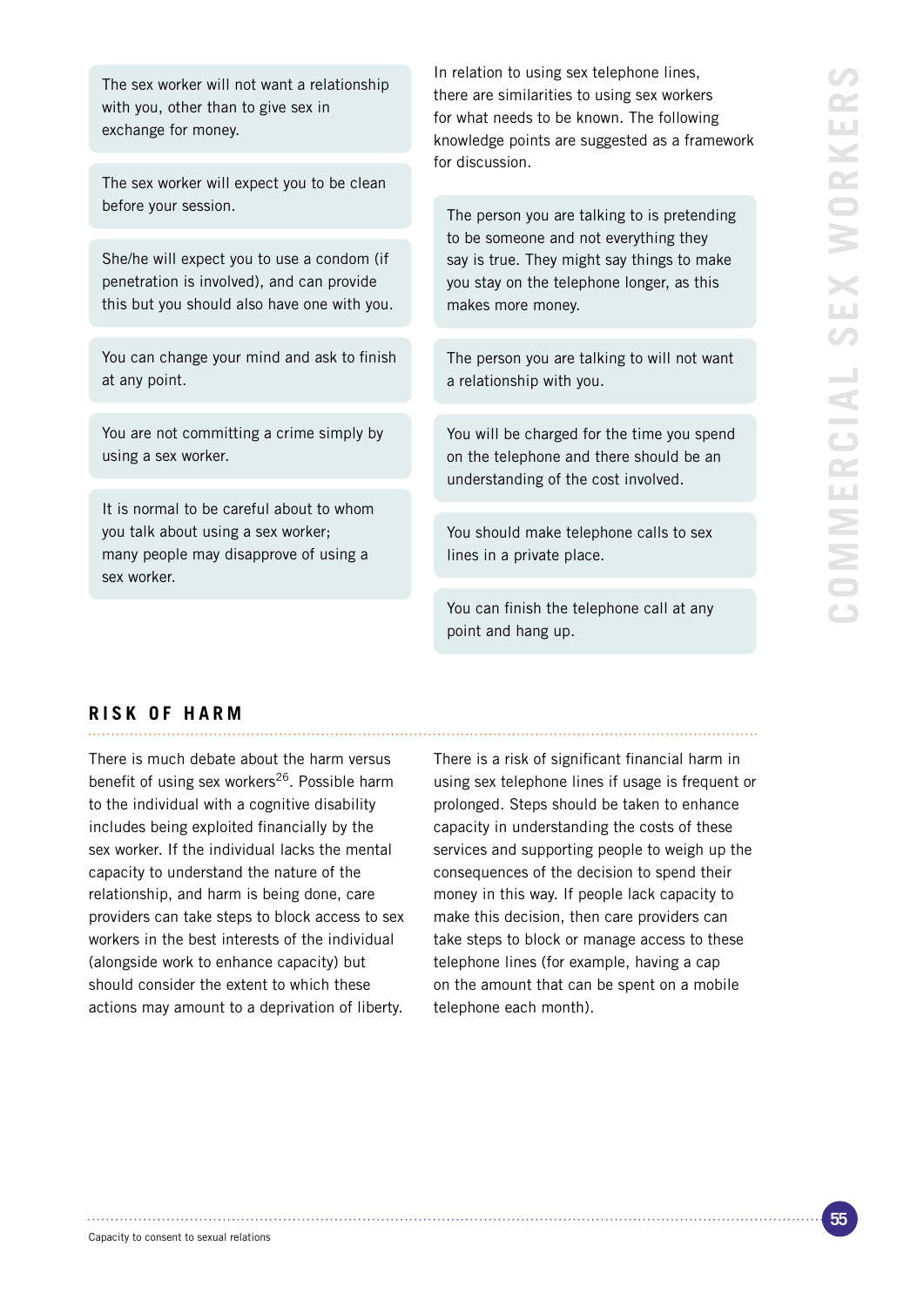# Summary

Practitioner psychologists should be aware that often vulnerable adults wanting to use sex services are trying to compensate for psychological difficulties (e.g. loneliness, a desire to be normal/like their peers, and/or difficulties adjusting to disability after suffering acquired brain injury). There is a risk of psychological harm if vulnerable people engage in the use of sex services without adequate support and safeguards in place. Establishing the client's motivation for seeking to use sex services is important. Do they seek to alleviate psychological distress or sexual frustration? Clients requesting to use sex services should be supported to explore the rationale for their decision over several sessions. This ensures that the client has been given adequate time to develop a trusting therapeutic relationship in which they feel safe to discuss openly the true motivations for their request. It also means the practitioner psychologist can explore alternative psychological interventions that might be more effective at alleviating their psychological distress in the long term.

**Summary**

SUMMARY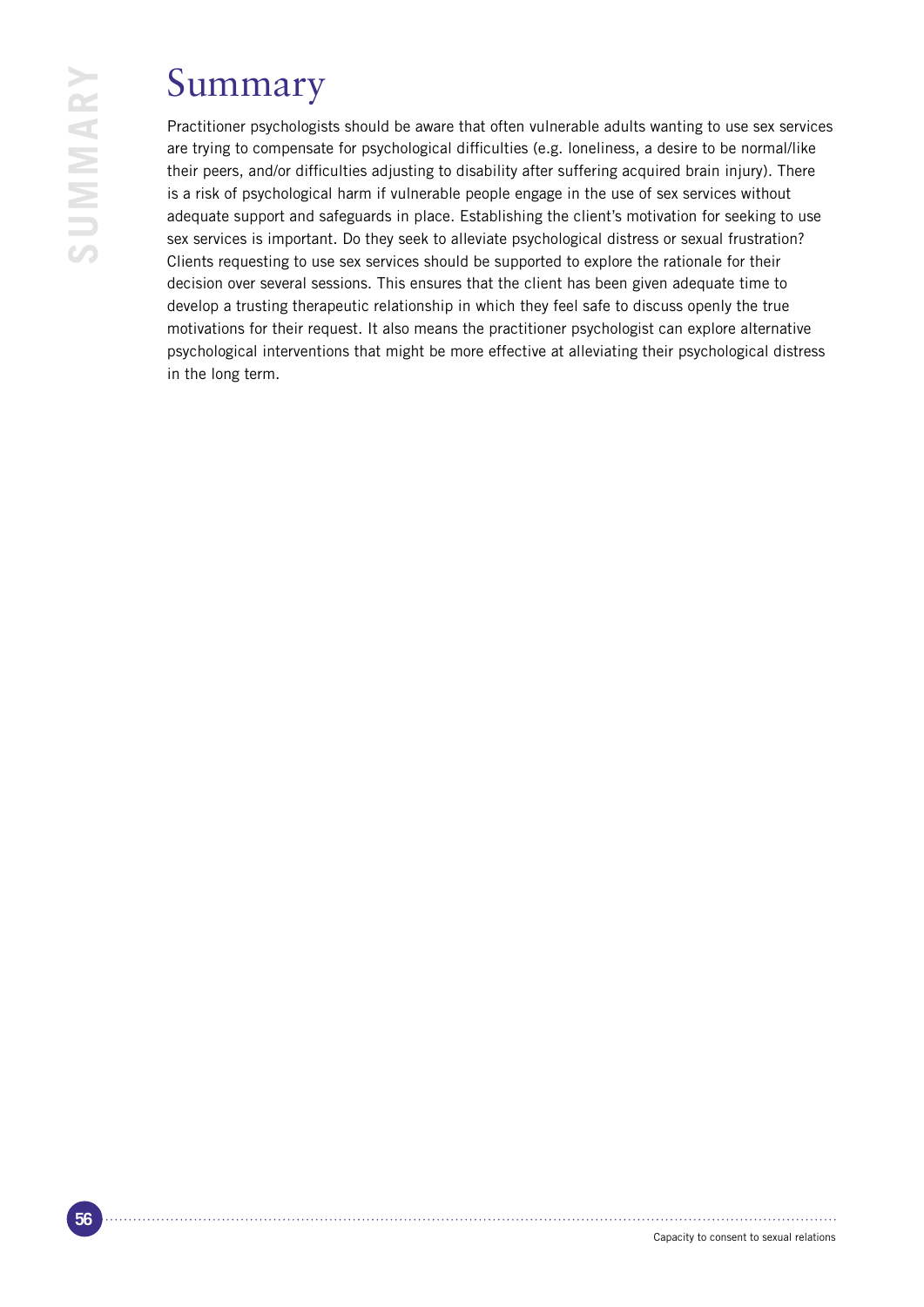#### **REFERENCES**

- <sup>1</sup> Craft, M. & Craft, A. (1978). Sex and the mentally handicapped. London: Routledge & Kegan Paul.
- <sup>2</sup> McCarthy, M. & Thompson, D. (2007). Sex and the Three Rs, rights, responsibilities and risks: A sex education package for working with people with learning difficulties. Hove: Pavilion Publishing.
- <sup>3</sup> Dodd, K., Jones, K., Liddiard, H. & Stroud, J. (2015). Exploring sexual and social understanding an illustrated pack (and CD-ROM) designed for working with people with learning disabilities (2nd edn). Birmingham: The British Institute of Learning Disabilities (BILD).
- <sup>4</sup> Galea, J., Butler, J., Iocana, T. & Leighton, D. (2004). Assessment of sexual knowledge in people with learning disability. Journal of Applied Research in Intellectual Disabilities, 29(4), 350–365.
- <sup>5</sup> Murphy, G. & O'Callaghan, A.C. (2004). People with learning disabilities: Capacity to consent to sexual relationships. Psychological Medicine, 34, 1347–1357.
- <sup>6</sup> O'Callaghan, A. & Murphy, G. (2002). Capacity to consent to sexual relationships in adults with learning disabilities. Report to The Nuffield Foundation. Tizard Centre, University of Kent.
- <sup>7</sup> Cambridge, P., Carnaby, S. & McCarthy, M. (2003). Responding to masturbation in supporting sexuality and challenging behaviour in services for people with learning disabilities. Journal of Learning Disabilities, 7(3), 251–266.
- <sup>8</sup> www.outsiders.org.uk
- <sup>9</sup> Stars in the Sky: www.starsinthesky.co.uk
- <sup>10</sup> Jones, C. (2009). Friendship, romance and possibly more... The story of Mates 'n Dates, the Oxfordshire Dating and Friendship Agency for people with learning disabilities. Learning Disability Practice, 12(2), 8–13.
- <sup>11</sup> Special Friends online: https://www.specialfriends.com/
- <sup>12</sup> Mates 'n Dates: http://guideposts.org.uk/mates-n-dates/
- <sup>13</sup> Jones, C. & Magowan E (2010). Mates 'n Dates. Learning Disability Today, 10(8), 32-34.
- <sup>14</sup> Headway: https://www.headway.org.uk/
- <sup>15</sup> Jones, C. (2011). Sex and adults with learning disabilities: More warmth, less heat. Clinical Psychology Forum, 219, 18–21.
- <sup>16</sup> Forrester-Jones, R., Carpenter, J., Coolen-Schrijner, P., Cambridge, P., Tate, A., Beecham, J., Hallam, A., Knapp, M. & Wooff, D. (2006). The social networks of people with intellectual disability living in the community 12 years after resettlement from long-stay hospitals. Journal of Applied Research in Intellectual Disabilities, 19, 285–295.
- <sup>17</sup> (Warren and Soeterik, 2018).
- 18 (Warren and Soeterik, 2018).
- <sup>19</sup> (Fallon et al., 1999).
- <sup>20</sup> Safer Media: www.safermedia.org.uk
- <sup>21</sup> Home Office (2004). Paying the price: A Home Office consultation paper on prostitution. London: Home Office.
- <sup>22</sup> Fawcett Society 2007 ibid.
- <sup>23</sup> TLC: www.tlc-trust.org.uk
- <sup>24</sup> Home Office (2006). A co-ordinated prostitution strategy and a summary of responses to paying the price. London: Home Office.
- $25$  Jones, C. (2013), Paying for sex; the many obstacles in the way of men with learning disabilities using prostitutes. Br J Learn Disabil, 41, 121–127. doi:10.1111/j.1468-3156.2012.00732.x
- <sup>26</sup> Brooks-Gordon, B. (2006). Government strategy on sex work: A comedy of errors or attack on civil liberties? Paper presented at British Psychological Society, London, 31 March.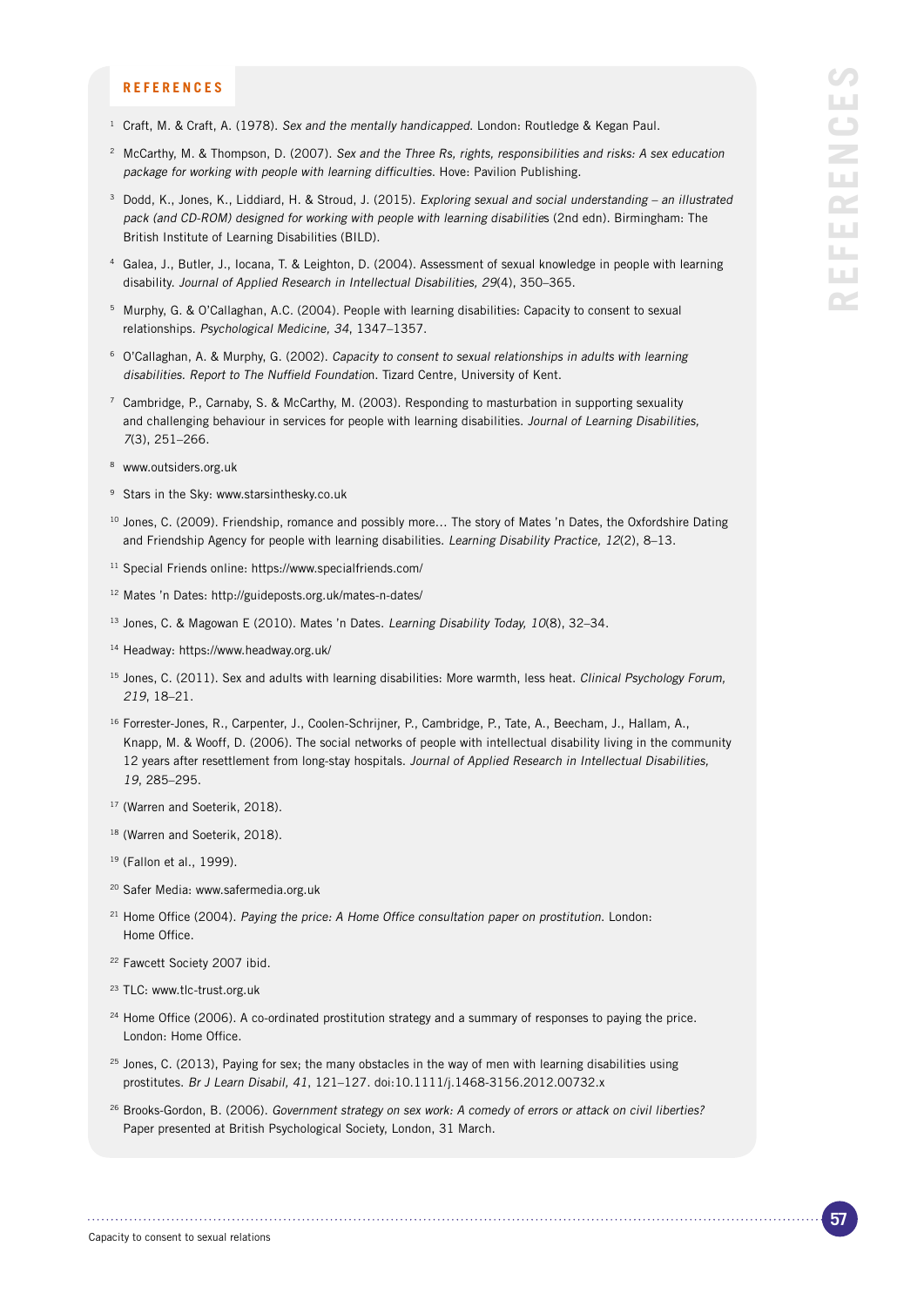# Appendix

## **THE MENTAL CAPACITY ACT (2005)**

The Mental Capacity Act (2005) includes a set of guiding principles and definitions of capacity as set out below. All legislation was drafted using the pronoun 'he' (to refer to men and women) and the following text is cited directly from the legislation.

## **THE PRINCIPLES**

- 1. A person must be assumed to have capacity unless it is established that he lacks capacity.
- 2. A person is not to be treated as unable to make a decision unless all practicable steps to help him to do so have been taken without success.
- 3. A person is not to be treated as unable to make a decision merely because he makes an unwise decision.
- 4. An act done, or decisions made, under this Act or on behalf of someone who lacks capacity must be done, or made in his best interests.
- 5. Before the act is done, or the decision is made, regard must be had to whether the purpose for which it is needed can be as effectively achieved in a way that is less restrictive of the person's rights and freedom of action.

## **THE ACT DEFINES CAPACITY AS FOLLOWS:**

For the purposes of this Act, a person lacks capacity in relation to a matter if at the material time he is unable to make a decision for himself in relation to the matter because of an impairment of, or a disturbance in the functioning of, the mind or brain (whether permanent or temporary).

The Act states that a person should be considered unable to make a decision if he is unable to do any of the following steps in decision-making:

Understand the information relevant to the decision;

Retain that information;

Use or weigh that information as part of the process of making the decision;

Communicate his decision (whether by talking, sign language or other means).

The fact that a person is able to retain information relevant to a decision for a short period only does not prevent him from being regarded as able to make the decision.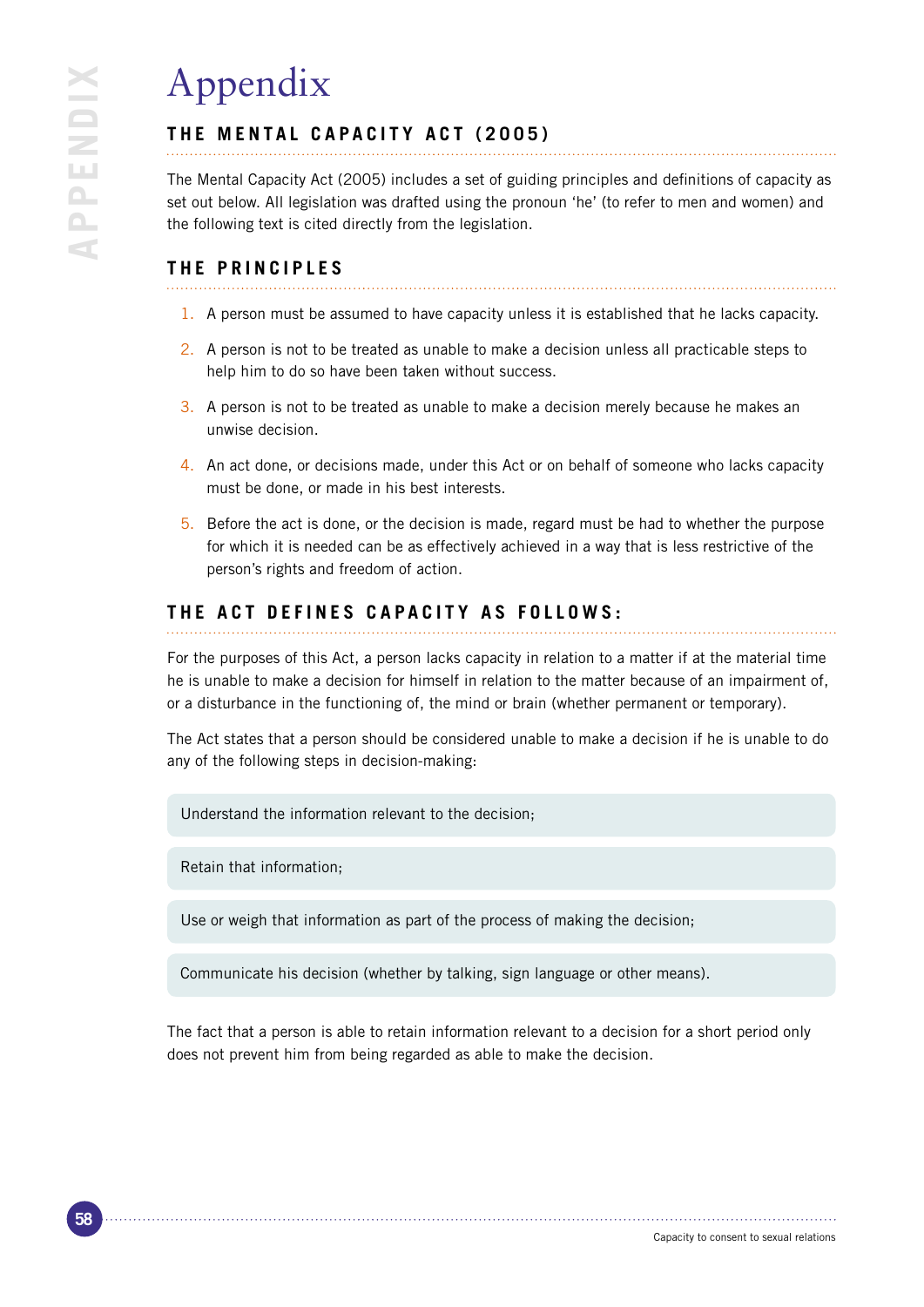# **NOTE:**

. . . . . . . . . . . . . . . .

The Mental Capacity (NI) Act (2016) four step test of capacity is defined differently and practitioners therefore should pay particular attention to those aspects when establishing a person's capacity.

. . . . . . .